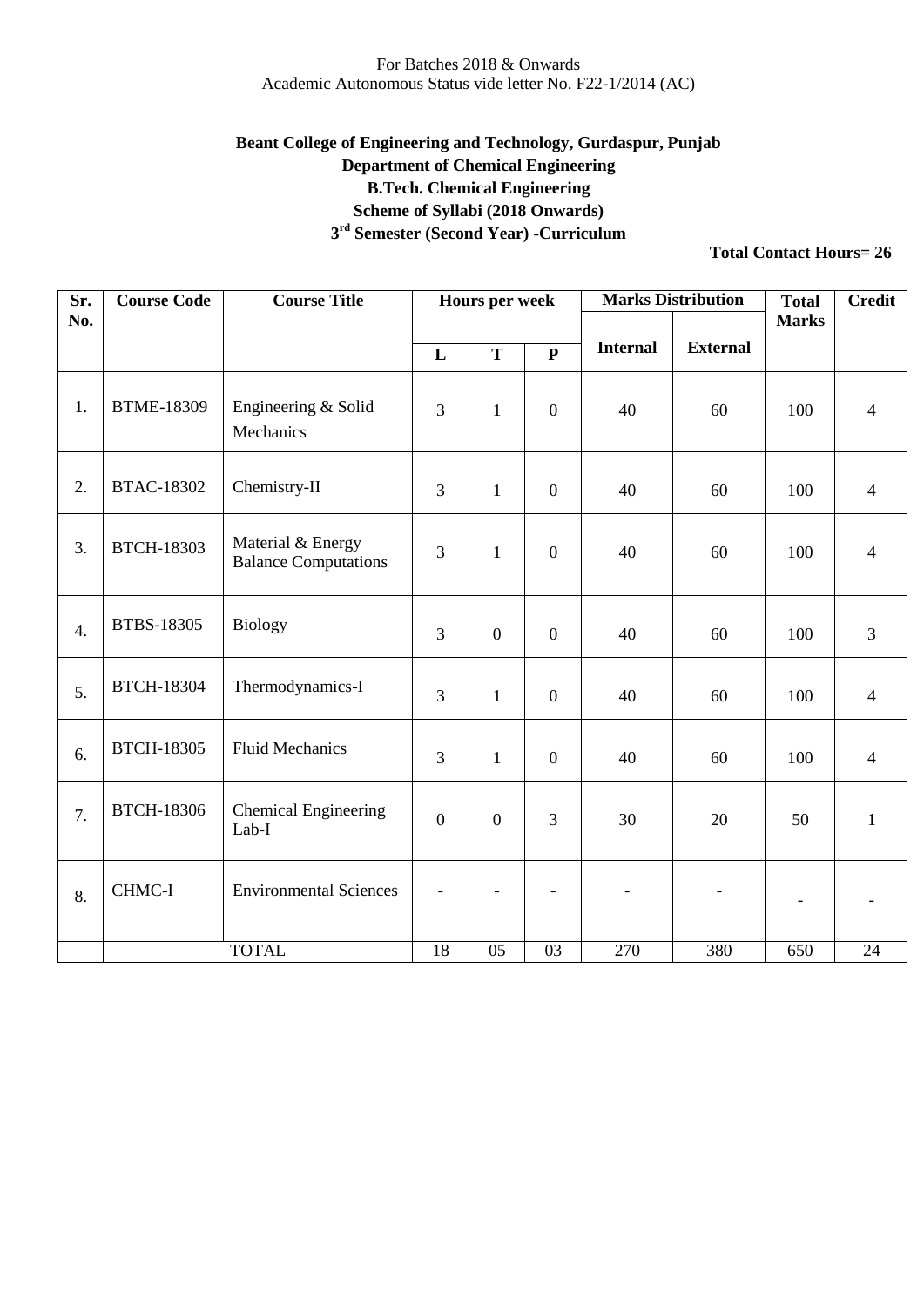## **Beant College of Engineering and Technology, Gurdaspur, Punjab Department of Chemical Engineering B.Tech. Chemical Engineering Scheme of Syllabi (2018 Onwards)**

**4 th Semester (Second Year) -Curriculum**

| Sr.              | <b>Course</b>     | <b>Course Title</b>                                 |                         | <b>Hours per week</b>   |                  |                 | <b>Marks Distribution</b> | <b>Total</b> | <b>Credit</b>  |
|------------------|-------------------|-----------------------------------------------------|-------------------------|-------------------------|------------------|-----------------|---------------------------|--------------|----------------|
| No.              | Code              |                                                     |                         |                         |                  |                 |                           | <b>Marks</b> |                |
|                  |                   |                                                     | $\overline{\mathbf{L}}$ | $\overline{\mathbf{T}}$ | $\overline{P}$   | <b>Internal</b> | <b>External</b>           |              |                |
| 1.               | <b>BTCH-18401</b> | <b>Heat Transfer</b>                                | 3                       | $\mathbf{1}$            | $\boldsymbol{0}$ | 40              | 60                        | 100          | $\overline{4}$ |
| 2.               | <b>BTCH-18402</b> | Mass Transfer-I                                     | 3                       | $\mathbf{1}$            | $\overline{0}$   | 40              | 60                        | 100          | $\overline{4}$ |
| 3.               | <b>BTCH-18403</b> | Thermodynamics-II                                   | 3                       | $\mathbf{1}$            | $\boldsymbol{0}$ | 40              | 60                        | 100          | $\overline{4}$ |
| $\overline{4}$ . | <b>BTCH-18404</b> | <b>Materials Science</b>                            | 3                       | $\overline{0}$          | $\boldsymbol{0}$ | 40              | 60                        | 100          | 3              |
| 5.               | <b>BTHS-18901</b> | Fundamentals of<br>Management for<br>Engineers      | 3                       | $\overline{0}$          | $\overline{0}$   | 40              | 60                        | 100          | 3              |
| 6.               | <b>BTCH-18405</b> | Numerical Methods in<br><b>Chemical Engineering</b> | $\overline{3}$          | $\boldsymbol{0}$        | $\boldsymbol{0}$ | 40              | 60                        | 100          | 3              |
| 7.               | <b>BTCH-18406</b> | Numerical Methods in<br>Chemical Engineering Lab    | $\mathbf{0}$            | $\boldsymbol{0}$        | $\overline{2}$   | 30              | 20                        | 50           | $\mathbf{1}$   |
| 8.               | <b>BTCH-18407</b> | <b>Chemical Engineering</b><br>$Lab-II$             | $\overline{0}$          | $\boldsymbol{0}$        | $\overline{3}$   | 30              | 20                        | 50           | $\mathbf{1}$   |
| Total=           |                   | 18                                                  | $\mathbf{3}$            | 5                       | 300              | 400             | 700                       | 23           |                |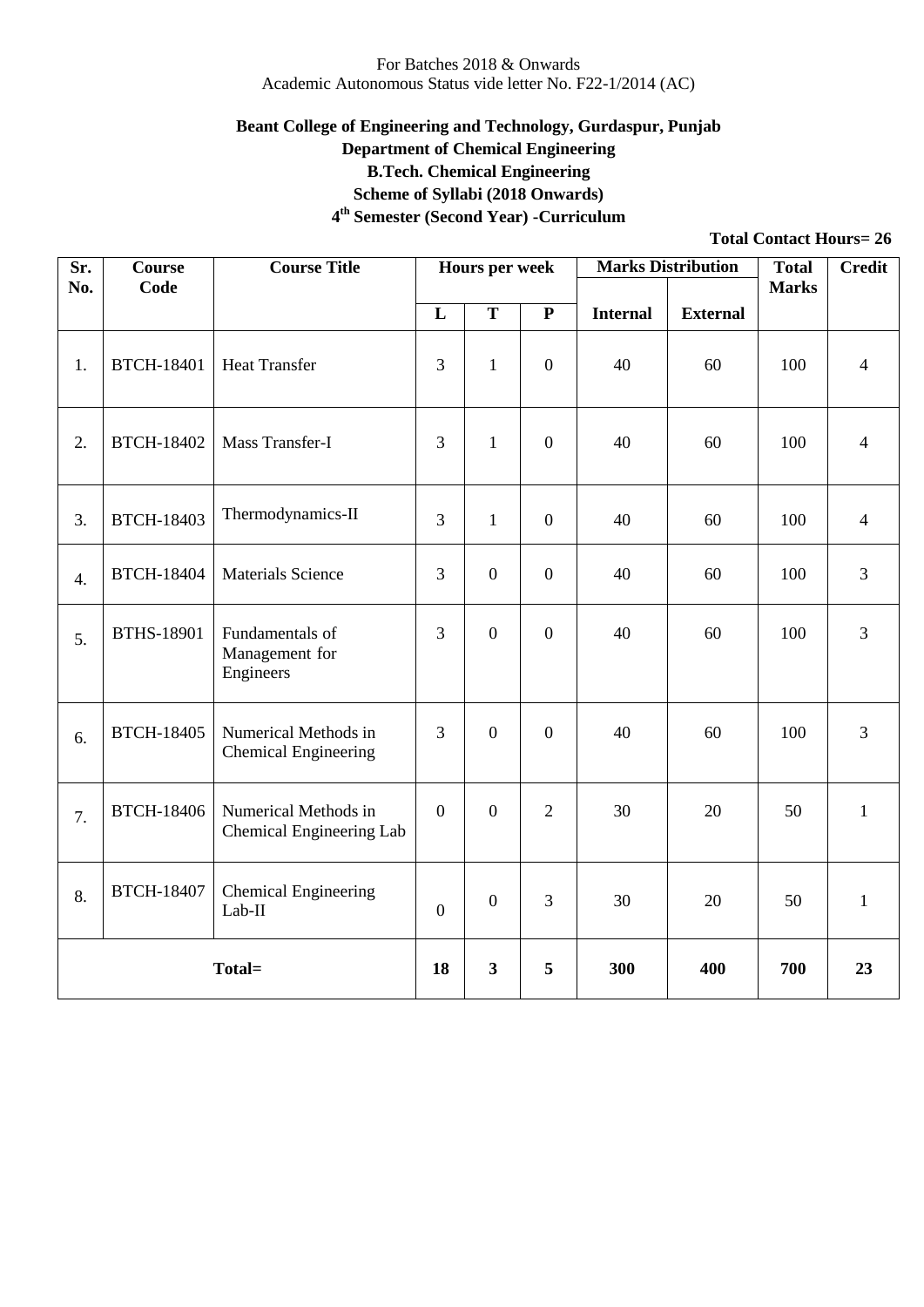## **Beant College of Engineering and Technology, Gurdaspur, Punjab Department of Chemical Engineering B.Tech. Chemical Engineering Scheme of Syllabi (2018 Onwards) 5 th Semester (Third Year) -Curriculum**

| Sr.<br>No. | <b>Course Code</b> | <b>Course Title</b>                                                        |                  | <b>Hours per week</b>   |                | <b>Marks Distribution</b> |                 | <b>Total</b><br><b>Marks</b> | <b>Credit</b>  |
|------------|--------------------|----------------------------------------------------------------------------|------------------|-------------------------|----------------|---------------------------|-----------------|------------------------------|----------------|
|            |                    |                                                                            | L                | T                       | ${\bf P}$      | <b>Internal</b>           | <b>External</b> |                              |                |
| 1.         | <b>BTCH-18501</b>  | <b>Chemical Reaction</b><br>Engineering-I                                  | 3                | $\mathbf{1}$            | $\overline{0}$ | 40                        | 60              | 100                          | $\overline{4}$ |
| 2.         | <b>BTCH-18502</b>  | Mass Transfer-II                                                           | 3                | $\mathbf{1}$            | $\overline{0}$ | 40                        | 60              | 100                          | $\overline{4}$ |
| 3.         | BTCH-18XXX         | $DE-I$                                                                     | $\overline{3}$   | $\boldsymbol{0}$        | $\overline{0}$ | 40                        | 60              | 100                          | $\overline{3}$ |
| 4.         | BTXX-18XXX         | OE-I                                                                       | $\overline{3}$   | $\overline{0}$          | $\overline{0}$ | 40                        | 60              | 100                          | $\overline{3}$ |
| 5.         | BT HS-18902        | Entrepreneurship and<br>Project Management                                 | $\overline{3}$   | $\boldsymbol{0}$        | $\overline{0}$ | 40                        | 60              | 100                          | $\overline{3}$ |
| 6.         | <b>BTCH-18506</b>  | <b>Chemical Engineering</b><br>Lab-III                                     | $\mathbf{0}$     | $\boldsymbol{0}$        | 3              | 30                        | 20              | 50                           | $\mathbf{1}$   |
| 7.         | <b>BTCH-18507</b>  | Particle & Fluid<br><b>Particle Processing</b>                             | 3                | $\boldsymbol{0}$        | $\overline{0}$ | 40                        | 60              | 100                          | 3              |
| 8.         | CHMC-II            | Constitution of<br>India/Essence of Indian<br><b>Traditional Knowledge</b> |                  |                         |                |                           |                 | $\overline{\phantom{a}}$     |                |
| Total=     |                    | 18                                                                         | $\boldsymbol{2}$ | $\overline{\mathbf{3}}$ | 270            | 380                       | 650             | 21                           |                |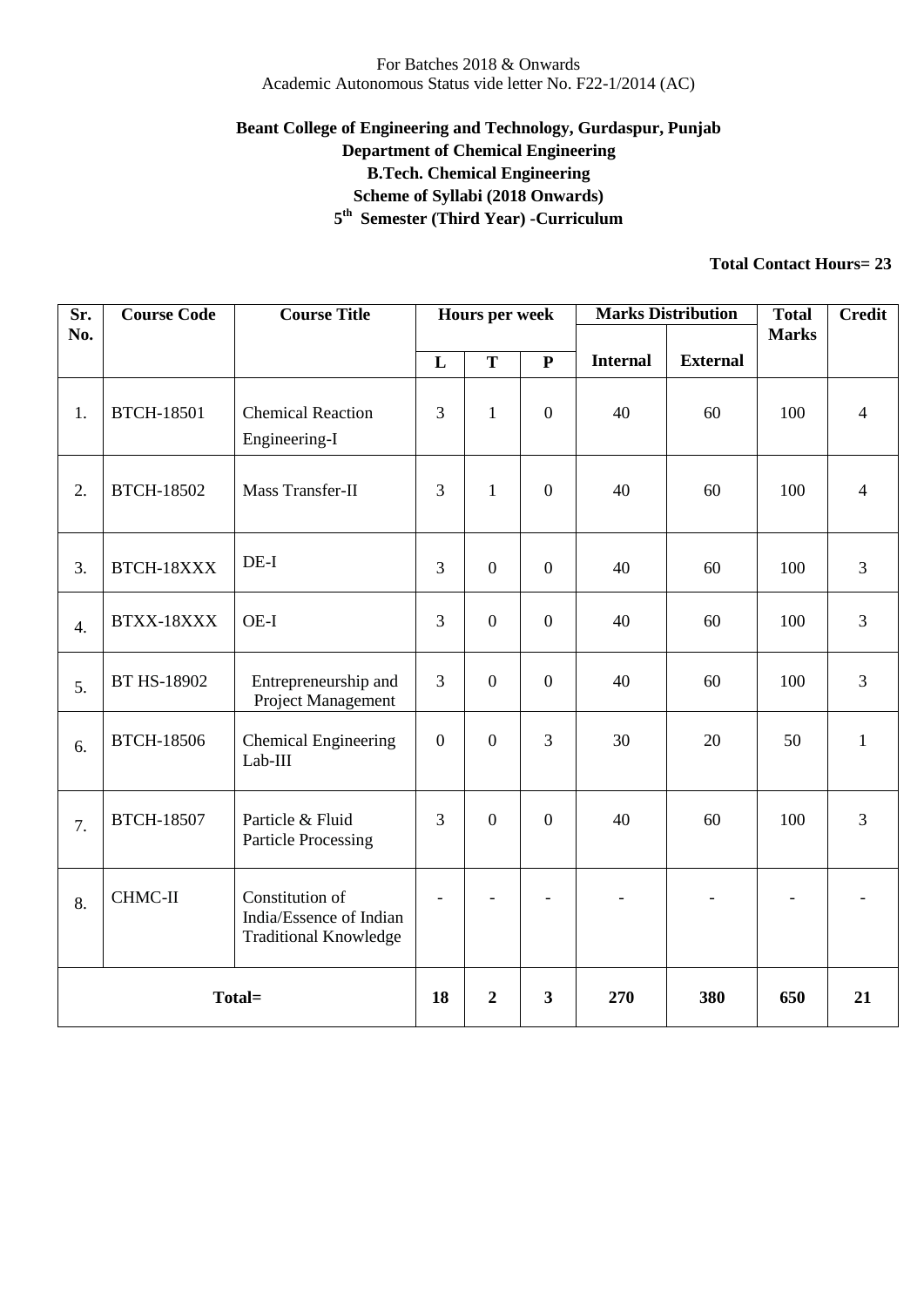#### **Beant College of Engineering and Technology, Gurdaspur, Punjab Department of Chemical Engineering B.Tech. Chemical Engineering Scheme of Syllabi (2018 Onwards) 6 th Semester (Third Year) -Curriculum**

| Sr.              | <b>Course Code</b> | <b>Course Title</b>                        |                | <b>Hours per week</b>   |                  | <b>Marks Distribution</b> |                 | <b>Total</b> | <b>Credit</b>  |
|------------------|--------------------|--------------------------------------------|----------------|-------------------------|------------------|---------------------------|-----------------|--------------|----------------|
| No.              |                    |                                            |                |                         |                  |                           | <b>External</b> | <b>Marks</b> |                |
|                  |                    |                                            | L              | $\mathbf T$             | ${\bf P}$        | <b>Internal</b>           |                 |              |                |
| 1.               | <b>BTCH-18601</b>  | <b>Chemical Reaction</b><br>Engineering-II | 3              | $\mathbf{1}$            | $\boldsymbol{0}$ | 40                        | 60              | 100          | $\overline{4}$ |
| 2.               | <b>BTCH-18602</b>  | Process Technology &<br>Economics          | 3              | $\boldsymbol{0}$        | $\boldsymbol{0}$ | 40                        | 60              | 100          | 3              |
| 3.               | BTCH-18XXX         | $DE-II$                                    | 3              | $\boldsymbol{0}$        | $\overline{0}$   | 40                        | 60              | 100          | 3              |
| $\overline{4}$ . | <b>BTCH-18603</b>  | Process Control                            | 3              | $\mathbf{1}$            | $\boldsymbol{0}$ | 40                        | 60              | 100          | $\overline{4}$ |
| 5.               | BTHS-18903         | <b>Human Resource</b><br>Management        | 3              | $\boldsymbol{0}$        | $\boldsymbol{0}$ | 40                        | 60              | 100          | 3              |
| 6.               | <b>BTCH-18604</b>  | <b>Chemical Engineering</b><br>Lab-IV      | $\overline{0}$ | $\mathbf{0}$            | 3                | 30                        | 20              | 50           | $\mathbf{1}$   |
| 7.               | BTXX-18XXX         | $OE-II$                                    | 3              | $\boldsymbol{0}$        | $\boldsymbol{0}$ | 40                        | 60              | 100          | 3              |
| Total=           |                    | 18                                         | $\overline{2}$ | $\overline{\mathbf{3}}$ | 270              | 380                       | 650             | 21           |                |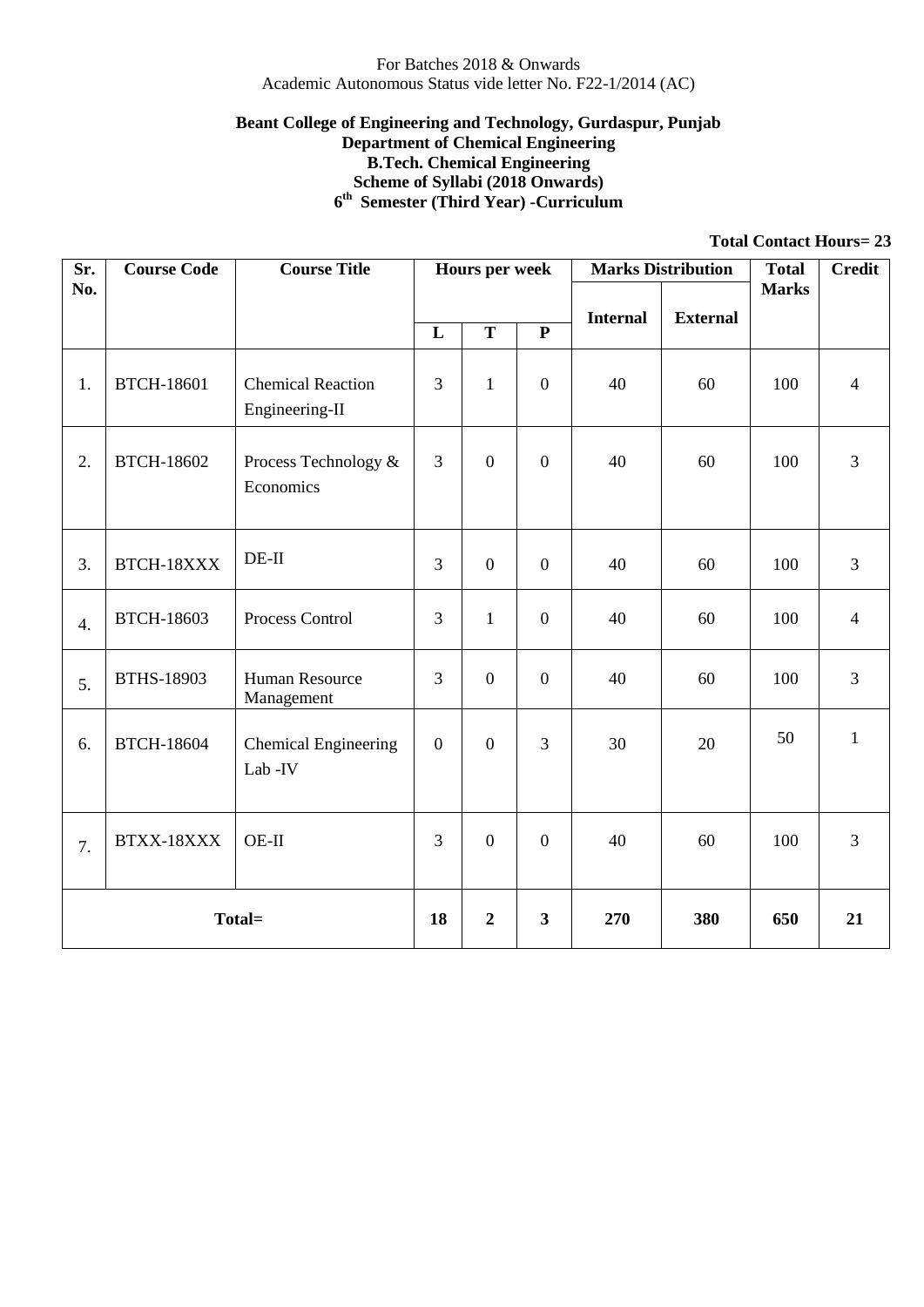## For Batches 2018 & Onwards Academic Autonomous Status vide letter No. F22-1/2014 (AC) **Beant College of Engineering and Technology, Gurdaspur, Punjab Department of Chemical Engineering B.Tech. Chemical Engineering Scheme of Syllabi (2018 Onwards) 7 th Semester (Fourth Year) -Curriculum**

| Sr.<br>No. | <b>Course Code</b> | <b>Course Title</b>              |                  | <b>Hours per week</b> |                  | <b>Marks Distribution</b> |                 | <b>Total</b><br><b>Marks</b> | <b>Credit</b>  |
|------------|--------------------|----------------------------------|------------------|-----------------------|------------------|---------------------------|-----------------|------------------------------|----------------|
|            |                    |                                  | L                | $\mathbf T$           | $\mathbf P$      | <b>Internal</b>           | <b>External</b> |                              |                |
| 1.         | BTCH-18XXX         | $DE-III$                         | $\mathfrak{Z}$   | $\boldsymbol{0}$      | $\mathbf{0}$     | 40                        | 60              | 100                          | 3              |
| 2.         | <b>BTCH-18701</b>  | Design & Simulation Lab          | $\overline{0}$   | $\boldsymbol{0}$      | $\overline{3}$   | 30                        | 20              | 50                           | $\mathbf{1}$   |
| 3.         | <b>BTCH-18702</b>  | Instrumentation & Control<br>Lab | $\overline{0}$   | $\overline{0}$        | $\overline{3}$   | 30                        | 20              | 50                           | $\mathbf{1}$   |
| 4.         | BTCH-18XXX         | $DE - IV$                        | $\overline{3}$   | $\mathbf{0}$          | $\mathbf{0}$     | 40                        | 60              | 100                          | $\mathfrak{Z}$ |
| 5.         | BTXX-18XXX         | OE-III                           | $\mathfrak{Z}$   | $\boldsymbol{0}$      | $\boldsymbol{0}$ | 40                        | 60              | 100                          | 3              |
| 6.         | BTXX-18XXX         | <b>OE-IV</b>                     | $\overline{3}$   | $\boldsymbol{0}$      | $\boldsymbol{0}$ | 40                        | 60              | 100                          | $\mathfrak{Z}$ |
| 7.         | <b>BTCH-18703</b>  | Process Plant Design             | $\mathbf{0}$     | $\boldsymbol{0}$      | $\overline{4}$   | 30                        | 20              | 50                           | $\overline{2}$ |
| 8.         | <b>BTCH-18704</b>  | Summer Internship                | $\mathbf{0}$     | $\boldsymbol{0}$      | $\mathbf{0}$     | $\overline{\phantom{a}}$  | 100             | 100                          | $\mathfrak{Z}$ |
| Total=     |                    | 12                               | $\boldsymbol{0}$ | 10                    | 250              | 400                       | 650             | 19                           |                |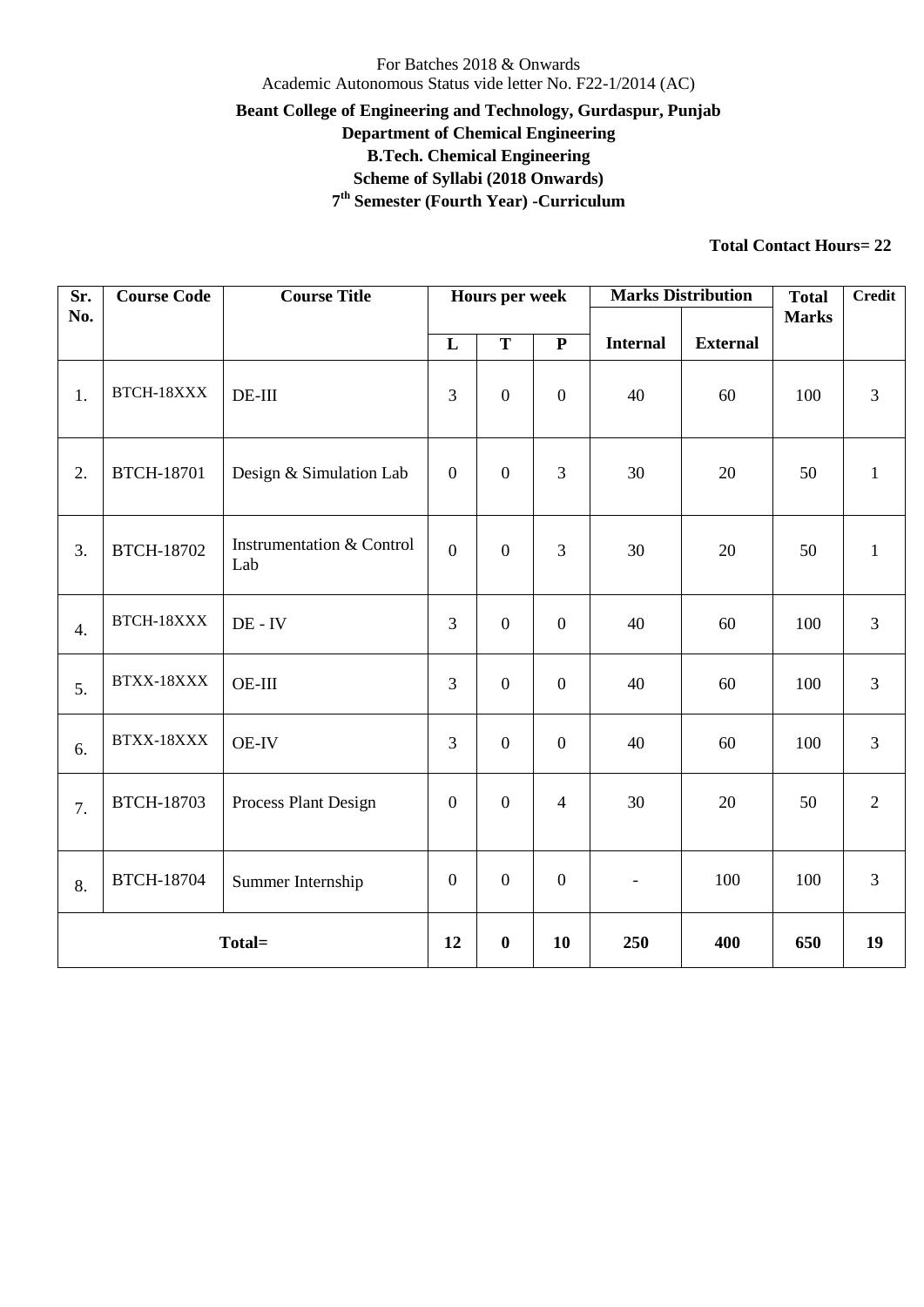## **Beant College of Engineering and Technology, Gurdaspur, Punjab Department of Chemical Engineering B.Tech. Chemical Engineering Scheme of Syllabi (2018 Onwards) 8 th Semester (Fourth Year) -Curriculum**

| Sr. | <b>Course</b>     | <b>Course Title</b>        | Hours per week   |                  |          | <b>Marks Distribution</b> | <b>Total</b>    | <b>Credit</b> |    |
|-----|-------------------|----------------------------|------------------|------------------|----------|---------------------------|-----------------|---------------|----|
| No. | Code              |                            |                  |                  |          |                           |                 | <b>Marks</b>  |    |
|     |                   |                            | ப                | Т                | P        | <b>Internal</b>           | <b>External</b> |               |    |
| 1.  | <b>BTCH-18801</b> | <b>Industrial Training</b> | $\boldsymbol{0}$ | $\boldsymbol{0}$ | 0        | 200                       | 200             | 400           | 12 |
|     |                   | Total=                     | $\bf{0}$         | $\boldsymbol{0}$ | $\bf{0}$ | 200                       | 200             | 400           | 12 |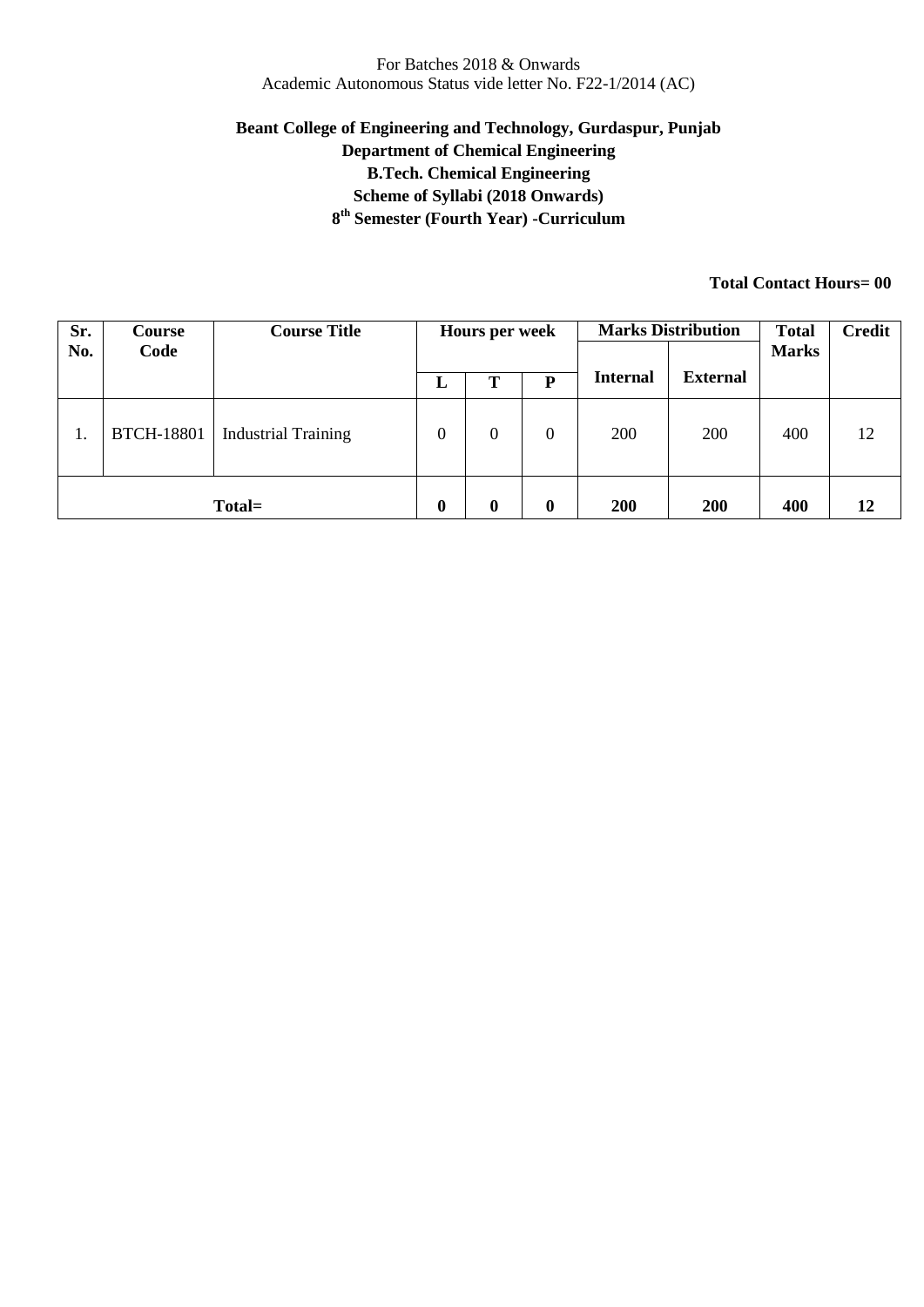**Beant College of Engineering and Technology, Gurdaspur, Punjab B.Tech. Chemical Engineering** 

 **Scheme of Syllabi (2018 Onwards)**

|                   | <b>DEPARTMENTAL ELECTIVES (DE)</b> |                                            |  |  |  |  |
|-------------------|------------------------------------|--------------------------------------------|--|--|--|--|
| <b>Serial No.</b> | <b>Course Code</b>                 | <b>Course Title</b>                        |  |  |  |  |
| 1.                | <b>BTCH-18951</b>                  | Water Conservation and Management          |  |  |  |  |
| 2.                | <b>BTCH-18952</b>                  | <b>Sustainability Engineering</b>          |  |  |  |  |
| 3.                | <b>BTCH-18953</b>                  | <b>Interfacial Engineering</b>             |  |  |  |  |
| $\overline{4}$ .  | <b>BTCH-18954</b>                  | Nanoscience and Nanotechnology             |  |  |  |  |
| 5.                | <b>BTCH-18955</b>                  | <b>Advanced Separation Processes</b>       |  |  |  |  |
| 6.                | <b>BTCH-18956</b>                  | Polymer Science and Engineering            |  |  |  |  |
| 7.                | <b>BTCH-18957</b>                  | <b>Environmental Pollution and Control</b> |  |  |  |  |
| 8.                | <b>BTCH-18958</b>                  | Renewable Energy                           |  |  |  |  |
| 9.                | <b>BTCH-18959</b>                  | <b>Transport Phenomena</b>                 |  |  |  |  |
| 10.               | <b>BTCH-18960</b>                  | Petrochemical Technology                   |  |  |  |  |
| 11.               | <b>BTCH-18961</b>                  | <b>Plant Utilities</b>                     |  |  |  |  |
| 12.               | <b>BTCH-18962</b>                  | Petroleum Refining Engineering             |  |  |  |  |
| 13.               | <b>BTCH-18963</b>                  | <b>Optimization Methods</b>                |  |  |  |  |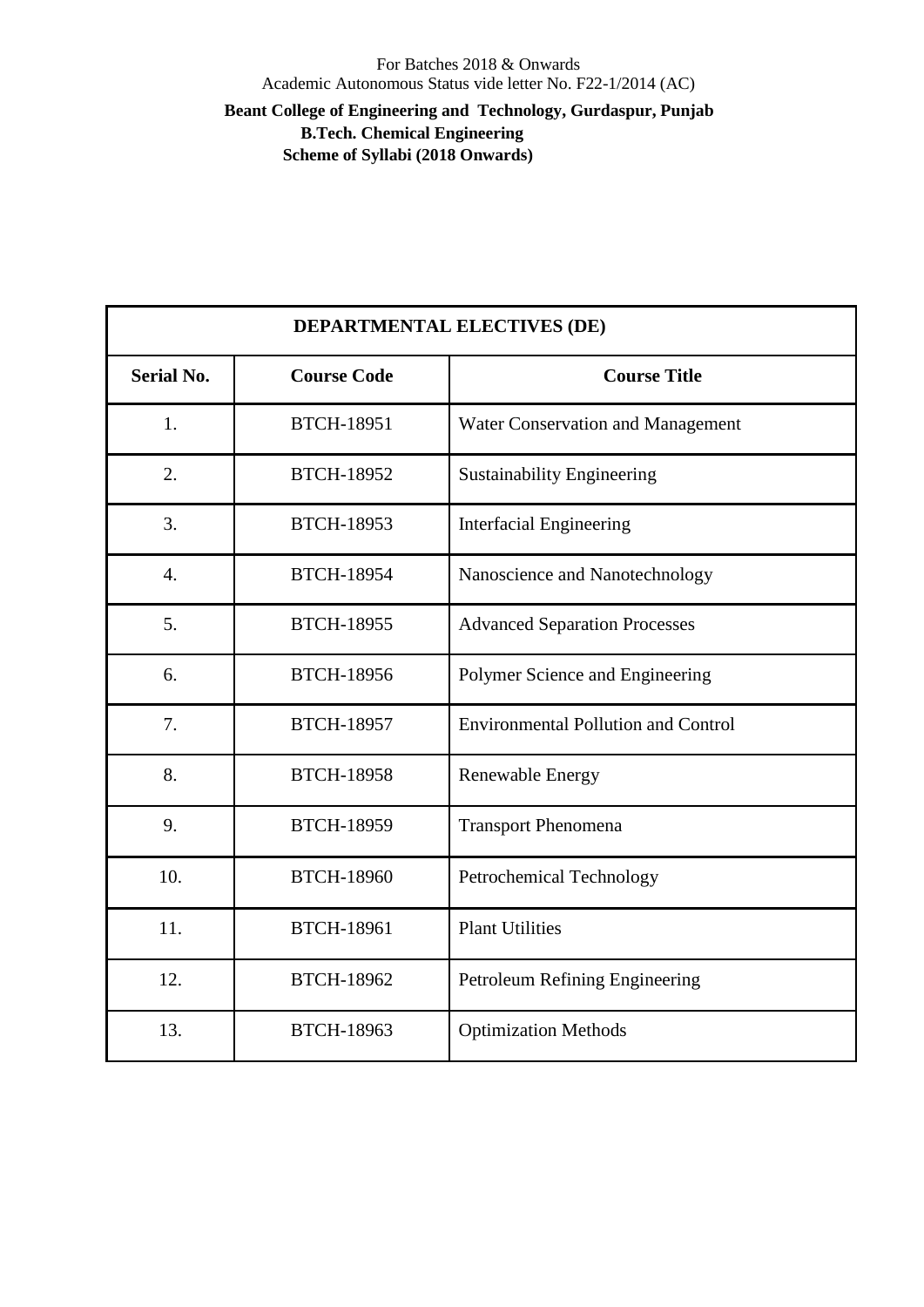## **Beant College of Engineering and Technology,,Gurdaspur (Punjab) B.Tech. Chemical Engineering Scheme of Syllabi (2018 Onwards)**

|                   | <b>Departmental Open Electives (OE)</b> |                                      |  |  |  |  |  |
|-------------------|-----------------------------------------|--------------------------------------|--|--|--|--|--|
| <b>Serial No.</b> | <b>Course Code</b>                      | <b>Course Title</b>                  |  |  |  |  |  |
| 1.                | <b>BTCH-18970</b>                       | <b>Corrosion Engineering</b>         |  |  |  |  |  |
| 2.                | <b>BTCH-18971</b>                       | New & Renewable Energy Sources       |  |  |  |  |  |
| 3.                | <b>BTCH-18972</b>                       | <b>Environment Impact Assessment</b> |  |  |  |  |  |
| $\overline{4}$ .  | <b>BTCH-18973</b>                       | <b>Hydrocarbon Engineering</b>       |  |  |  |  |  |
| 5.                | <b>BTCH-18974</b>                       | <b>Bio-Chemical Engineering</b>      |  |  |  |  |  |
| 6.                | <b>BTCH-18975</b>                       | <b>Polymer Reactor Design</b>        |  |  |  |  |  |
| 7.                | <b>BTCH-18976</b>                       | <b>Plant Utilities</b>               |  |  |  |  |  |
| 8.                | <b>BTCH-18977</b>                       | Petro-Chemical Technology            |  |  |  |  |  |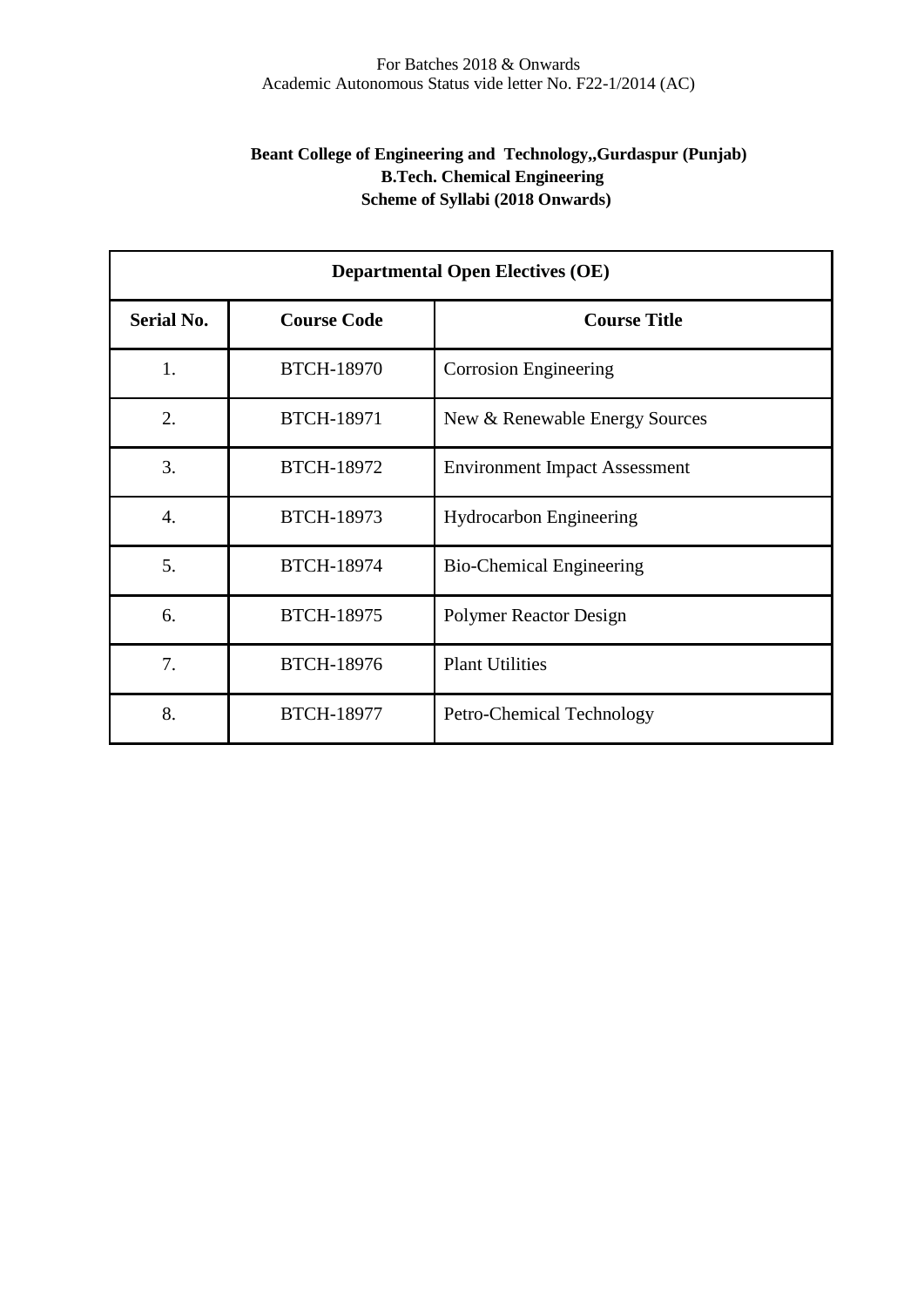### For Batches 2018 & Onwards Academic Autonomous Status vide letter No. F22-1/2014 (AC) **BTME-18309 Engineering and Solid Mechanics L T P**

# **3 1 0**

## **Internal Marks:40 External Marks: 60 Total Marks: 100 Course Objective:**

The main objective of this course is to develop in the student the ability to analyze any engineering problem in a simple and logical manner with the help of free body diagrams and then to apply the basic principles of mechanics to solve the problem. The students should develop skills to apply equilibrium equations of statics to various problems to determine reactions and also could determine centre of gravity and moment of inertia of various bodies. Students would be introduced to the basic concepts of mechanics of deformable materials.

### **1 Force and Force Equilibrium**

Force, System of forces, Coplanar concurrent & non-concurrent force, Non-coplanar concurrent & nonconcurrent force, Couples and resultant of force systems, Equilibrium of force system (two and many force system), Lami's theorem, General equations of equilibrium for rigid-body, Rigid body constraints, Concept of free-body diagrams, Resultant moment of forces, Varingnon's theorem and its applications, Numerical Problems. (6)

#### **2 Friction**

Types of friction, Limiting friction, Static and dynamic friction, Laws of dry friction, Determination of coefficient of sliding friction, Rolling resistance, Force of friction on a wheel when a force is applied & when acted upon by torque, Motion of bodies on inclined plane, wedge friction, screw jack. (5)

#### **3 Centroid, Centre of Gravity and Moment of Inertia**

Center of Gravity and Center of Mass for a Body, Centroid of simple figures from first principle, Centroid of composite sections, Area moment of inertia, Moment of inertia of plane sections from first principles, Parallel and perpendicular axes theorem of Moment of inertia, Moment of inertia of standard sections and composite sections, Mass moment of inertia of cylinder, cone and sphere. (7)

#### **4 Review of Particle Dynamics**

Rectilinear motion with uniform and variable acceleration, Displacement, velocity and acceleration of connected bodies, Equations of dynamic equilibrium, Analysis of motion of elevators and motion of pulleys. Plane curvilinear motion with components of motion as rectangular components, Normal & tangential components, Collision of elastic bodies; Direct central impact, Nature of impact and the coefficient of restitution. (7)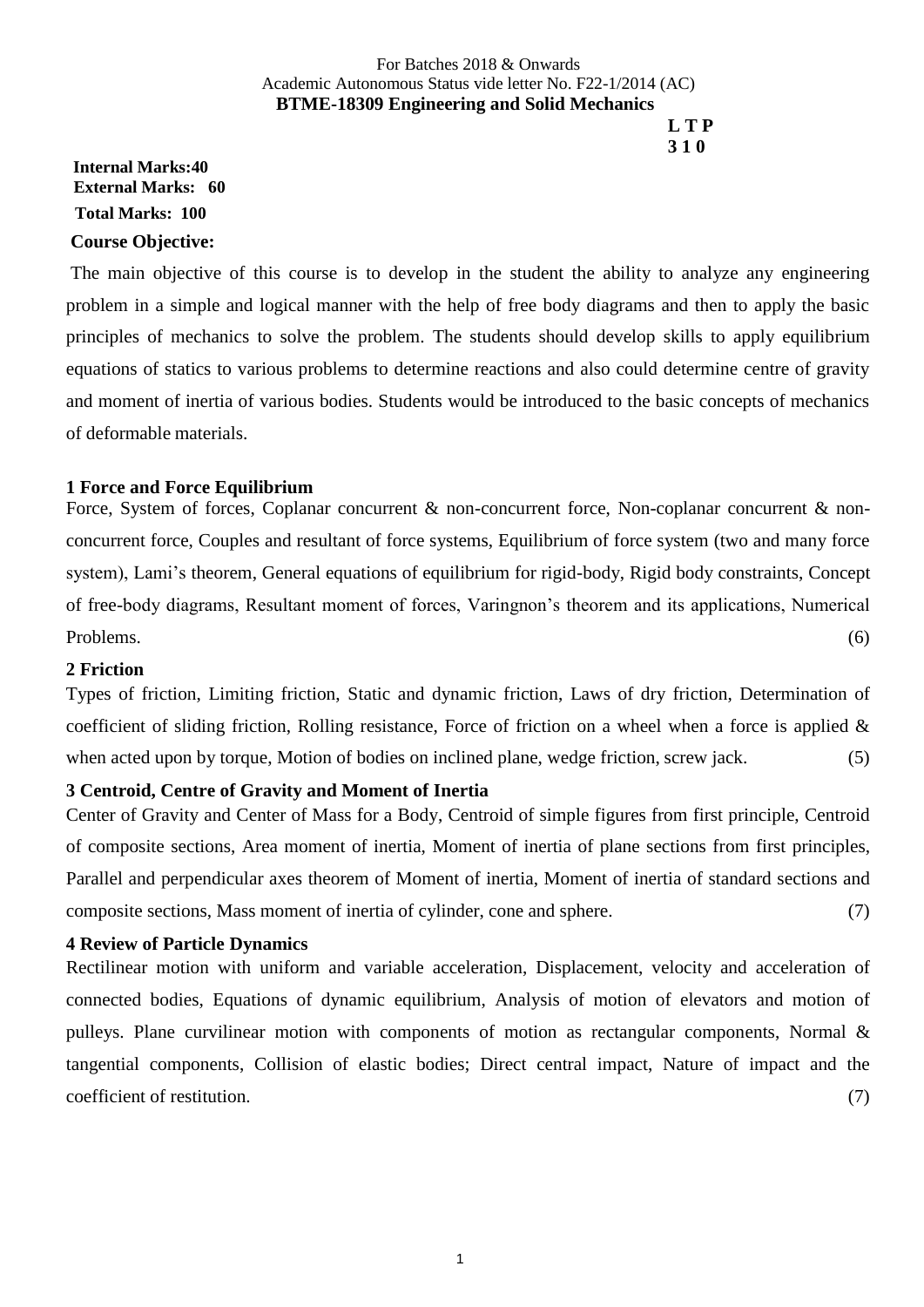## For Batches 2018 & Onwards

## Academic Autonomous Status vide letter No. F22-1/2014 (AC)

### **5 Introductions to Kinetics of Rigid Bodies**

Basic terms, General principles in dynamics, Plane motion of a rigid body, Relation between the translatory and rotary motion of a body in plane motion, D'Alembert's Principle in plane motion, Instantaneous centre of rotation in plane motion and simple problems. (6)

**6.Mechanics of Solids** : Concept and philosophy of stress and strain, Longitudinal and lateral strain, Normal stress (tensile and compressive), shear stress, Young's modulus of elasticity, Modulus of rigidity, Bulk modulus, Poisson's ratio, Relations among elastic constants. Stress strain curve for ductile and brittle material, Yield point, Elastic limit, Ductility, True stress and true strain. Elongation of uniform bar due to application of external load with and without self weight. Temperature stresses in composite bar. Strain energy and resilience, Modulus of resilience,  $(7)$ 

### **Books Recommended:**

- Engineering Mechanics Irving H. Shames, PHI Publications
- Engineering Mechanics U.C.Jindal, Galgotia Publications
- Tayal A.K. Engineering Mechanics,Umesh Publications
- Bansal R.K. A Text Book of Engineering Mechanics, Laxmi Publications
- Engineering Mechanics By R S Khurmi, S Chand Publications
- Andy Ruina and Rudra Partap, Introduction to Statics and Dynamics, Oxford University Press.
- Strength of Material by S S Rattan ,Tata McGraw Hill Education Private Limited
- Strength of Material by Sadhu Singh. Khanna Publishers.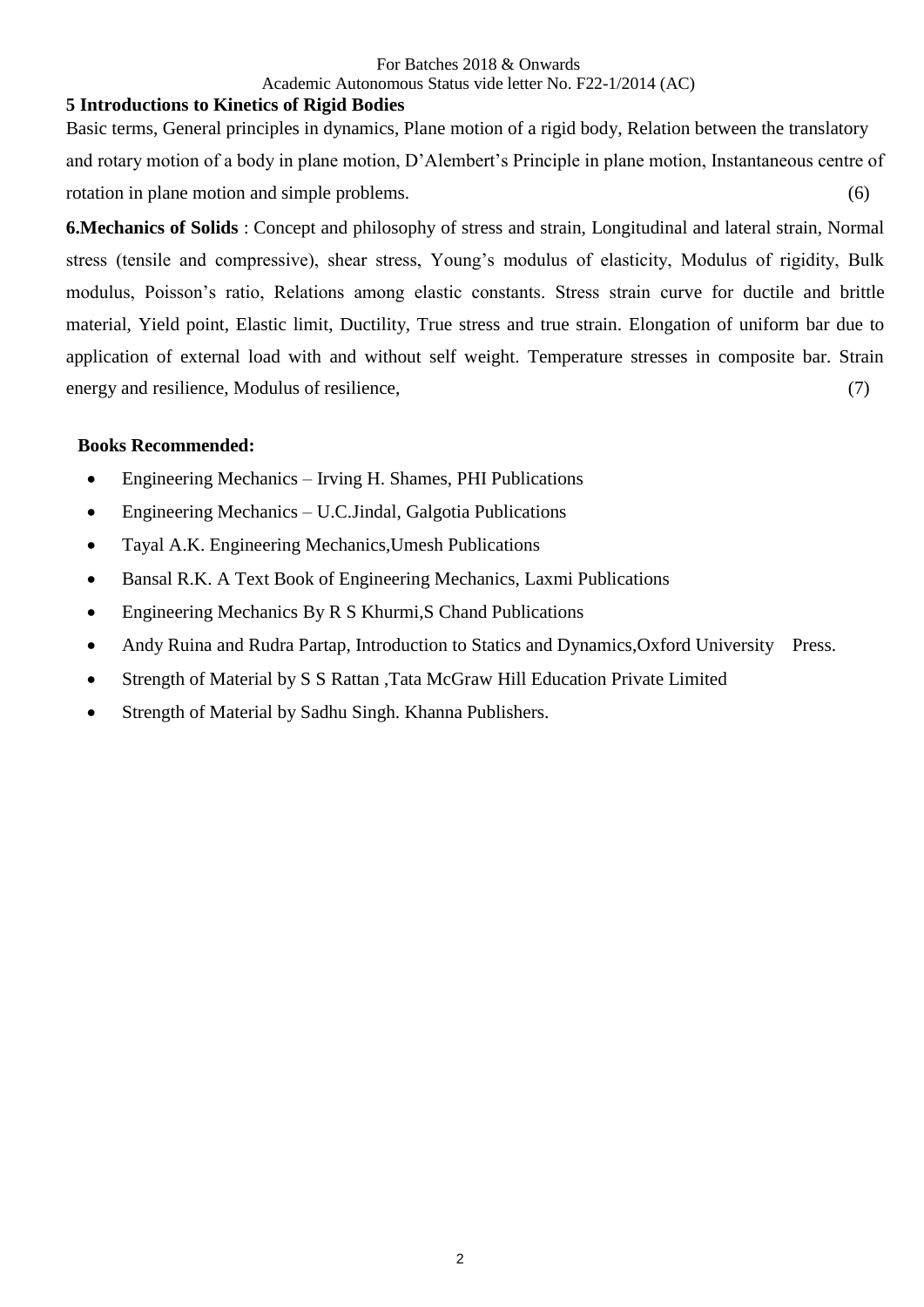## **BTAC-18302 Chemistry-II**

**L T P 3 1 0**

**Internal Marks: 40 External Marks: 60 Total Marks: 100 (i) Polymers**

Types and mechanism of polymerization (free radical, cationic and anionic). Average molecular weights; Determination of molecular weight by number average method. Crystallinity, melting point and glass transition. Copolymerization. Elastomers-structure, applications. Conducting polymers and applications. Synthesis, properties and uses of PE, PVC, PMMA, formaldehyde resins, melamine-formaldehyde-urea resins. Adhesives, adhesive mechanism and applications. Composites: characteristics, types and applications. (10)

#### **(ii) Surfactants and Lubricants**

Methods of preparation, cleaning mechanism. Critical micelle concentration and its determination by surface tension. Hydrophobic and hydrophilic interactions. Micelles and reverse micelles. Detergents. Lubricants-physical and chemical properties,type sand mechanism of lubrication. Additives of lubricants and freezing points of lubricants. (8)

#### **(iii) Corrosion**

Thermodynamic overview of electrochemical processes. Reversible and irreversible cells. Chemical and electrochemical corrosion and mechanism of corrosion. Factors affecting corrosion. Protection of corrosion. (9)

#### **(iv) Nanochemistry**

Introduction; Materials self assembly; Molecular vs materials self assembly; Self assembly materials; Two dimensional assemblies; Mesoscale self assembly; Coercing colloids; Nanocrystals; Nanoscale materials. (8)

#### **(v) Environmental and green chemistry**

Air, water and noise pollution. Optimum levels of pollution. Significance and determination of COD and BOD. Greenhouse effect and global warming. e-Waste. Concept of green chemistry; Twelve principles with emphasis on the concept of atom economy; the use of alternative feedstock; Use of innocuous reagents in natural processes; Alternative solvents; Design of safer chemicals; Designing alternating reaction methodology. Microwave and ultrasonic radiation in green synthesis- Minimizing energy consumption. (10)

#### **Books**

(1) Introduction to Nanoscience, by S. M. Lindsay

- (2) A Textbook of Engineering Chemistry, by Shashi Chawla
- (3) Engineering Chemistry, by P. C Jain and M. Jain
- (4) Advanced Polymer Chemistry, by M. Chanda
- (5) A Textbook of Environmental Chemistry, by O. D. Tyagi and M. Mehra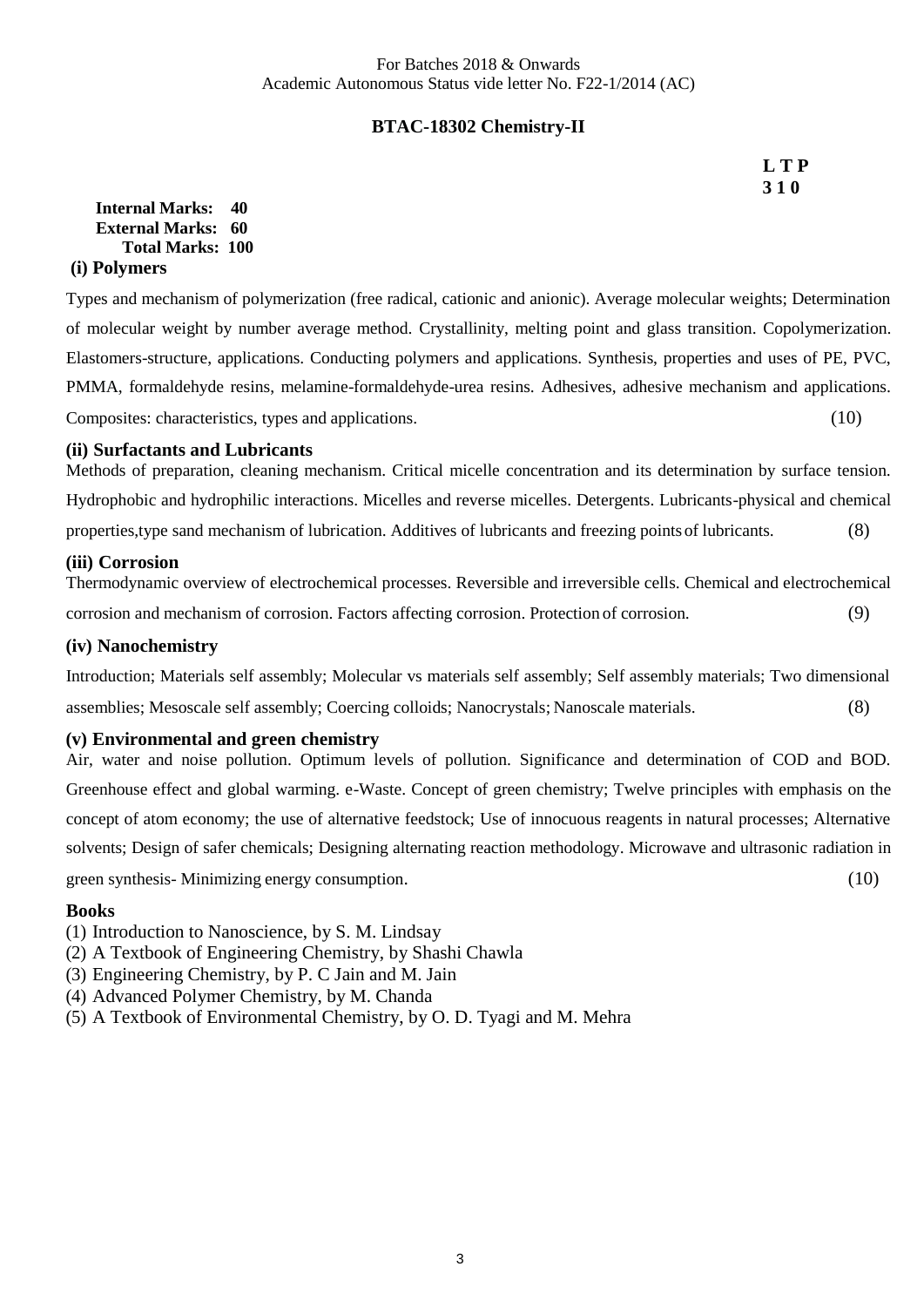## **BTCH-18303 MATERIAL AND ENERGY BALANCE COMPUTATIONS**

**Internal Marks: 40 L T P External Marks: 60 3 1 0 Total Marks: 100**

#### **COURSE OBJECTIVES :**

The objective of this course is to present to the students, an introduction to chemical engineering calculations, establish mathematical methodologies for the computation of material balances, energy balances and to present an overview of industrial chemical processes.This course will serve as a basis for all further chemical engineering courses that are part of the curriculum.

#### **Contents :**

**Introduction to Chemical Engineering Calculations :**Introductory concepts of units, physical quantities in chemical engineering, dimensionless groups, "basis" of calculations, Applications of Laws of Conservation of Mass & Energy. **(3L+1T)**

**Material Balance**: Introduction, solving material balance problems without chemical reaction. Material balance for unit operations like absorption, distillation, extraction, drying and evaporation. **(5L+2T)**

Concept of stoichiometry and mole concept and compositional relationship, Concept of limiting and excess reactants, percentage conversion, yield, selectivity etc. **(5L+2T)**

Material Balances with recycle, bypass and purge. **(3L+1T)**

Gases, Vapors and Liquids: Equations of state, Vapour pressure, Clausius-Clapeyron equation, Cox chart, Duhring's plot, Raoult's law. **(5L+1T)**

Energy balance: open and closed system, heat capacity, calculation of enthalpy changes.  $(5L+1T)$ 

Energy balances with chemical reaction: Heat of reaction, Heat of combustion, Adiabatic reactions. **(5L+1T)**  Crystallization, Dissolution, Humidity and Saturation, humid heat, humid volume, dew point, Psychrometric Operations, humidity chart and its use. **(5L+1T)**

#### **COURSE OUTCOMES:**

1. Ability to make material balances on unit operations and processes.

- 2. Develops the systematic problem solving skills.
- 3. Ability to perform simultaneous material and energy balances.
- 4. Develops the capability of application of laws to different proportions.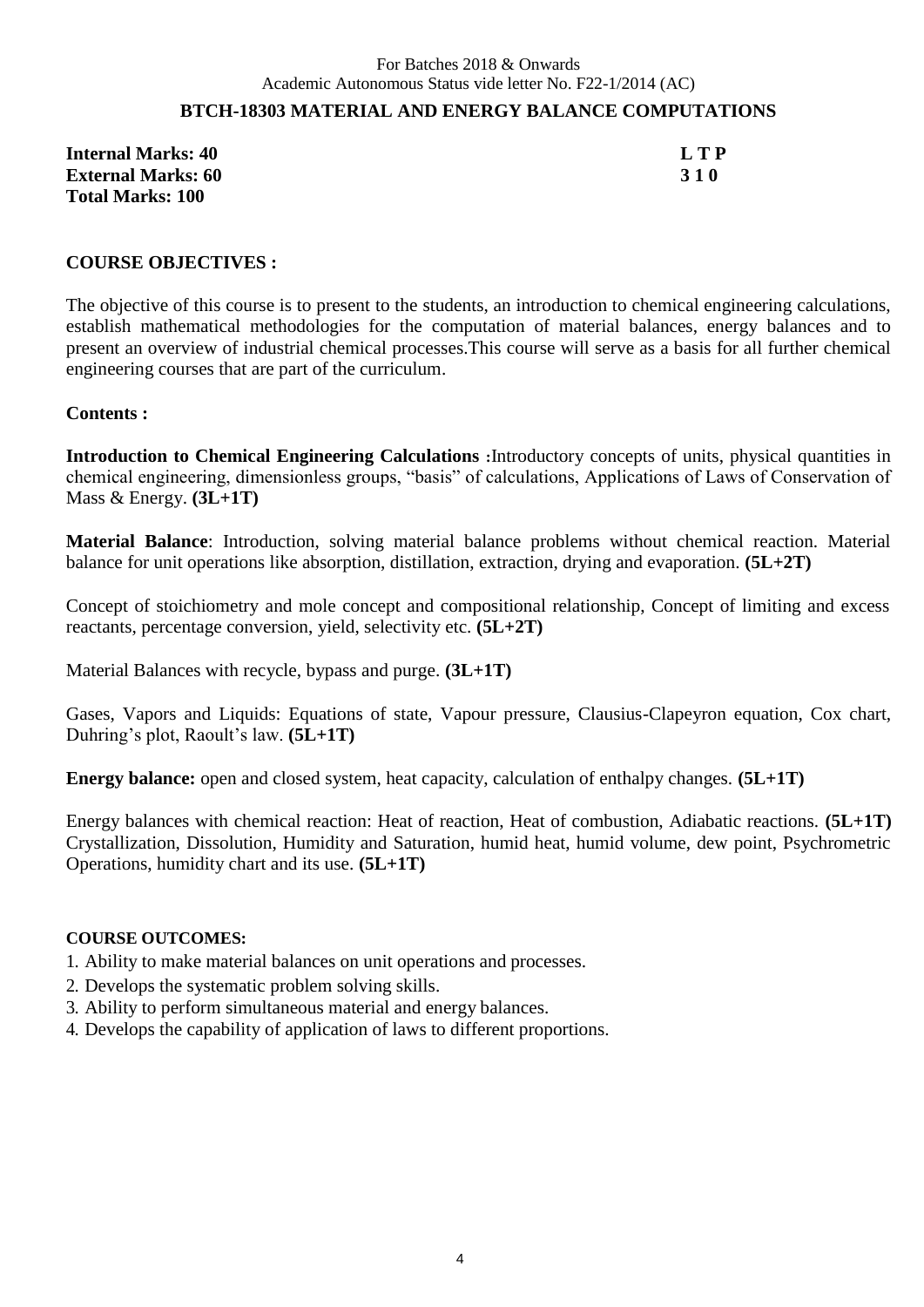#### **Suggested Text Books**

1. Himmelblau, D. M., Riggs, J. B. "Basic Principles and Calculations in Chemical Engineering", Eighth Ed., Pearson India Education Services, 2015.

2. Bhatt, B. I., Vora, S. M., "Stoichiometry", Fourth Edition, Tata McGraw Hill Publishing Company Ltd, 2004.

3. "Stoichiometry and Process Calculations", K.V. Narayanan, B. Lakshmikutty, Prentice-Hall of India Pvt. Ltd., 2006.

#### **Suggested References Books**

1. Felder, R. M.; Rousseau, R. W., "Elementary Principles of Chemical Processes", Third Edition, John Wiley & Sons, 2000

2. Hougen, O. A., Watson, K. M., Ragatz, R. A., "Chemical Process Principles, Part-I Material & Energy Balances", Second Edition, CBS Publishers & Distributors, 2004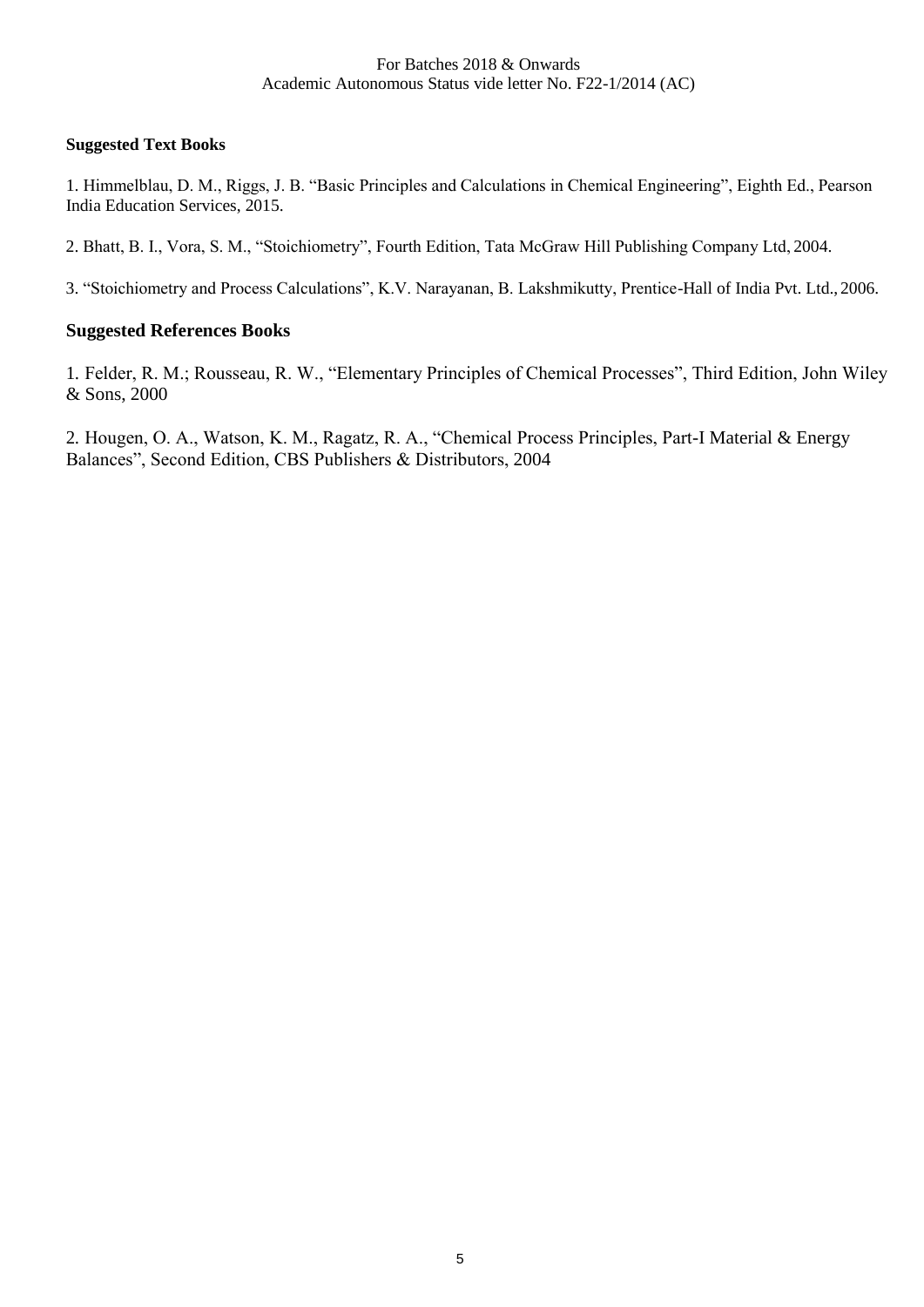| <b>Internal Marks: 40</b> |       |
|---------------------------|-------|
| <b>External Marks: 60</b> | L T P |
| <b>Total Marks: 100</b>   | 3 1 0 |

**Objective:** Students will be introduced to the basics of biology such as cell structure and functions, inheritance & evolution, basic concepts of genetics, and an introduction to microbiology. So that they can use technology for the betterment of life on this planet.

**Unit–I Introduction to living world:** Diversity of life, major prokaryotes- monera, eubacteria and eukaryotic kingdoms- Protista, Fungi, Plantae, and Animalia.  $(6L + 1T)$ 

**Unit–II Biochemistry:** Metabolism (Catabolism: oxidation reactions and Anabolism: reduction reactions), ATP, Bioenergetics: cellular respiration and photosynthesis.  $(12L + 3T)$ 

**Unit–III Genetics:** Basic principles of Mendel, molecular genetics, structure and function of genes and chromosomes, Central dogma, Replication, Transcription and Translation, introduction to recombinant DNA technology and its applications including genetically modified foods and organisms.  $(12L + 3T)$ 

**Unit–IV Cell Biology**: Macromolecules: carbohydrates, lipids, water, aminoacids, proteins, nucleic acids, cell membrane, organelles: mitochondria, ribosomes, golgi appratus, endoplasmic reticulum, cytoskeleton, cellsignaling, cell division: mitosis, meosis, differentiation, motility.  $(12L + 3T)$ 

**Unit–V Microbiology:** Host-microbe interactions, physiology, ecology, diversity, and virology, microbial diseases and preventions, Antibiotics production with major examples, types of vaccines and important examples.  $(6L + 2T)$ 

## **Course Outcomes:**

|     | Get insight into basic biology as a science               |
|-----|-----------------------------------------------------------|
|     | Outlining the diversity and evolution                     |
| -3. | Organization and fundamental principles of living systems |
| 4.  | Principle behind recombinant technology                   |

#### **Suggested Books:**

| -1. | Biology Fundamental Principles by Balaji S Thorat and Sumit M Raut |
|-----|--------------------------------------------------------------------|
| 2.  | Lehlinger's Principles of Biochemistry                             |
| 3.  | Microbiology by Prescott                                           |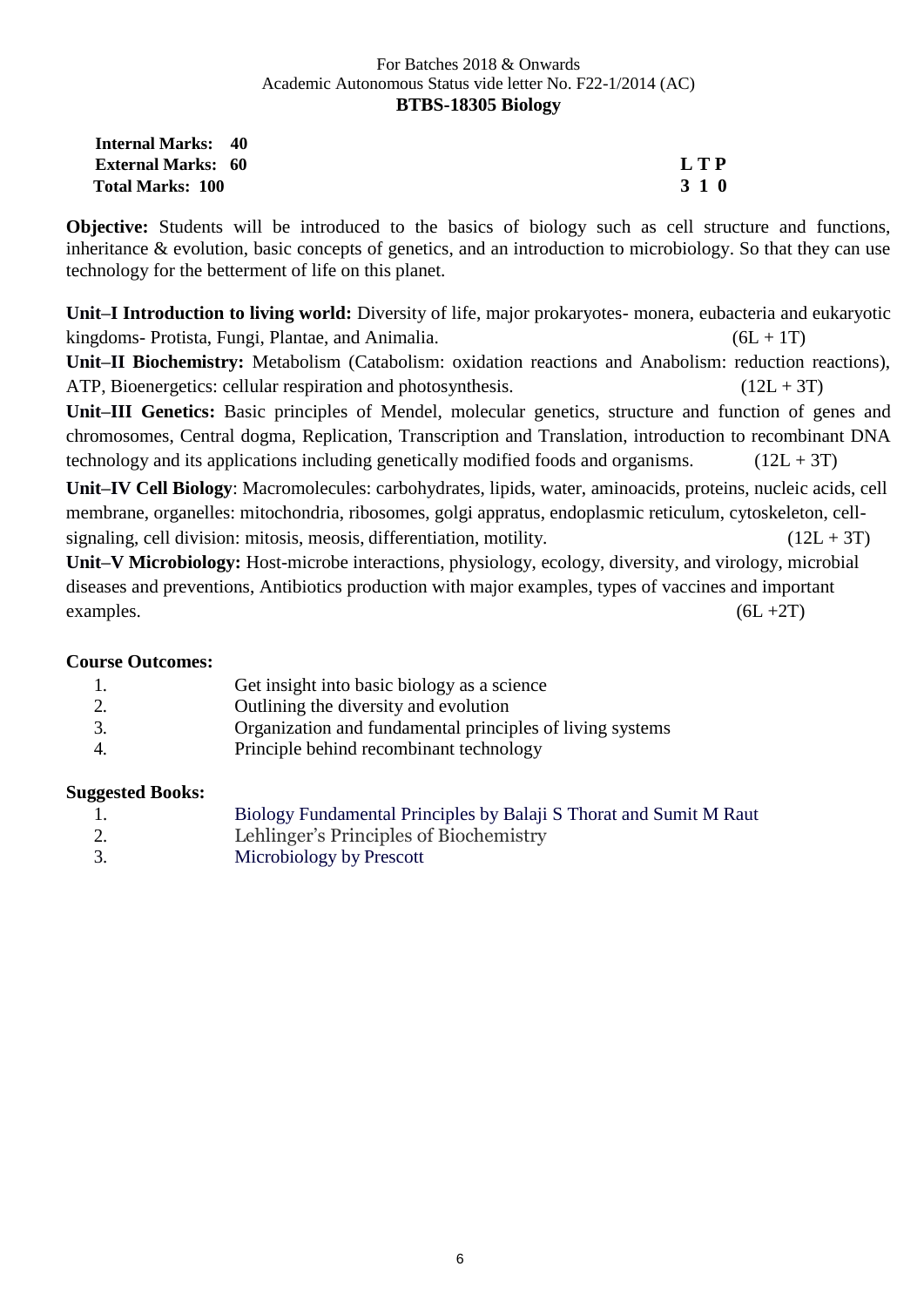#### For Batches 2018 & Onwards Academic Autonomous Status vide letter No. F22-1/2014 (AC) **BTCH 18304 THERMODYNAMICS-I**

**Internal Marks: 40 L T P External Marks: 60 3 1 0 Total Marks: 100**

**COURSE OBJECTIVE:** The objective of the course is to introduce to students about the thermodynamic laws and its application to chemical engineering problems. The student will learn about the concept of equations of state, Heat Effects, Thermodynamics properties of fluids , and Thermodynamics cycle.

**1.Introduction :**Importance of thermodynamics in chemical engineering, Dimensions and Units, Pressure ,Work, Energy, Heat. **(3L+1T)**

**2. Energy conservation and first law of thermodynamics :** State functions, types of systems, internal energy, heat and work reversible and irreversible processes. Phase Rule,1st law of thermodynamic and its engineering applications, i.e., constant volume processes, constant pressure processes, isothermal and adiabatic processes. Mass and Energy Balance for open systems. **(6L+3T)**

**3.P-V-T behavior:** Ideal gas law, Equation of state for real gases and their mixtures Van der Waals, Virial and Cubic equations of state ,Reduced Conditions, Principle of corresponding states and generalized compressibility factor . **(5L+2T)**

**4.Heat Effects :**Latent Heat, Sensible heat, Standard heat of reaction, standard heat of formation, standard heat of combustion. **(3L+1T)**  $(3L+1T)$ 

**5.Statement of Second Law :**Statement of Second Law, Heat Engines, Carnot's theorem , Thermodynamic temperature scale, Concept of Entropy, Entropy changes of an ideal gas, Mathematical statement of the second law , Calculation of Ideal work ,Lost work ,Third law of thermodynamics and its applications, **(6L+2T)**

**6.Thermodynamic Property of Fluids:** Maxwell Relations , Binary phase systems, graphs and tables of thermodynamics properties**. (5L+1T)**

**7.Applications of Thermodynamics to flow processes:** Construction and working of Pumps, Compressors and Turbines , Joule- Thomson coefficient. **(3L+1T)**

**8.Thermodynamic Analysis of steam Power Plants:** Rankine Cycle ;The carnot Refrigerator ;Vapor compression Cycle ; Absorption refrigeration, Heat pump, Liquefaction processes**. (5L+1T)**

## **COURSE OUTCOMES:**

1.Apply mass and energy balances to closed and open system.

2.Evaluate the properties of non-ideal gases.

3.Solve problems involving equation of states, Heat effects ,Thermodynamics Process.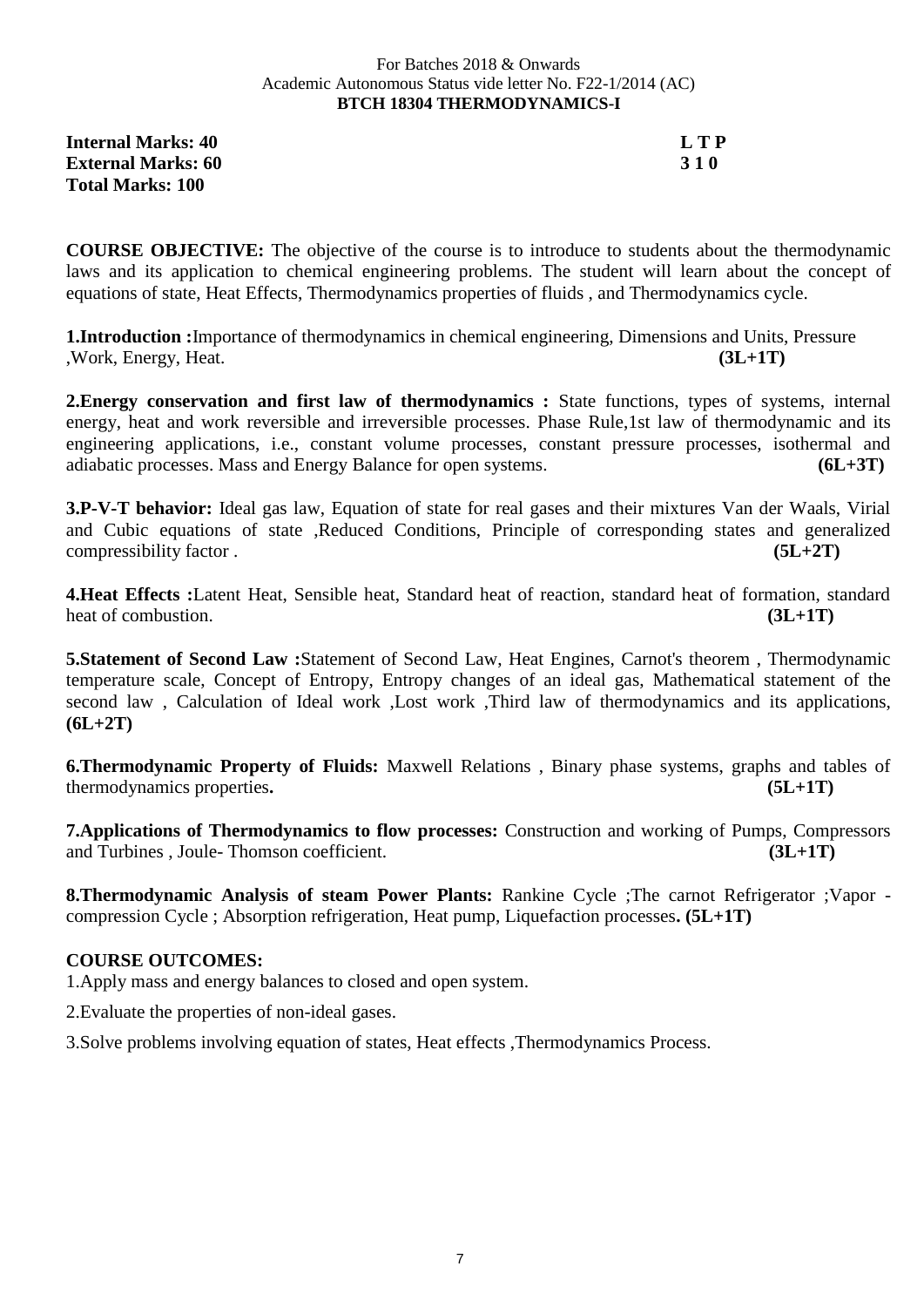## **BOOKS RECOMMENDED:**

1. Smith J.M. and Van Ness, H.C, Introduction to Chemical Engineering Thermodynamics, 7th Ed., McGraw Hill Book Co., 2005

2. Dodge B.F., Chemical Engg. Thermodynamics, McGraw - Hill Book Company, Inc.

3.K.V.Narayan, A Text book of Chemical Engineering Thermodynamics, Prentice Hall of India Private Limited.,New Delhi.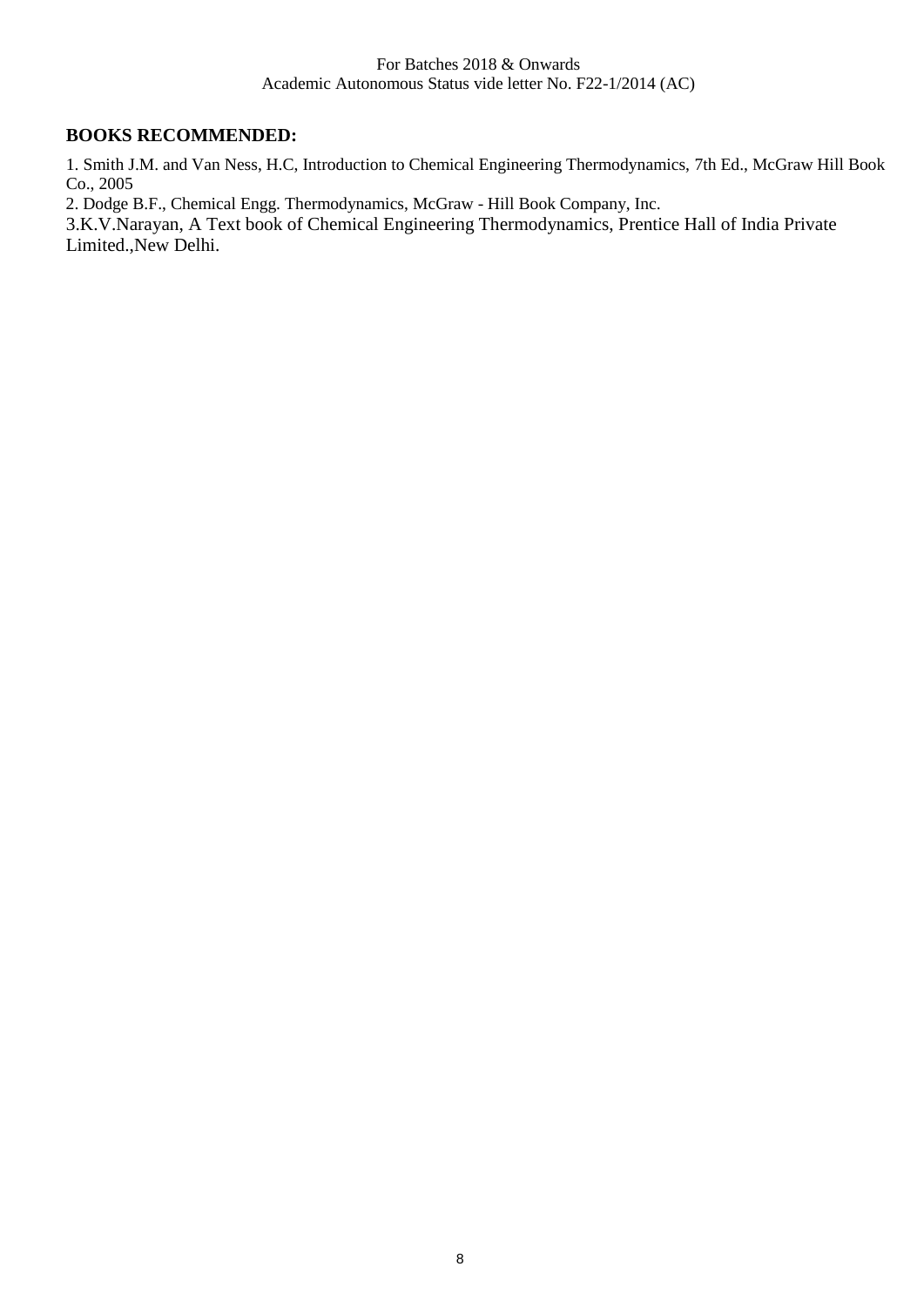#### For Batches 2018 & Onwards Academic Autonomous Status vide letter No. F22-1/2014 (AC) **BTCH 18305 FLUID MECHANICS**

**Internal Marks: 40 L T P External Marks: 60 3 1 0 Total Marks: 100**

**Course Objectives:** This course is designed for the undergraduate chemical engineering students to develop an understanding of the behaviour of fluids at rest or in motion and the subsequent effects of the fluids on the boundaries.

**Introduction :** Introduction to fluids, Continuum hypothesis, Liquid & their properties, Viscosity, Newton's law of viscosity. **(3L+1T)**

**Fluid Statics :** Pascal's law, Absolute & Gauge pressure, Hydro static paradox, Manometry, Forces on horizontally submerged bodies. **(3L+1T)**

**Kinematics of Fluid Flow:** Introduction to various types of flows, path line, stream line, Stream function, Vorticity and Circulation, flow nets. **(3L+1T)**

**System and Control Volume Approach:** Euler's equation of motion, Bernoulli equation and applications, Head loss in pipe flow, Moody diagram. **(5L+2T)**

**Flow Measurements :**Transportation of fluids - pumps, selection and design of pumps **(3L+1T)**

**Diffrential Analysis:** Mass and momentum balances, Navier-Stokes equation, Unidirectional flow, Viscous flow, Stokes law, Skin drag and pressure drag. **(5L+2T)**

**Potential Flow:**Potential function, streamlined and bluff bodies. **(3L+1T)**

**Boundry Layer Theory:**Drag and lift force on immersed body, dimensional analysis of lift and drag. **(5L+2T)**

**Dimentional and Similitude Analysis (3L+1T)**

**Introduction to Compressible Flows:** Blowers and compressors. **(3L+1T)** 

## **COURSE OUTCOMES:**

1. This course will develop analytical abilities related to fluid flow.

2. It is expected that students will be able to have conceptual understanding of fluids and their properties.

3. It is expected that students will be able to apply the analytical tools to solve different types of problems related to fluid flow in pipes, design the experiments effectively and do the prototype studies of different types of machines and phenomenon.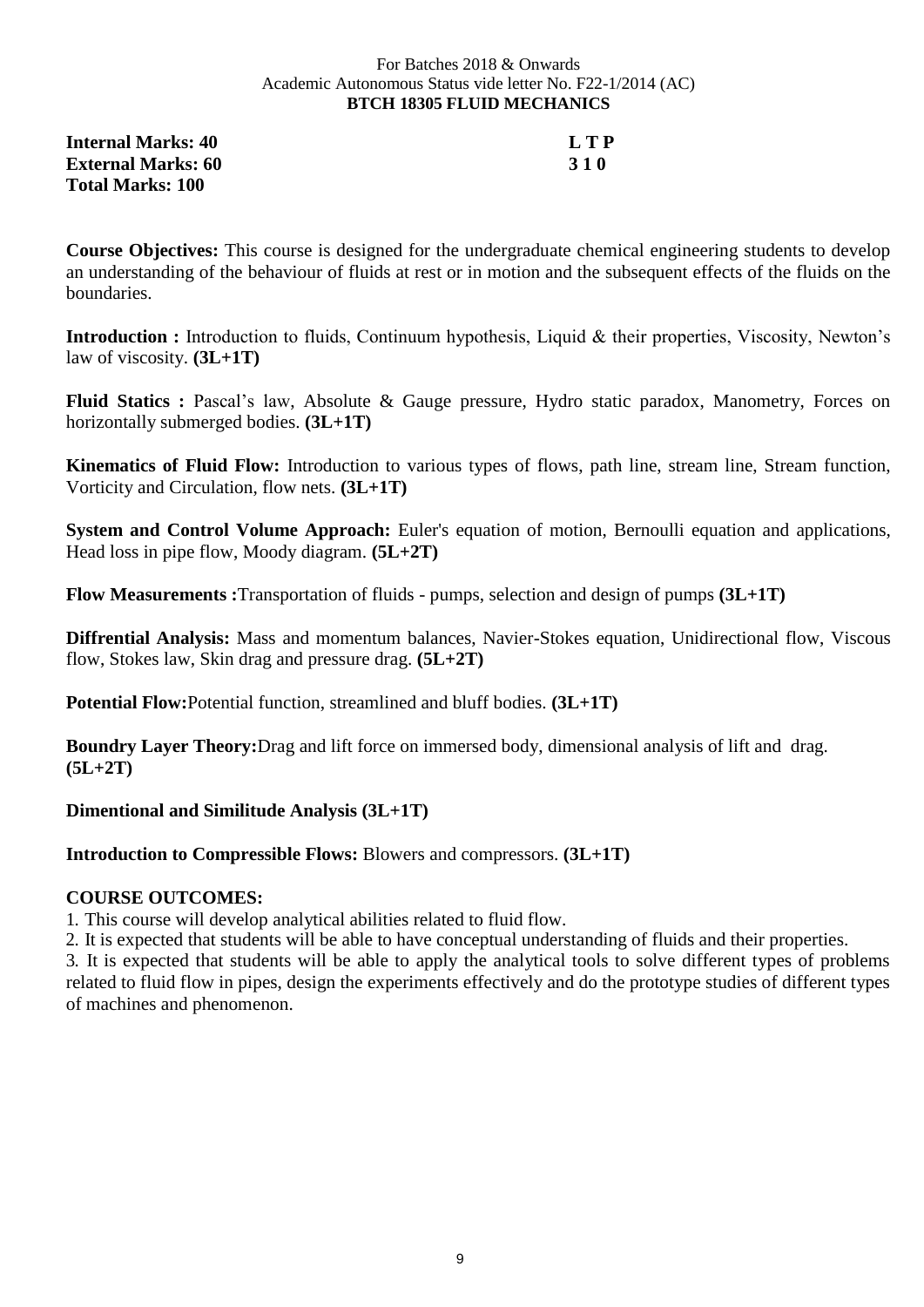#### **SUGGESTED BOOKS:**

1. McCabe, Warren L., Smith, Julian C. and Harriot, P., Unit Operations of Chemical Engg., 7th Ed., McGraw Hill, 2005

2. Backhurst J.R., Harker J.H., Coulson J.F., Richardson J.M., Chemical Engineering - Volume 1, 6th Ed., Butterworth Heinemann, 1999.

3. Foust, A.S., Wenzel L.A., Clump C.W. Maus L., Anderson L. B., Principles of Unit Operations, 2nd Ed., John Wiley & Sons, 2008.

4. Raju K.S., Fluid Mechanics, Heat Transfer, and Mass Transfer: Chemical Engineering Practice, John Wiley and Sons, 2011

5. Badger, W.L. and Banchero, J.T, Introduction to Chemical Engg., McGraw Hill.

6. Philip J. Pritchard P. J., Fox and McDonald's Introduction to Fluid Mechanics, 8th Ed., John Wiley and Sons, 2011

7. Chattopadhyay, P., Unit Operations of Chemical Engg. Vol.1, 3rd Ed., Khanna Publishers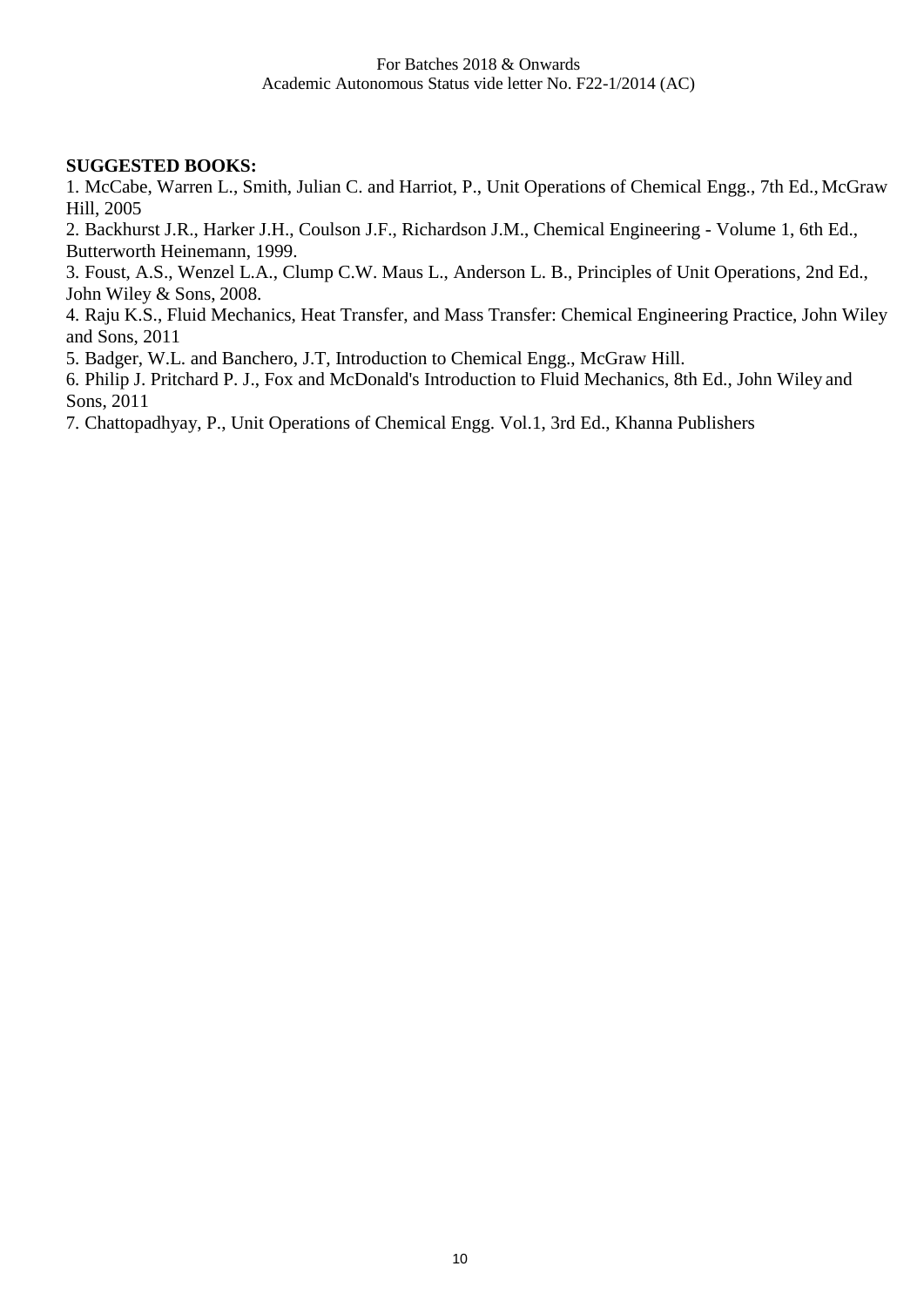#### For Batches 2018 & Onwards Academic Autonomous Status vide letter No. F22-1/2014 (AC) **BTCH-18306 CHEMICAL ENGINEERING LAB-I**

| <b>Internal Marks: 30</b> | L T P |
|---------------------------|-------|
| <b>External Marks: 20</b> | 003   |
| <b>Total Marks: 50</b>    |       |

- 1. Characteristic curves of a centrifugal pump.
- 2. Determination of stability of a floating body.
- 3. Verification of Bernoulli's equation for flow process.
- 4. Measurement of flow by a venturimeter.
- 5. Measurement of flow by an orifice meter.
- 6. Measurement of flow by a Rotameters.
- 7. Measurement of flow by a V-notch in an open channel.
- 8. Measurement of losses in various fitting and valves.
- 9. Measurement of losses due to contraction and expansion.
- 10. Measurement of losses due to variation in cross section/ shapes.
- 11. Verification of laminar/ turbulent flow regime in a flow process
- 12. Study of valves and fittings.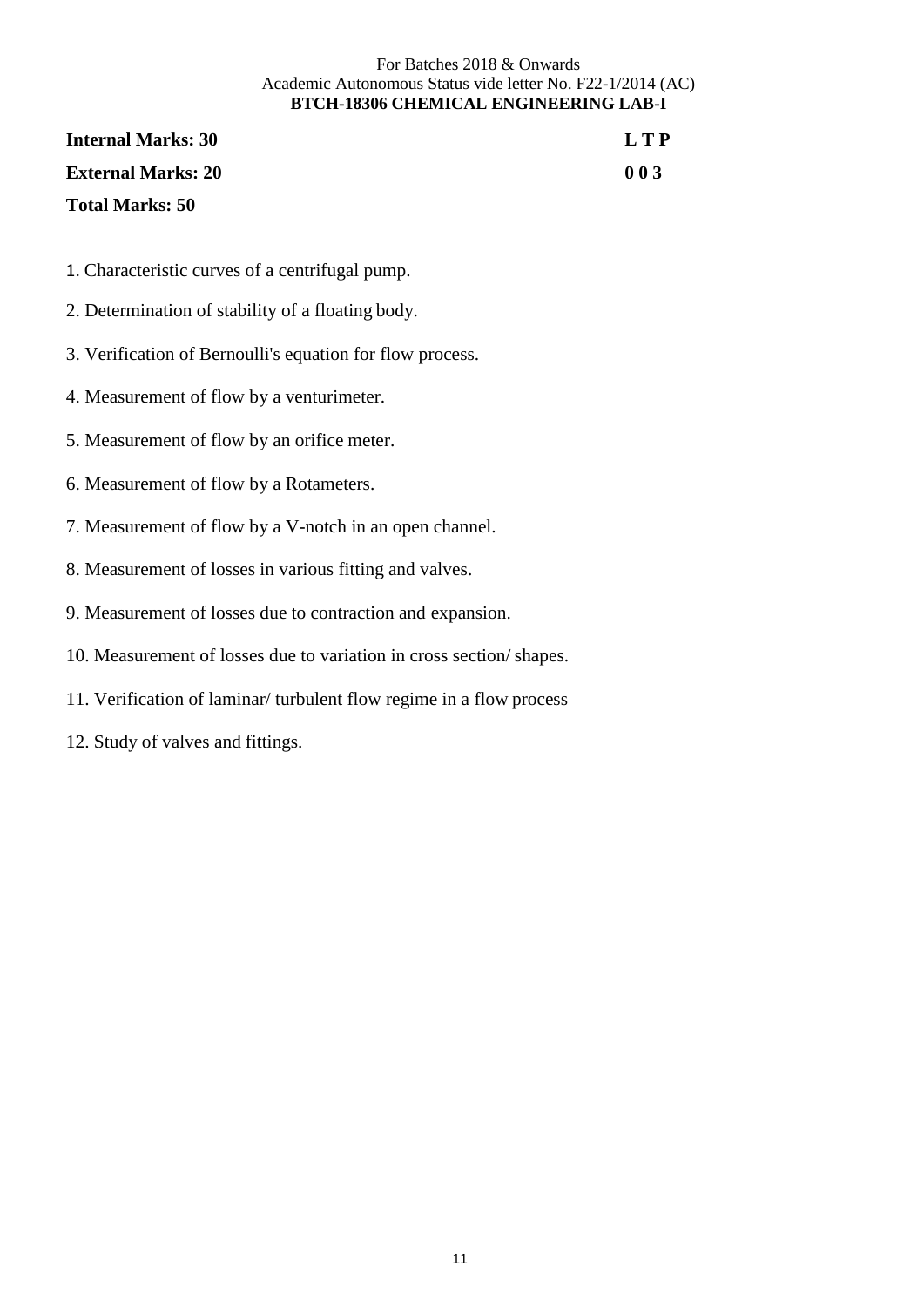### **BTCH-18401 HEAT TRANSFER**

| <b>Internal Marks: 40</b> | <b>LTP</b> |
|---------------------------|------------|
| <b>External Marks: 60</b> | <b>310</b> |
| <b>Total Marks: 100</b>   |            |

**COURSE OBJECTIVES :** The objective of the course is to introduce to students about basic of Heat transfer, its mechanisms in solids and fluids and their chemical process applications. At the conclusion of the course, the student should possess the ability to model steady and unsteady heat transfer in simple systems and design and rating of heat exchangers with and without phase change.

**Heat Transfer Fundamental :**Mode of Heat Transfer ,Conduction Fourier's law, Thermal diffusivity & Heat Transfer Coefficient. Differential Equations of Heat Transfer and Special forms .Thermal conductivity of materials. Unsteady State Heat Transfer . **(5L+1T)**

**Conductive Heat Transfer :** One Dimensional Problems (one dimensional heat conduction through plane and composite structures having plane wall, spherical & cylindrical geometry), Heat transfer from extended surfaces ,two and three dimensional problems ,Insulation**. (5L+2T)**

**Convective Heat Transfer :**Free and forced convection, Concept of thermal boundary layer, dimensional analysis, Analogies and Correlations. **(6L+3T)**

**Introduction to Radiative Heat Transfer Radiation:**Definition of emissivity, concept of Black and Grey bodies, Planck's law of monochromatic radiation,Kirchhoff's law, Wien's displacement law, Stefan-Boltzmann law, definition of intensity of radiation. Radiation formula for radiation exchange between simple bodies, two parallel surfaces and between any source and receiver, radiation shields. **(3L+1T)**

**Basic of Heat Transfer with phase change : Condensation and Boiling heat transfer:** Introduction to boiling ,Introduction to condensation , Dropwise and Filmwise condensation of pure and mixed vapours, Convective, Nucleate & Film boiling. **(3L+1T)**

**Design of Heat Transfer equipment:** Heat exchangers -Construction and working of double pipe heat exchanger, plate type heat exchanger, Shell and Tube heat exchanger ,Concept of LMTD temperature correction factor for shell & tube exchangers, fouling factors, overall heat transfer coefficient . **(8L+3T)**

**Evaporators:** Various types of evaporators- Standard vertical tube evaporator, basket type vertical evaporator, forced circulation evaporator and horizontal tube evaporators. Single effect evaporators and multieffect evaporators and its various types of feed arrangements, boiling point elevation, capacity and economy of evaporators. **(6L+1T)**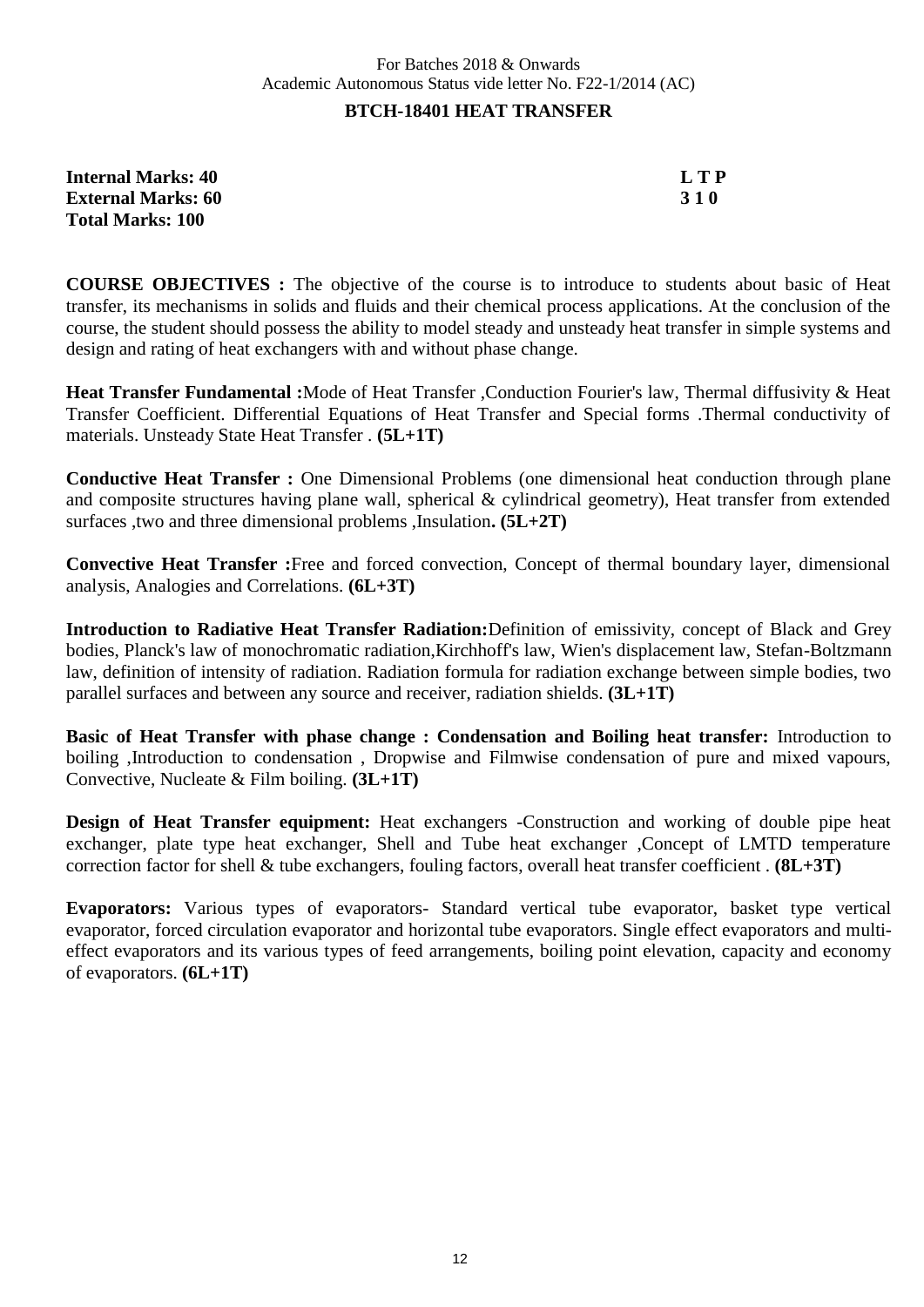#### For Batches 2018 & Onwards

#### Academic Autonomous Status vide letter No. F22-1/2014 (AC)

## **COURSE OUTCOMES:**

This course is expected to acquaint the students:-

- 1. About Various Mode of Heat transfer , Steady state and Unsteady heat Transfer.
- 2. Empirical Correlation for Free and Forced Convection ,Dimensional Numbers.
- 3. Thermal Boundary Layer ,Condensation and Boiling Phenomenon.
- 4. Various types of Heat exchange Equipments, Boilers, Condensors, Evaporator.
- 5. Industrial Application of Heat Exchange equipments.
- 6. Identify, formulate, and solve industrial engineering problems using different equations studied .

## **Suggested Books:**

1. Holman, J.P., Heat Transfer, 10th Ed., McGraw Hill, 2010.

2. McAdams W.H., Heat Transmission, 3rd Ed., Kreiger Publishing Co, 1985

3. Backhurst J.R., Harker J.H., Coulson J.F., Richardson J.M., Chemical Engineering - Volume 1, 6th Ed., Butterworth Heinemann, 1999

4. McCabe, Warren L., Smith, Julian C. and Harriot, P., Unit Operations of Chemical Engg., 7th Ed., McGraw Hill, 2005

5. Kern D.Q., Process Heat Transfer, McGraw Hill.

6.Kreith F., Manglik R.M., Bohn M.S., Principles of Heat Transfer, 7th Ed., Brooks Cole Thomson Learning Publication, 2010.

7.Principle of Heat Transfer ,D.Srinivasan,New Age International Publishers.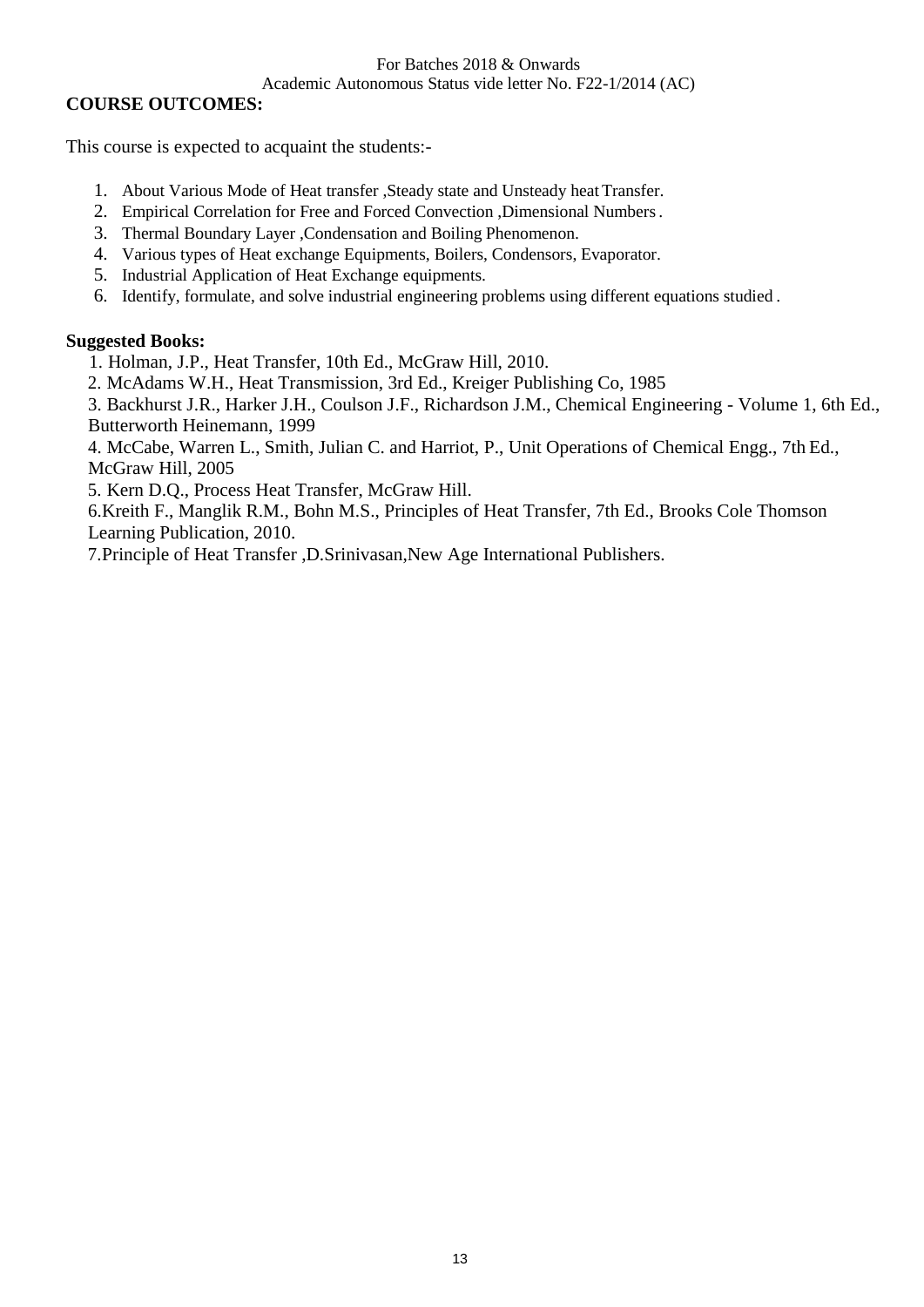| Internal Marks: 40        | L T P      |
|---------------------------|------------|
| <b>External Marks: 60</b> | <b>310</b> |
| <b>Total Marks: 100</b>   |            |

**COURSE OBJECTIVES :** The purpose of this course is to introduce the undergraduate students with the most important separation equipments in the process industry, and provide proper understanding of unit operations.

**Introduction:** Importance and classification of mass transfer operations in Chemical Engineering. **(4L)**

**Diffusion:** Mass balance in simple situations, diffusion through solids, liquids & gases, Constitutive laws of diffusion ,unsteady state diffusion. **(8L+3T)**

**Interphase Mass Transfer :** Theories of Mass transfer, Convective mass transfer, interphase mass transfer and mass transfer coefficients, mass transfer correlations , Equilibrium stages and transfer units: number and height of transfer units, stage efficiency. **(10L+4T)**

**Gas Absorption**: Gas absorption plate and packed column design; reactive absorption . **(6L+1T)**

**Humidification Operations**: humidification operations and water cooling operations. Dehumidification Equipments: water cooling towers & spray chambers, Rate of drying curves, through circulation drying, Continuous drying, Types of dryers. **(8L+2T)**

#### **COURSE OUTCOMES** :

- 1. Students will learn about the diffusional mass transfer
- 2. Operation of cooling tower will be clearly understood
- 3. Operation of Dryer will be understood
- 4. Student will understand the mechanism of crystallization and absorption

#### **Suggested Text Books**

- 1. Binay K.Dutta, Principles of Mass Transfer and Separation Processes,2nd edition, Prentice Hall of India,2007
- 2. R.E.Treybal, Mass Transfer Operations, 3rd Edition, McGraw Hill, New Delhi, 1983.
- 3. E.D. Cussler, Diffusion Mass Transfer in Fluid Systems, Cambridge
- 4. S. Foust, Principles of Unit Operations, 2nd Edition, Wiley, New York, 1980.

#### **Suggested References Books**

1. C.J. Geankoplis, Transport Processes and Unit Operations, 3rd Edition, Prentice Hall, India, 1993.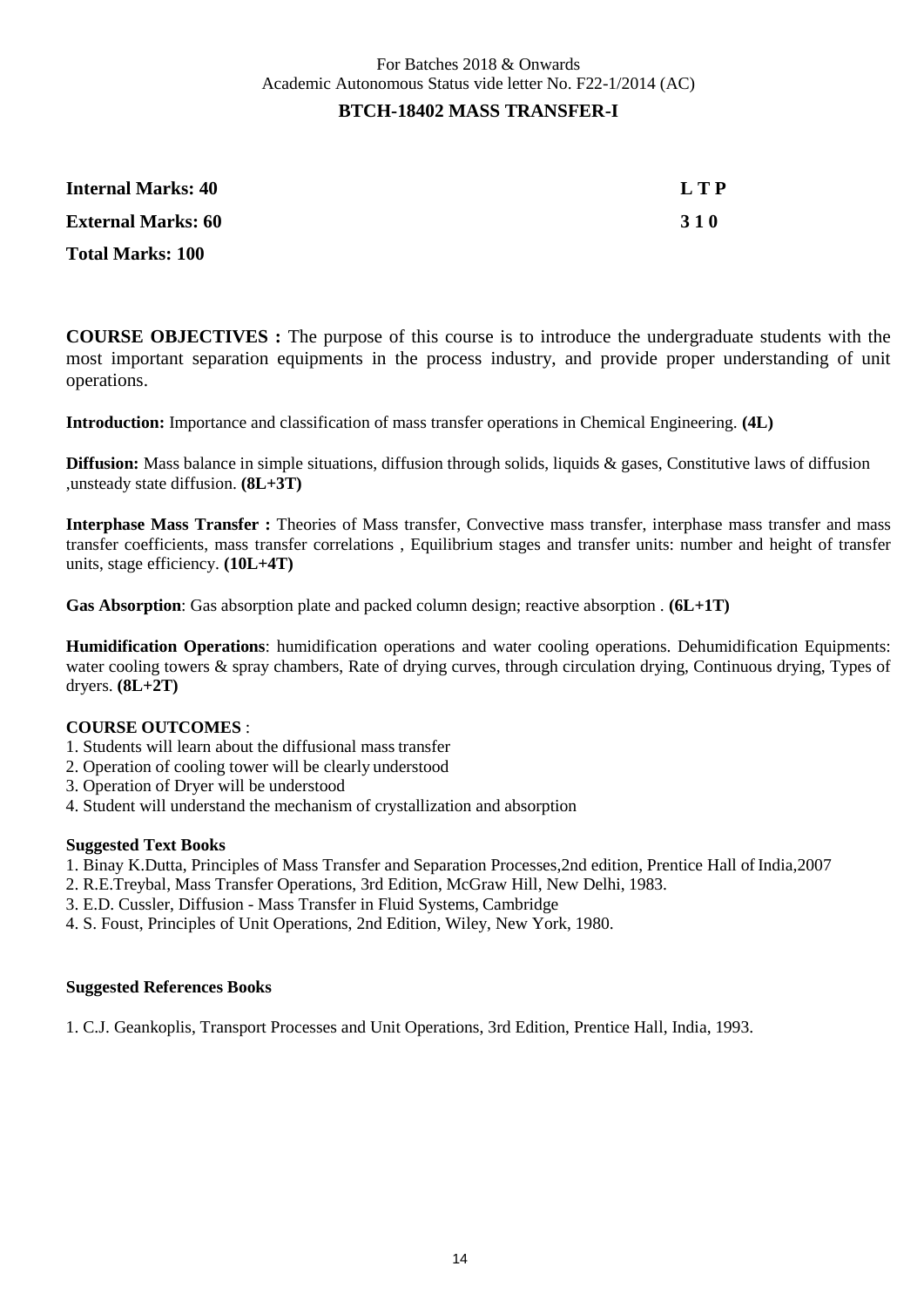#### **BTCH-18403 THERMODYNAMICS -II**

**Internal Marks: 40 L T P External Marks: 60 3 1 0 Total Marks: 100**

**COURSE OBJECTIVES :** To introduce the concepts of fugacity, activity coefficient, vapour-liquid equilibrium and reaction equilibrium. Introduction to molecular thermodynamics.

**Introduction:** Review of first and second law of thermodynamics . **(2L)**

**Solution Thermodynamics**: Fundamental property relationships,chemical potential as a criterion for phase equilibrium, partial properties, ideal gas solution, fugacity and fugacity coefficient for a pure species, fugacity and fugacity coefficient for species in a solution, excess properties, Lewis rendall rule. **(8L+3T)**

**Solution thermodynamics application:** liquid phase properties from VLE, activity and activity coefficient, dependence of activity and activity coefficient on temperature and pressure, models for Gibbs free energy, heat effects and property change on mixing. **(7L+2T)**

**Vapour-liquid equilibrium**: Phase rule duhem's theorem, gamma-Phi formulation of VLE, dew point and bubble point calculations, Raoult's law and modified raoult's law, VLE from K-value correlations, flash calculations. **(6L+3T)**

**Liquid-Liquid Equilibria:** Vapor-Liquid-Liquid Equilibria; Solid-Liquid Equilibria, Solid-Gas Equilibria. (**6L+2T)**

**Chemical Reaction Equilibria**: Reaction coordinate, application of equilibrium criteria to chemical reactions, standard gibbs free energy and the equilibrium constant relation, effect of temperature on equilibrium constant, evaluation of equilibrium constants, relation of equilibrium constant to composition for single phase reactions and liquid phase reactions, equilibrium conversions for single reactions, reactions in heterogenous system, phase rule and duhem's theorem for reacting systems. V**(7L+2T)**

#### **COURSE OUTCOMES** :

- 1. Learning thermodynamics cycles, making cycle calculations by using basic thermodynamics principles.
- 2. Learning how to apply laws of thermodynamics on ideal gas mixtures.
- 3. Analyzing varied humidified air processes like air conditioning by using basic formulas and diagrams.
- 4. 4. Having opinion about social and environmental effects of thermodynamic applications.

#### **Suggested Text Books**

1. J.M. Smith, H.C. Van Ness and M.M. Abbott, "Introduction to Chemical Engineering thermodynamics", 7th edition, McGraw-Hill International Edition,2005.

#### **Suggested References Books**

1. S.Sandler, "Chemical, Biochemical and Engineering Thermodynamics", 4<sup>th</sup> edition, Wiley, India.

2.Y.V.C.Rao, "Chemical Engineering Thermodynamics", University Press, Hyderabad,1997.

3.K.V.Narayan, A Text book of Chemical Engineering Thermodynamics, Prentice Hall of India Private Limited.,New Delhi.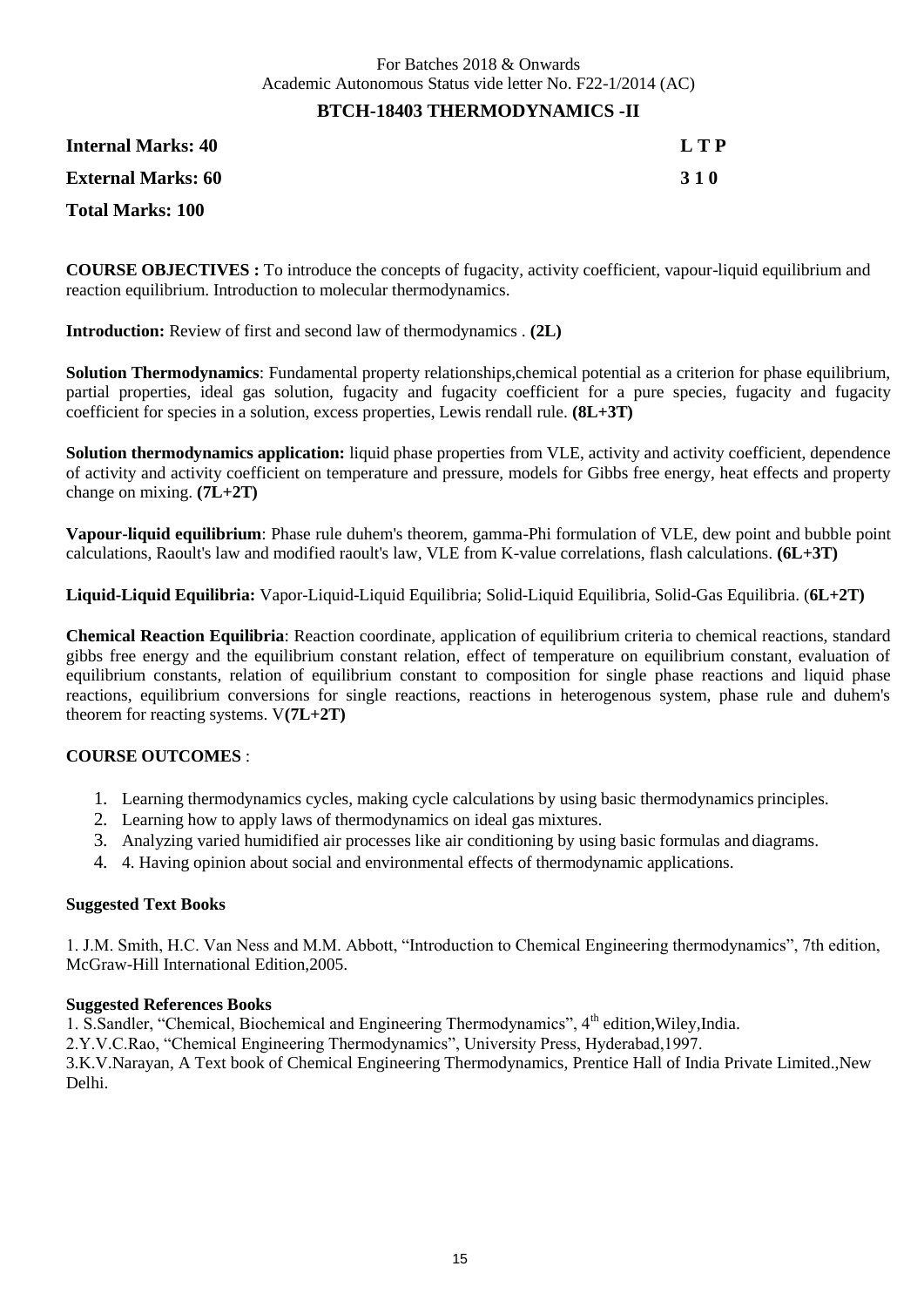## For Batches 2018 & Onwards Academic Autonomous Status vide letter No. F22-1/2014 (AC) **BTCH-18404 MATERIAL SCIENCE**

| <b>Internal Marks: 40</b> | LTP        |
|---------------------------|------------|
| <b>External Marks: 60</b> | <b>300</b> |
| <b>Total Marks: 100</b>   |            |

**COURSE OBJECTIVES:** The objective of the course will be to give the students a basic introduction to the different classes of materials relevant to engineering in general, and Chemical Engineering in particular. The intent of the course will be to relate the underlying molecular structure of the materials to their physical and chemical properties, and their processing and performance characteristics.

**Introduction to Materials:** Bonding between atoms: metallic bonding, ionic bonding, covalent bonding, Vander Waals bond, thermal expansion, elastic modulus and melting point of materials, Role of materials selection in design, structure-property-processing-performance relationships. **(3L)**

**Structure of Materials:** Miller indices of directions and planes, packing of atoms inside solids, close-packed structures, structure of ceramics, ionic solids, glass and polymers, density of various materials. **(3L)**

**Imperfections in Solids :** Vacancies, equilibrium concentration of vacancies, interstitial and substitutional impurities in solids, dislocations, types and characteristics of dislocations, interfacial defects, stacking faults. **(3L)**

**Strength of Materials :** Yield strength, tensile strength and ductility of materials: stress strain behavior of metals, ceramics and polymers, tensile test, plastic deformation, necking, creep behavior and fatigue. **(4L)**

**Semi-crystalline Materials :** Classification, structure and configuration of ceramics, polymers, copolymers, liquid crystals and amphiphiles. **(7L)**

**Non-Crystalline/Amorphous Materials:** Silicates, glass transition temperature, viscoelasticity. **(4L)**

**Polymer Nano-composite Materials**: Nanocomposites, role of reinforcement-matrix interface strength on composite behavior, Corrosion, Degradation and Recycling **(7L)**

**Biomaterials:** Material related to catalyst such as zeolites, silica etc. and other selected materials . **(2L)**

**Introduction to Experimental Techniques:** XRD, NMR, PSA, etc. for material characterization highlighting links between molecular structure and macroscopic properties. **(3L)**

## **COURSE OUTCOMES**

1.Students will have a fair understanding of hard and soft materials, including polymers and composites.

2. All materials characterization, properties and use in engineering applications.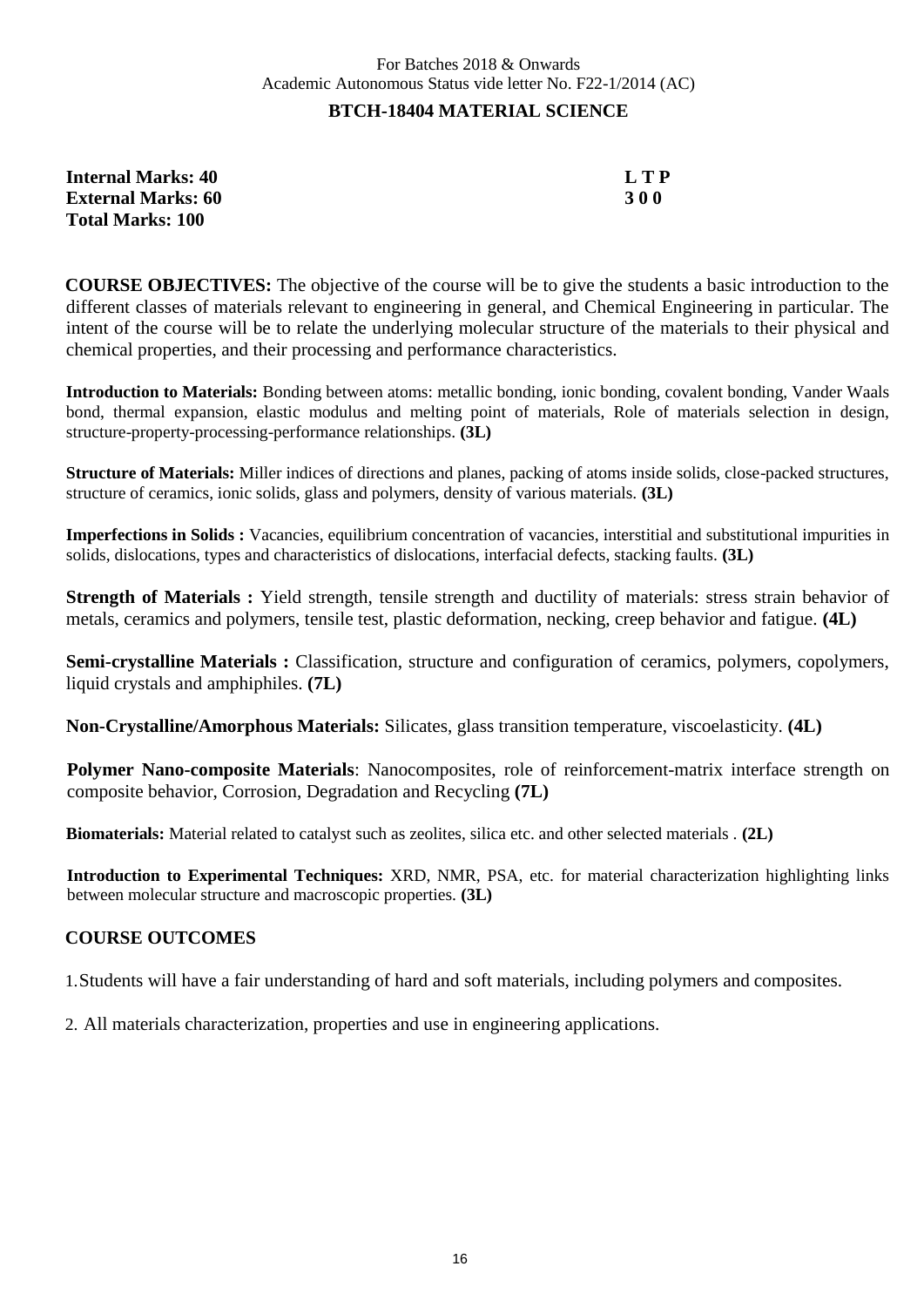#### **Suggested Books**

- 1. V. Raghavan Materials Science and Engineering: A First Course, 5<sup>th</sup> Edition Prentice Hall India, 2004.
- 2. S. Upadhyaya and A. Upadhyaya, Material Science and Engineering, Anshan Publications, 2007.

### **Suggested Reference Books**

- 1. R. A. L Jones, Soft Condensed Matter, Oxford University Press, 2002.
- 2. William D. Callister, David G. Rethwisch Materials Science and Engineering: An Introduction, Wiley Publisher.
- 3. B. S. Mitchell An Introduction to Materials Engineering and Science for Chemical and Materials Engineers, John Wiley & Sons, 2004.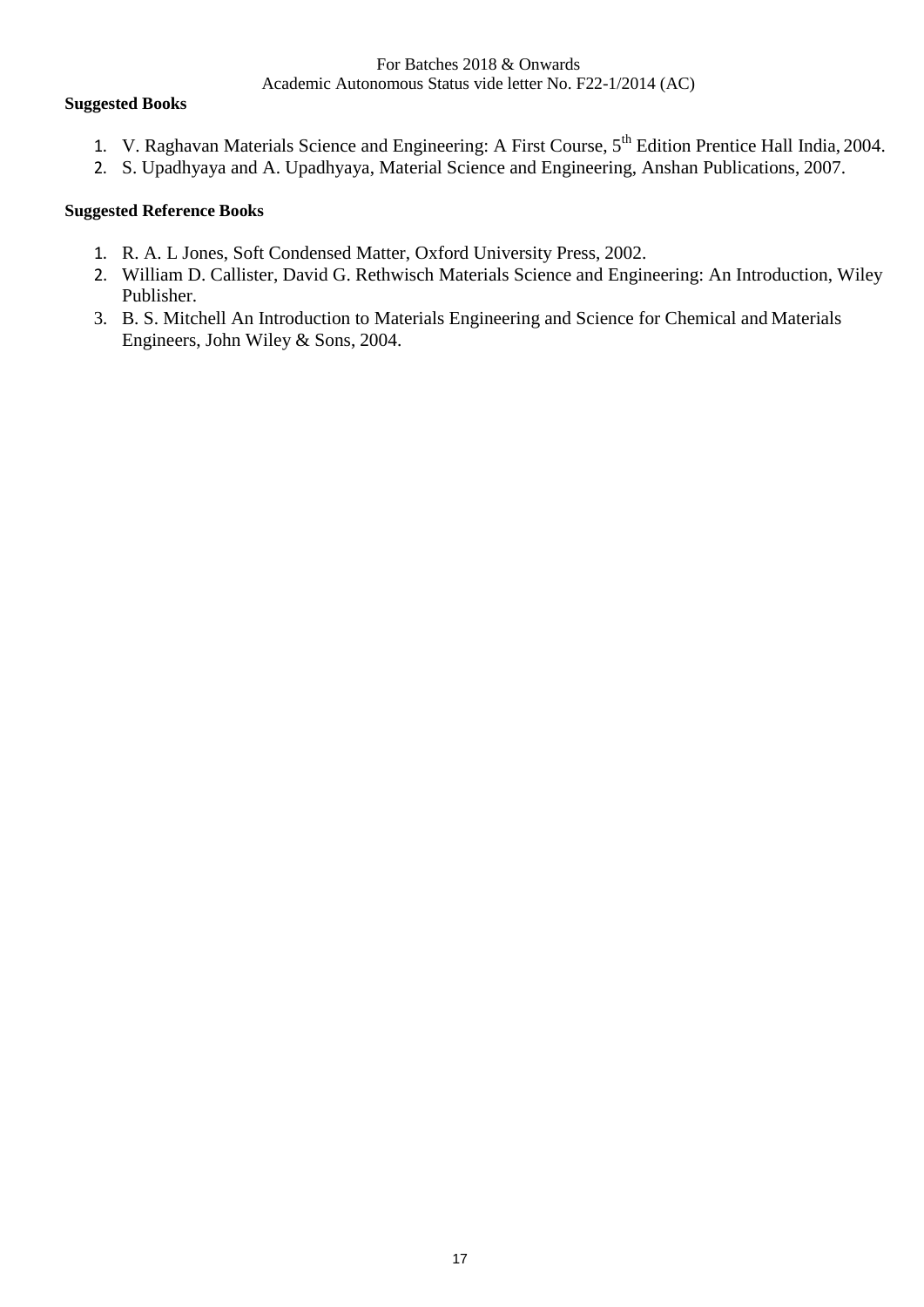## For Batches 2018 & Onwards Academic Autonomous Status vide letter No. F22-1/2014 (AC) **BTHS-18901 Fundamentals of Management for Engineers**

**Credit: 3**

| <b>Internal Marks: 40</b> |            |
|---------------------------|------------|
| <b>External Marks: 60</b> | L T P      |
| <b>Total Marks: 100</b>   | <b>300</b> |

**Unit 1**. Definition, functions, and significance of Management. Levels of management, Douglas Mc Gregor Theory X and Theory Y. Difference between management and Administration.

**Unit 2.** Evolution of Management, thought, approaches of management. principles of Henry Fayol and F.W Taylor.

**Unit3.** Planning and organization nature, objectives and significance of planning, types and steps of planning. Span of control. Methods and types of training, Various organizational structures. Formal and informal organizations.

Unit 4. Concept of motivation, theories of motivation - Maslow need hierarchy theory & Herzberg two factor theory, Concepts of leadership and styles. Steps of Controlling .

#### **Books Recommended**:-

- 1. General Management C.B. Gupta Sultan Chand
- 2. Principal and Practice of management- L.M. Prasad Sultan Chand
- 3. Essential of Management -Koontz & O, Donnel Tata Mc Graw

4. Essential Of Management – Koontz and Weihrich Tata Mc Graw 5. Management : James Stoner, R Edward Freeman, Daniel R. Gilbert, Jr. Prentice Hall of India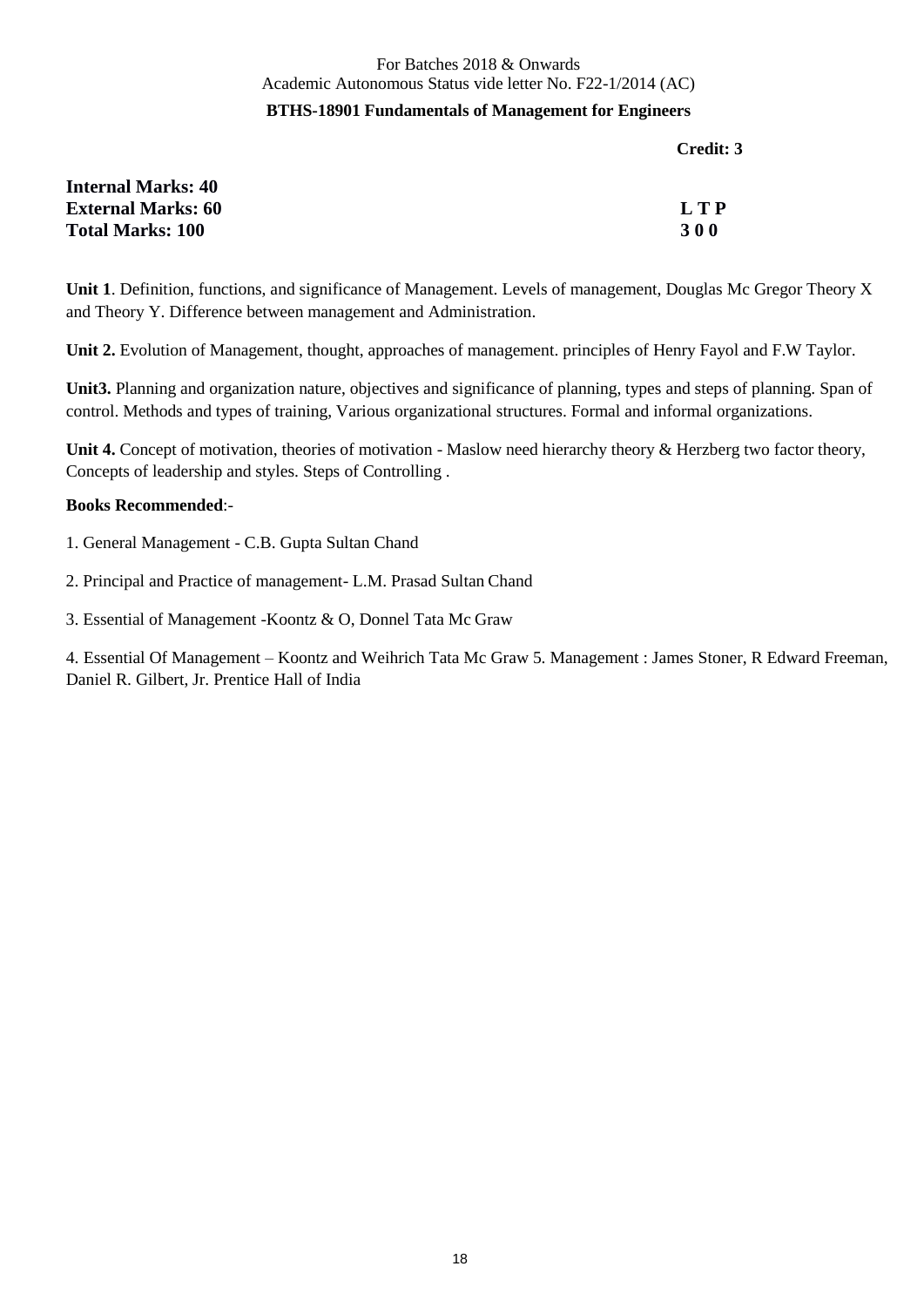## **BTCH- 18405 NUMERICAL METHODS IN CHEMICAL ENGINEERING**

**Internal Marks: 40 L T P External Marks: 60 3 0 0 Total Marks: 100**

**COURSE OBJECTIVES:** This course is aimed at providing the students with knowledge about the numerical solutions to various mathematical expressions that they may come across in Chemical Engineering Practice, those are not easily solvable by conventional techniques. These techniques are very useful for the students for experimental data analysis, integration and differentiation of involved functions, solutions of certain implicit equations.

**Introduction:** Approximation and Concept of Error & Error Analysis **(3 L)**

**Linear Algebraic Equations:** Methods like Gauss elimination, LU decomposition and matrix inversion, Gauss-Siedel method, Chemical engineering problems involving solution of linear algebraic equations **(5 L)**

**Root finding methods for solution on non-linear algebraic equations:** Bisection, Newton- Raphson and Secant methods, Chemical engineering problems involving solution of non-linear equations **(5 L)**

**Interpolation and Approximation**: Newton's polynomials and Lagrange polynomials, spline interpolation, linear regression, polynomial regression, least square regression **(5 L)**

**Numerical integration:** Trapezoidal rule, Simpson's rule, integration with unequal segments, quadrature methods, Chemical engineering problems involving numerical differentiation and integration. **(7 L)**

**Ordinary Differential Equations:** Euler method, Runge-Kutta method, Adaptive Runge-Kutta method, Initial and boundary value problems, Chemical engineering problems involving single, and a system of ODEs. **(11 L)**

## **COURSE OUTCOMES:**

1. To learn the application of Numerical methods and its application in chemical industry

2. To understand the concept of errors and their significance in numerical methods.

3. To learn different numerical methods used for solution of linear and non linear equations

4. To learn how different type of Chemical Engg. problems can be solved by using different methods ( ODE/Integration).

## **Suggested Books:**

1.Gupta, S. K., "Numerical Methods for Engineers, New Academic Science.

2.S.C. Chapra & R.P. Canale, "Numerical Methods for Engineers with Personal Computer Applications", McGraw Hill Book Company.

3.R.L. Burden & J. D. Faires, "Numerical Analysis", 7th Ed., Brooks Coles.

4. Atkinson, K. E., "An Introduction to Numerical Analysis", John Wiley & Sons.

5. Press, W. H. et al., "Numerical Recipes in C: The Art of Scientific Computing, 3rd Edition, Cambridge University Press.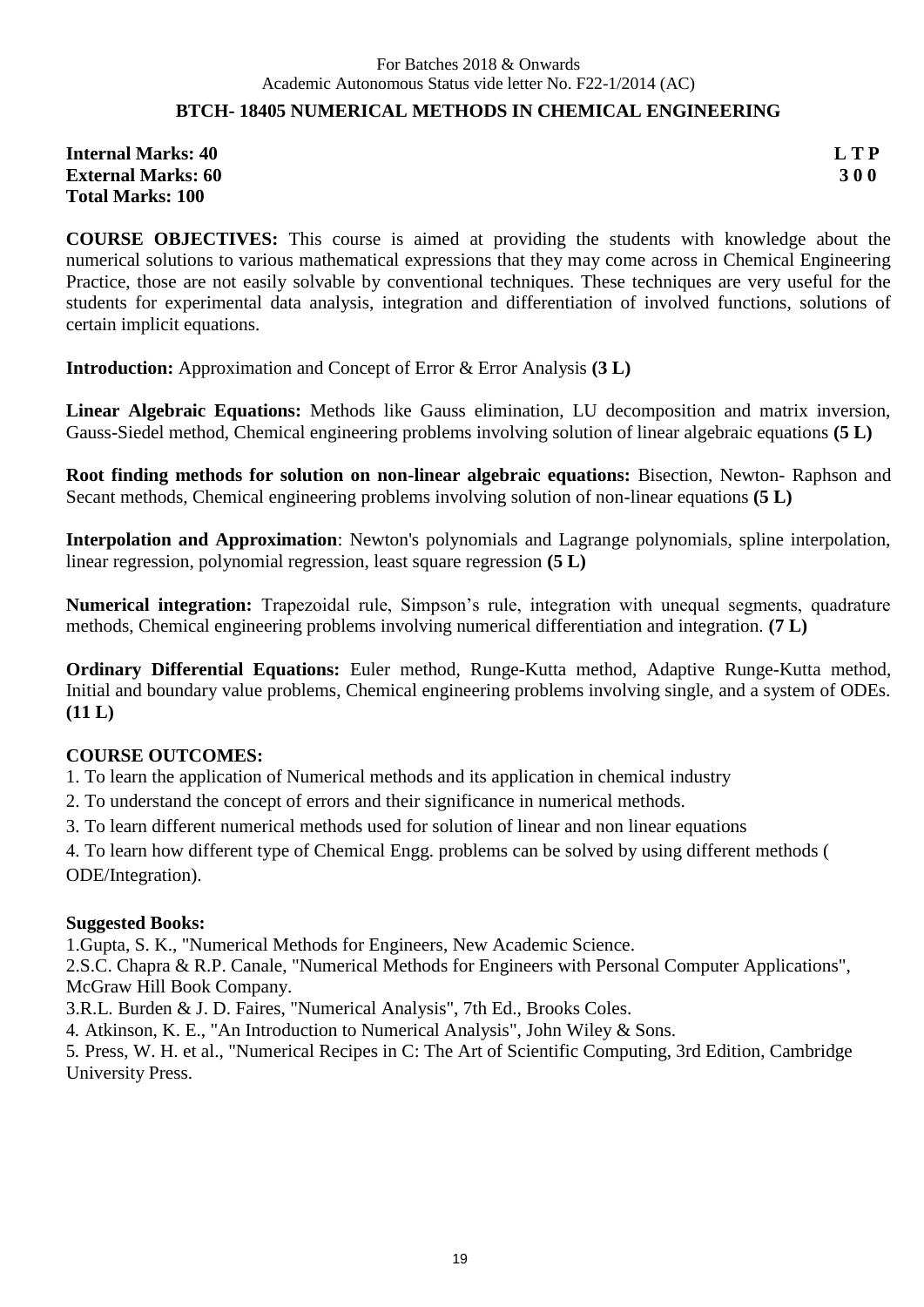## **BTCH-18406 NUMERICAL METHODS IN CHEMICAL ENGINEERING (P)**

**Internal Marks: 30 L T P External Marks: 20 0 0 2 Total Marks: 50**

## **PRACTICAL DESCRIPTION [No. of turns (2 hrs)]**

- 1.Introduction to use of computers for numerical calculations (1 practical turn)
- 2.Solution of linear algebraic equations using Gauss elimination, Gauss-Siedel etc. (2 practical turns)
- 3.Solution of a non-linear equations using bracketing and Newton-Raphson method. (2 practical turns)
- 4.Interpolation and Approximation(2 practical turns)
- 5.Numerical integration(2 practical turns)
- 6.Euler method (1 practical turn)
- 7.Runge-Kutta methods for ODEs (2 practical turns)
- 8.Solution of system of ODEs using simple methods (1 practical turn)
- 9.Solution of simple PDEs (2 practical turns)

#### **Total :15 practical turns**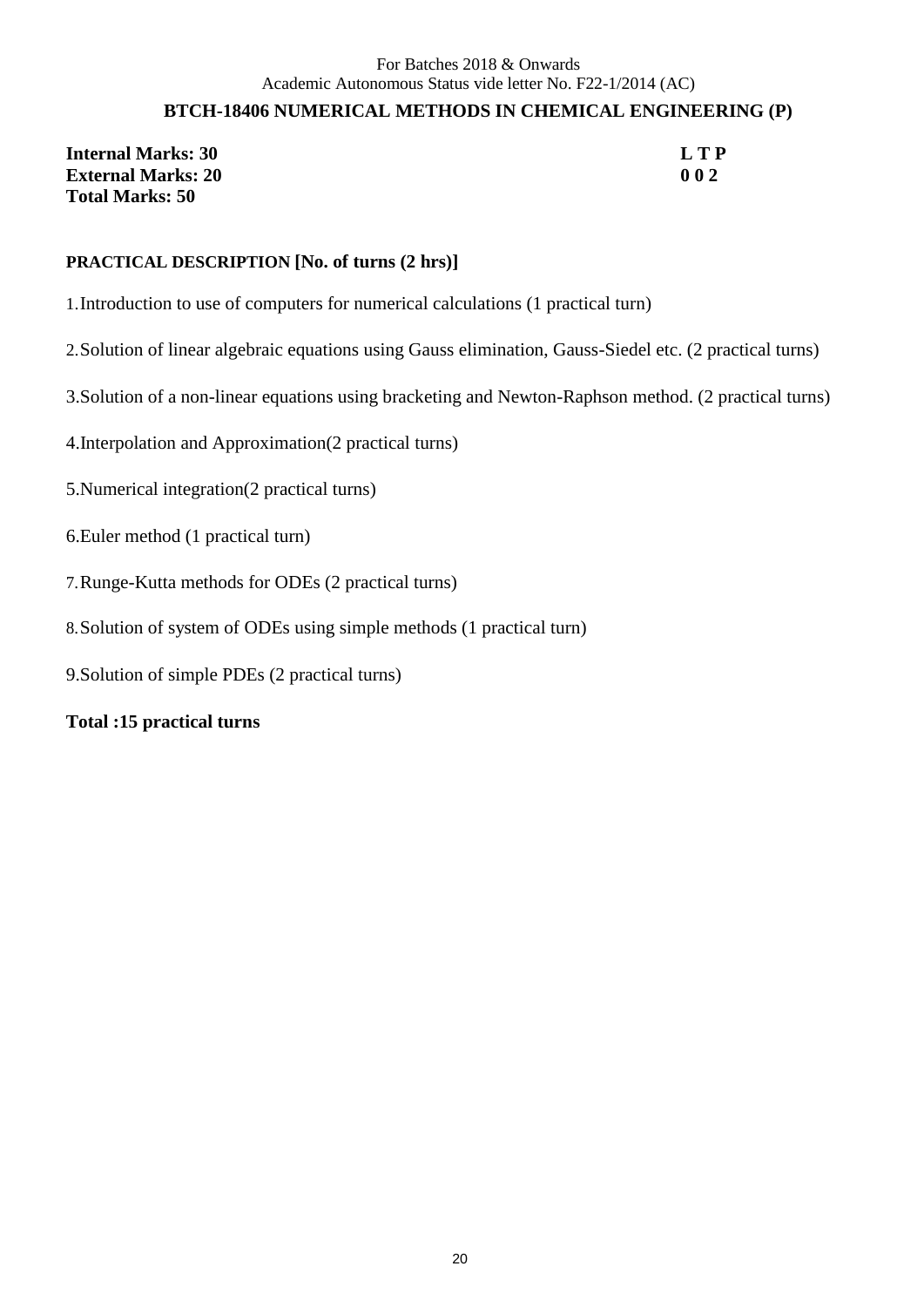## **BTCH-18407 CHEMICAL ENGINEERING LAB-II**

| <b>Internal Marks: 30</b> | <b>LTP</b> |
|---------------------------|------------|
| <b>External Marks: 20</b> | 003        |
| <b>Total</b>              |            |
| <b>Marks:</b>             |            |
| 50                        |            |
| Objective                 |            |

**:**

The objective of this course is to calculate heat transfer coefficient for different types of heat transfer equipments along with heat losses for various devices like vertical cylinder by natural convection, to determine thermal conductivity of different materials .Student will learn about double pipe heat exchanger and perform calculation for heat exchanger. Student will perform experiments based on conduction , convection and radiation principles.

## **PRACTICAL DESCRIPTION**

- 1. To determine the thermal conductivity of insulating powder.
- 2. To determine the heat transfer resistance and thermal conductivity through composite wall .
- 3. To determine the thermal conductivity of Metal Bar (Brass).
- 4. To find the heat transfer coefficient of heat loss by vertical cylinder by natural convection.
- 5. To find heat transfer coefficient loosing heat by forced convection to air flowing through it for

different air flow rates & heat flow rates.

- 6. To find heat transfer coefficient for parallel flow and counter flow for double pipe heat exchanger.
- 7. To study and determine the heat transfer through lagged pipe.
- 8.To determine the Steafan Boltzman's constant with Stefan Boltzman apparatus.
- 9.To study the emissivity of a test plate with the help of emissivity measurement apparatus.
- 10.To study the temperature distribution and determine the heat transfer rate for an unsteady state

system. 11.To determine the super thermal conductivity of heat and to compare its working with best conductor i.e., Cu pipe and SS pipe.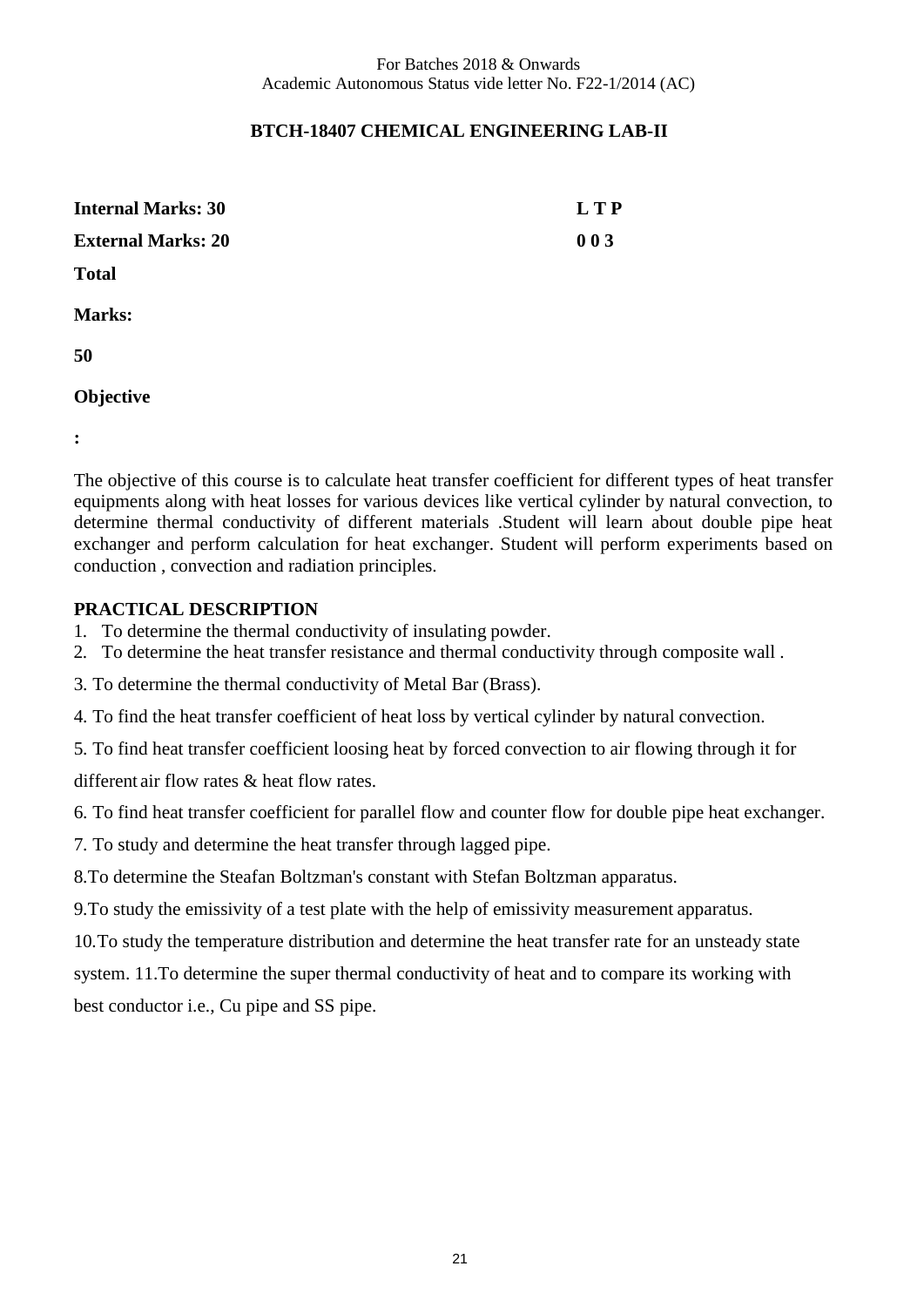> **L T P 3 1 0**

### **5th Semester (Third Year-Curriculum ) BTCH-18501 Chemical Reaction Engineering-I**

**Internal Marks: 40 External Marks: 60 Total Marks:** 

**Course Objectives:** The course is designed to understand the basic concepts basic Concepts of Kinetics and Rate Laws • Design and Rating of Ideal Reactors including heat effects • Interpretation of Rate data • Design and Rating of Reactors involving multiple reactions including heat effects • Analysis of Non-ideal flow Behavior in Reactors .

#### **Content:**

#### **1. Kinetics of Homogenous Reactions:** (7L+3T)

Reactions and reaction rates Stoichiometry, extent of reactions, conversion, Selectivity Reaction rate fundamentals - elementary reaction sequences, steady state approximation and rate limiting step theory. **2. Material Balance:** (5L+1T) Ideal reactors , generalized material balance, design equations, graphical interpretation . **3. Design of reactors:** (8L+2T)

Sizing and analysis of ideal batch, mixed (CSTR), plug flow and recycle reactors - solving design equations for constant and variable density systems, reactors in series and parallel .

#### **4. Interpretation of data:** (7L+2T)

Analysis and correlation of experimental kinetic data - data collection & plotting, linearization of rate equations, differential and integral method of analysis.

#### **5.Design for Parallel Reactions:** (7L+2T)

Multiple reactions - conversion, selectivity, yield, series, parallel, independent and mixed series-parallel reactions.

**6. Basics of Non Ideal Flow:** (3L+1T)

RTD theory and analysis of non-ideal reactors.

#### **Expected Course Outcomes:** Students will be able to

- 1. Understand reaction kinetic and design chemical reactors involving mass and energy balance.
- 2. Fix some problems related to operability and productivity.
- 3. Operate reactors in a safe manner for single and multiple reactions .
- 4. Analyze the non-ideality in the reactors.

## **Suggested Reference Books:**

1.Chemical Reaction Engineering by Octave Levenspiel, 3rd Edition, John Wiley & Sons

2 Elements of Chemical Reaction Engineering by H. Scott Fogler, , Prentice Hall

3.Chemical Reactor Analysis and Design Gilbert F. Froment, Kenneth B. Bischoff, Juray De Wilde, John Wiley & Sons, Incorporated, 2010

4. Peacock D.G., Richardson J.F., Chemical Engineering – Volume 3, 3rd Ed., Butterworth Heinemann, 1994

5. Walas S.M., Reaction Kinetics for Chemical Engineer, 3rd Ed., McGraw Hill Book Co, Inc.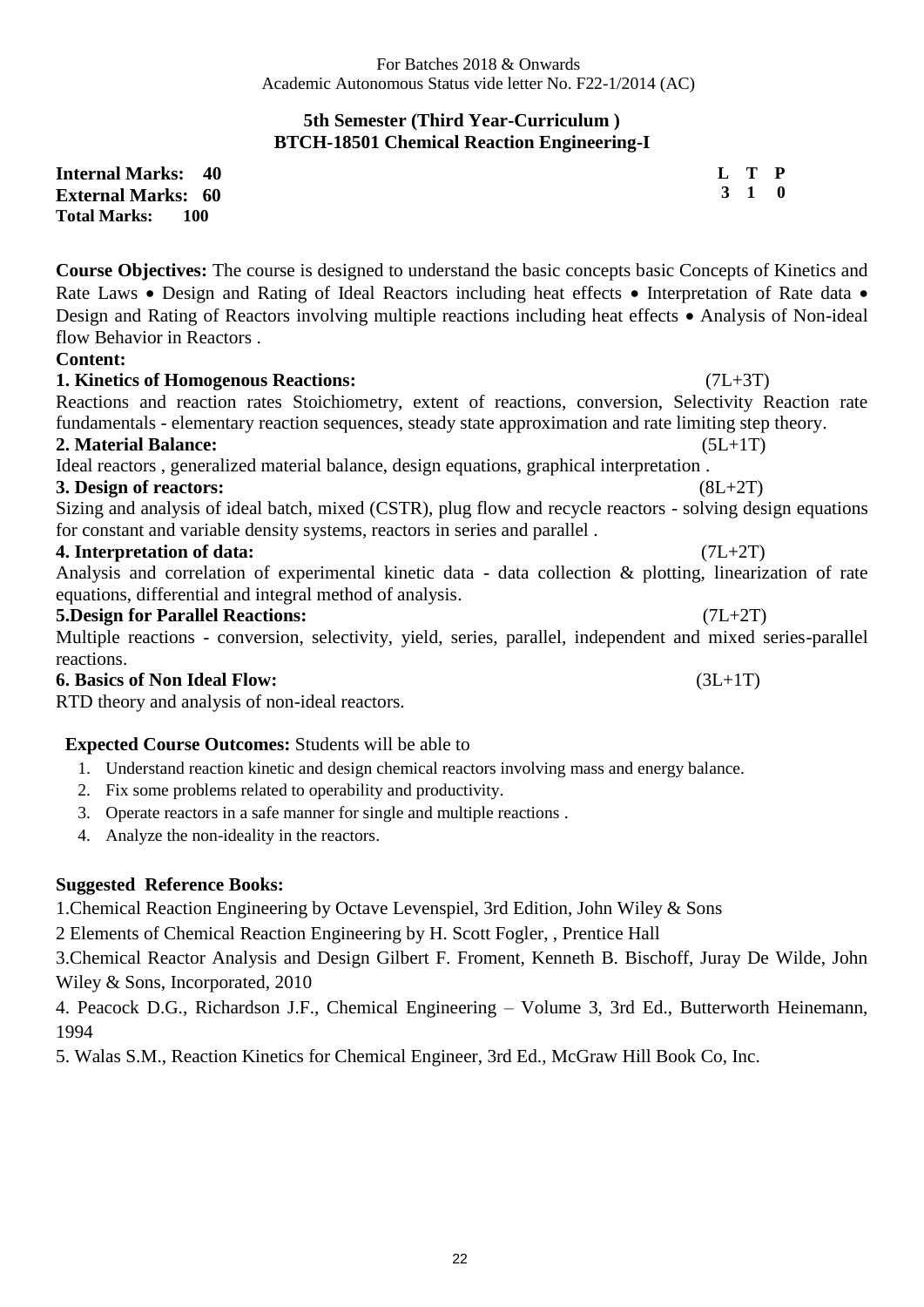## **BTCH-18502 Mass Transfer -II**

**Internal Marks: 40 External Marks: 60 Total Marks: 100** 

**Objective:** The objective of this course is to present the principles of mass transfer and their application to separation and purification processes. The concept of various mass transfer operations is developed which are extensively used.

### **Course Contents:**

## **1.Distillation: (10L+4T)**

Vapor-liquid equilibria, Raoult's Law and Dalton's law, relative volatility, Flash distillation, Differential distillation, Continuous Rectification- Binary system, Steam distillation, Multistage tray tower- McCabe-Thiele method, Ponchon-Savarit method, Underwood and Fenske's equations, Total reflux, minimum and optimum reflux ratios, multiple feeds and side streams, principles of azeotropic and extractive distillation,

## **2.Liquid-liquid extraction: (7L+3T)**

Extraction equipment: rotating disc contractor, scheibel extractor, pulsed column extractor, podbilniak extractor. Equilibrium diagram. Choice of solvent. Single stage and multistage counter-current extraction with/without reflux.

## **3.Leaching: (6L+2T)**

Leaching equipment: Rotocel extractor, Kennedy extractor, Bollman extractor, continuous horizontal extractor and equilibrium. Single stage and multistage cross current and counter current leaching.

## **4.Adsorption: (8 L+2T)**

Types, nature of adsorbents, Adsorption equilibria- single species- Langmuir, Freundlich isotherms, Adsorption operations –single stage and multi stage.

## **5.Crystallization:** (**5 L+1T)**

Equilibria and yields, Methods of forming nuclei in solution and crystal growth, equipment's- vacuum crystallizer, Draft tube-baffle crystallizer.

**Expected Course Outcomes:** At the end of the course the student will be able to :

1.Understand the concept of Distillation & can estimate the number of stages for distillation.

2.Solve problems related to mass transfer operation.

3.Understand the concept of adsorption .

4.Estimate the factors involved in Crystallization process and learn different types of mass transfer equipments .

## **Suggested Reference Books:**

1. Treybal Robert E., Mass Transfer Operations, 3rd Ed., McGraw Hill, 2001

2. McCabe, Warren L., Smith, Julian C. and Harriot, P., Unit Operations of Chemical Engg., 7th Ed., McGraw Hill, 2005

3.Sherwood T. K., Pigford R.L., Wilke C.R., Mass Transfer, Chemical Engineering Series, McGraw Hill, 1975.

4. Backhurst J.R., Harker J.H., Coulson J.F., Richardson J.M., Chemical Engineering – Volume 1, 6th Ed., Butterworth Heinemann, 1999 .

**L T P 3 1 0**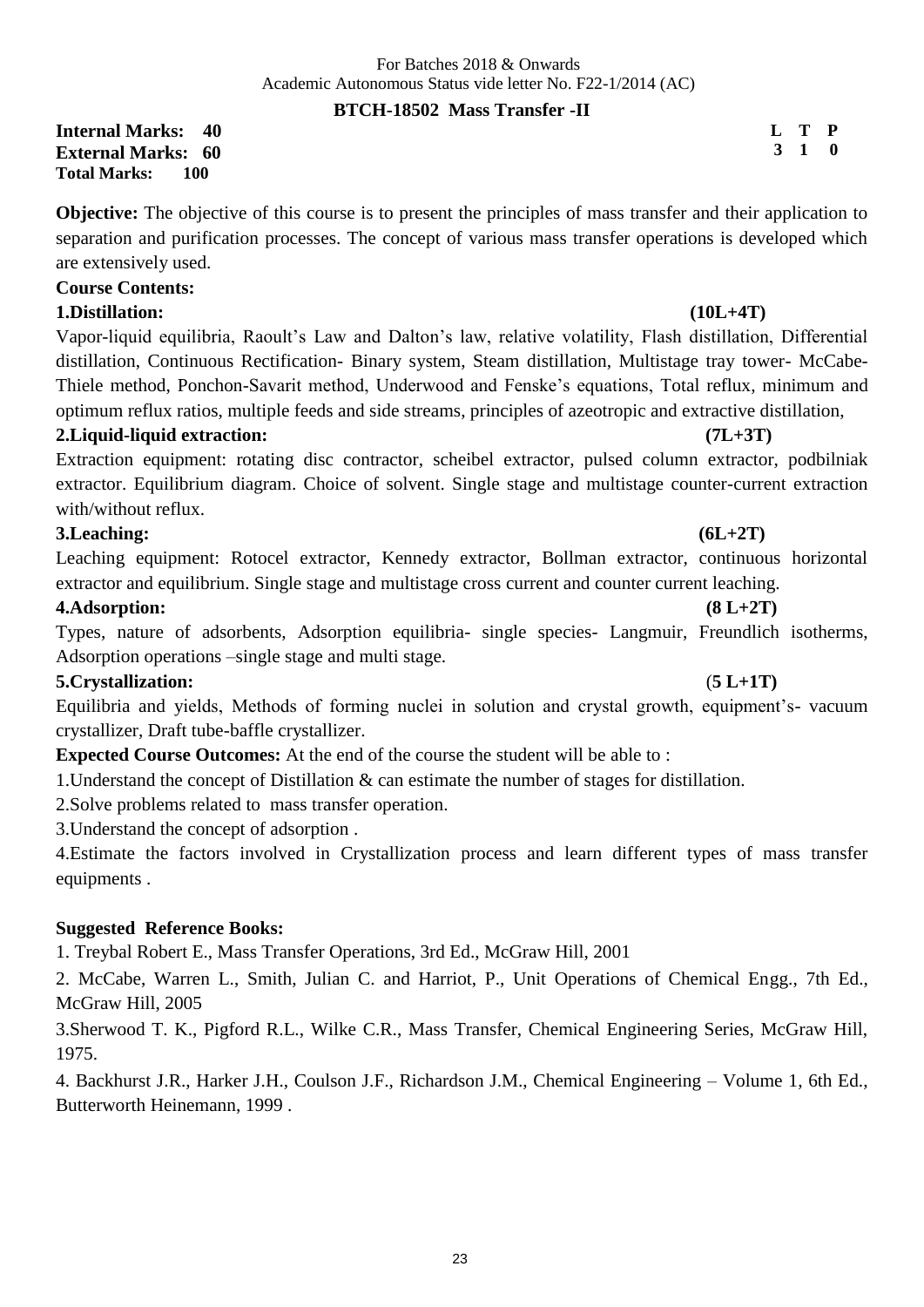| <b>BTCH-18XXX</b> Core Department Elective -I <sup>*</sup> |       |  |
|------------------------------------------------------------|-------|--|
| <b>Internal Marks: 40</b>                                  | L T P |  |
| <b>External Marks: 60</b>                                  | 3 0 0 |  |
| Total Marks:<br>100                                        |       |  |

|                              | <b>BTCH-18XXX Open Elective -I *</b> |       |  |
|------------------------------|--------------------------------------|-------|--|
| <b>Internal Marks: 40</b>    |                                      | L T P |  |
| <b>External Marks: 60</b>    |                                      | 3 0 0 |  |
| <b>Total Marks:</b><br>- 100 |                                      |       |  |

\*Detail Syllabus content is at the end of the syllabus

24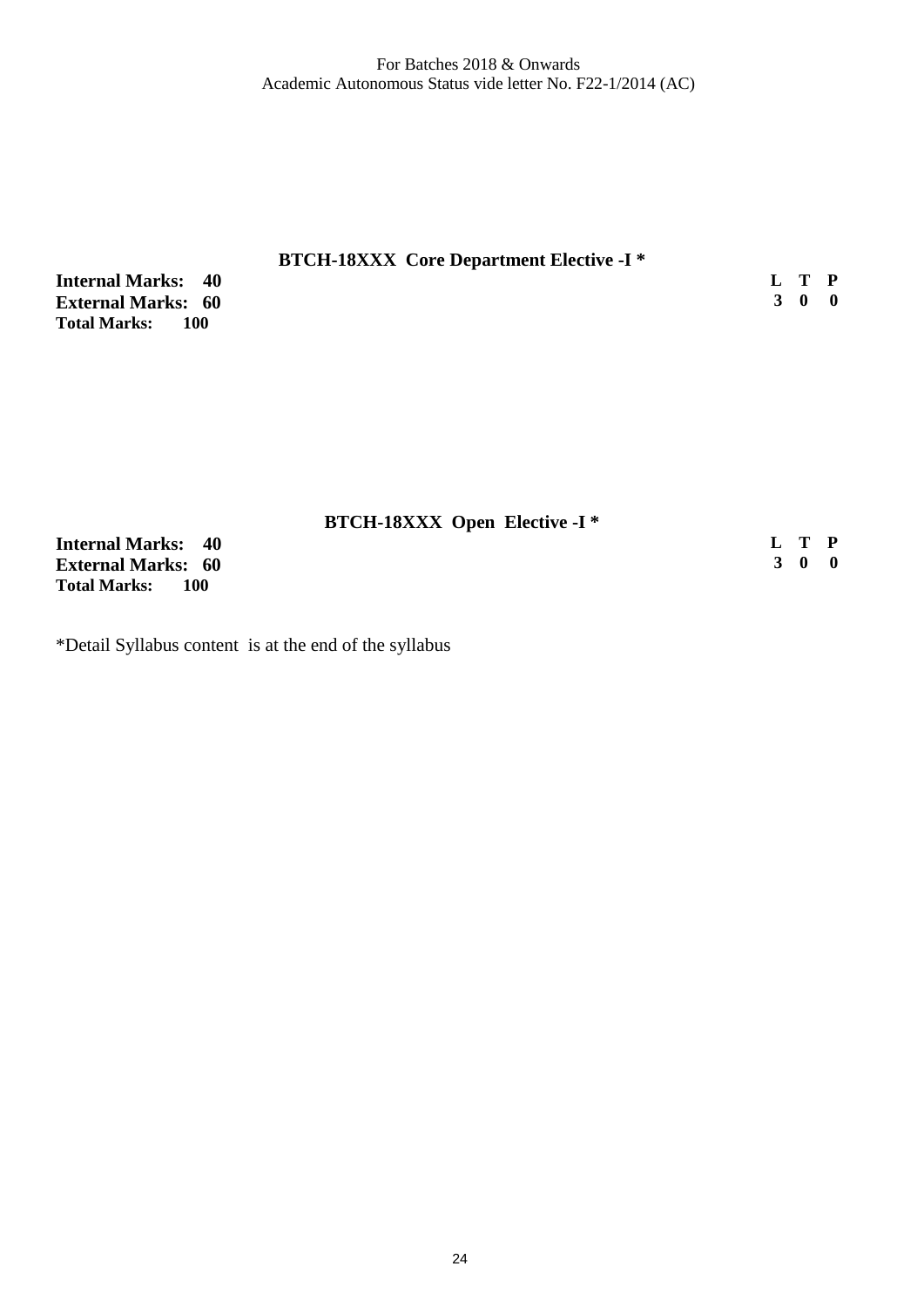**BTHS-18902 Entrepreneurship and Project Management**

 **Credit-3 L T P 3 0 0**

**Internal Marks: 40 External Marks: 60 Total Marks: 100** 

#### **Contents:**

**Unit1:**Entrepreneurship definition, classification of Entrepreneur, Features of Entrepreneurship, Need and importance of Entrepreneurship and Scope of Entrepreneurship in India. (9L)

**Unit2**:Entrepreneurship:Skills and characteristics, Technical, Business, Marketing, Personal Entrepreneurial skills, Project characteristics, Project life cycle phases. (9L)

**Unit3:**Market and Demand Analysis, Collection of market survey, characteristics of market, Demand Forecasting, Market Planning, Product mix, Performance appraisal methods. (9L)

**Unit4:**Project Management, Steps in Project Management, Job description of Project Manager, Constraints of project Management, Feasibility study, Steps in feasibility study. (9L)

#### **Suggested Reference Books:**

1**.**Chandra, P. (2002). Projects Planning,Analysis,Selection,Financing,Implementation and Review. New Delhi: Tata McGraw-Hill.

2.Gray F.Clifford, L. W. (2008). Project Management The Managerial Process*.* McGraw Hill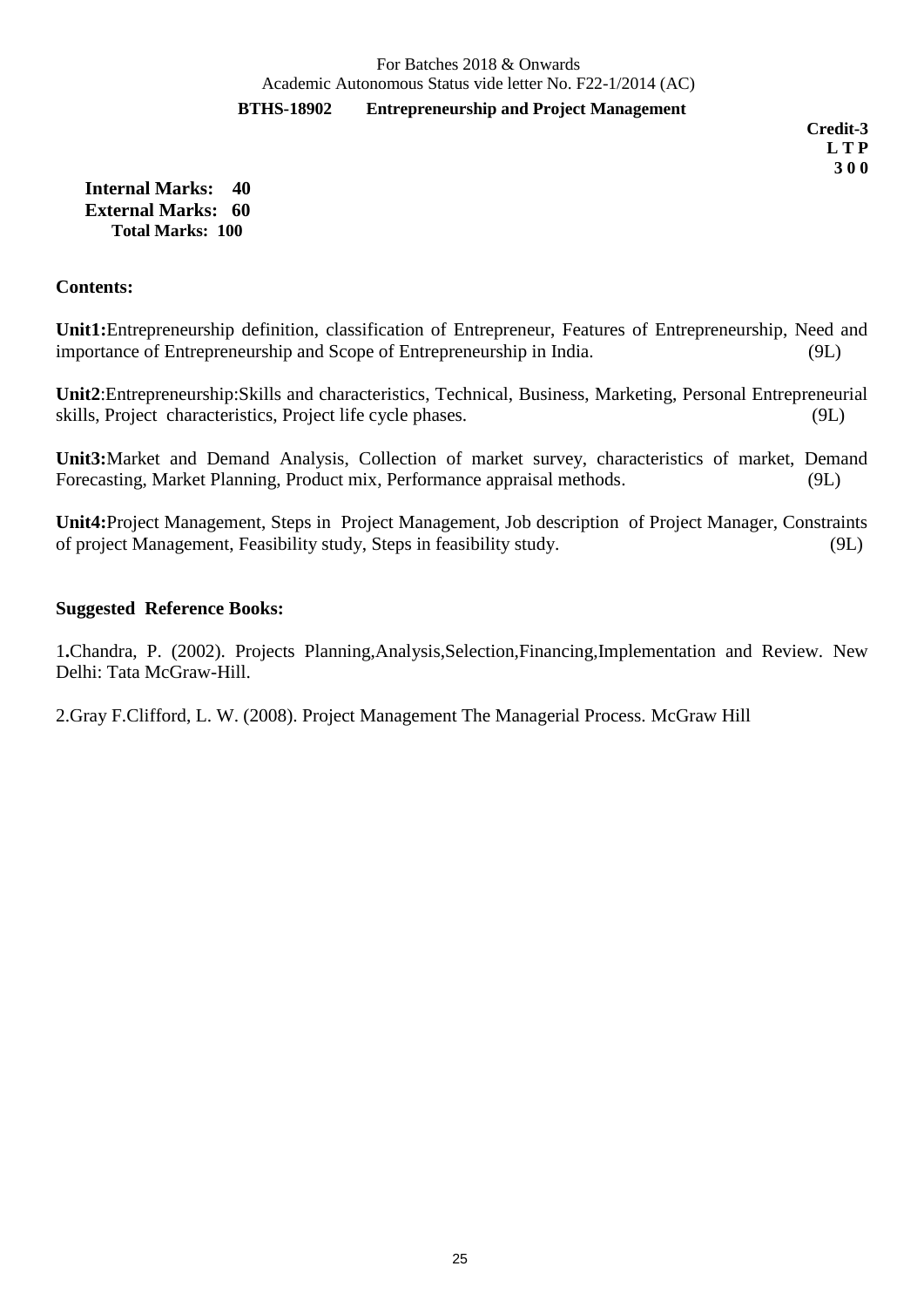#### **BTCH-18506 Chemical Engineering Lab-III**

## **External Marks: 20 L T P L T P Internal Marks: 30 0 0 3 Total Marks: 50 Course Objective :**

Chemical Engineering lab provides students the first-hand experience of verifying various theoretical concepts learnt in theory courses. This particular lab focuses mass transfer and Chemical Reaction Engg . The objective of the course is to provide knowledge about experiments for finding liquid hold up, critical moisture content, mass transfer coefficients, yield of crystal, Residence time distribution, rate kinetics in different types of reactors .

\*Minimum 8 Experiments to be conducted

## **Contents:**

1.To find out the critical moisture content of the given material and to find out the

equations for constant and falling rate period of drying.

2.Determination of liquid hold up in a packed column.

3.To find the mass transfer coefficient for the vaporization of organic vapor to air.

4.To study the Rayleigh's equation for batch distillation column .

5.To find the yield of crystals using batch crystallizer

6.To study liquid-liquid extraction in a packed column.

7.Study of Rate kinetics using an isothermal batchreactor.

8. Study of Rate kinetics using an isothermal flow reactor PFR/CSTR

9.To find the residence time distribution for PFRs of different lengths.

10.To find the residence time distribution for Packed bedreactor

**Course Outcomes :** Students will be able to:

1.Learn how to experimentally verify various theoretical principles , Develop experimental skills & Visualize practical implementation of chemical engineering equipment.

2.Students will be able to perform experiments for finding liquid hold up in packed column, critical moisture contents, mass transfer coefficients .

3. Students will be able to perform experiments for finding rate kinetics for batch reactors and plug flow reactors, and finding residence time distribution in PFR and Packed bed reactor.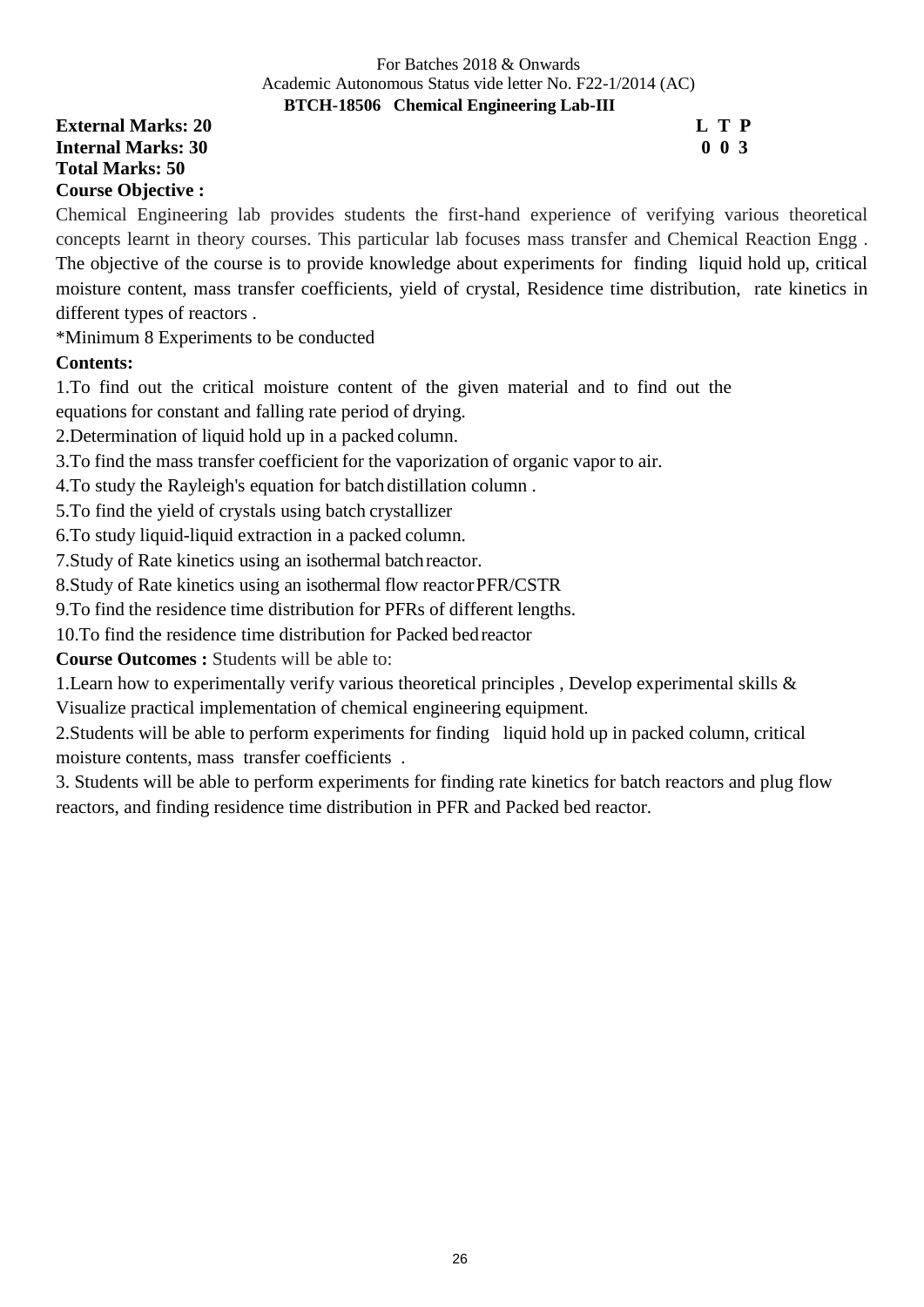**L T P**

 **3 0 0**

### **Internal Marks: 40 External Marks: 60 Total Marks: 100**

**Objectives:** Objective of this course is to introduce students to the numerous industrial operations dealing with the particulate solids, their handling in various unit operations, and those in which particle fluid interactions are important. The course addresses fundamentals of fluid-particle mechanics, fluidized operations, sedimentation, filtration, separation of solids and fluids, etc. The course is concluded with an introduction to colloidal systems, soft materials and nano-particles.

## **Contents :**

**1. Introduction**: (3L)

Relevance of fluid and particle mechanics, and mechanical operations, in chemical engineering processes. **2. Solid particle characterization**: (5L)

Particle size, shape and their distribution; Relationship among shape factors and particle dimensions; Specific surface area; Measurement of surface area.

## **3. Packed bed**: (3L)

Void fraction, superficial velocity, channeling, Ergun equation and its derivation, Darcy's law and permeability, Blaine's apparatus.

## **4. Fluidization**: (8L)

Fluidized bed, minimum fluidization velocity, pressure drop. Types of fluidization: Particulate fluidization, Bubbling fluidization, Classical models of fluidization, Circulating fluidized beds, Applications of fluidization.

| <b>5. Separation of solids from fluids:</b> Introduction.                               | (2L) |
|-----------------------------------------------------------------------------------------|------|
| <b>6. Sedimentation:</b> Free Settling, hindered settling, design of settling tanks.    | (3L) |
| <b>7. Filtration:</b> Concepts, design of bag filters, design of electrostatic filters. | (3L) |
| 8. Size reduction, milling, laws of communition, classification of particles.           | (3L) |
| 9. Transport of fluid-solid systems: pneumatic and hydraulic conveying.                 | (3L) |
| <b>10. Introduction to nanoparticles:</b>                                               | (3L) |
|                                                                                         |      |

Properties, characterization, synthesis methods, applications.

## **Expected Course Outcomes:**

1Students will be able to develop an understanding about different mechanical operations.

2.The course will develop analytical abilities related to solid particles & packed beds.

3.It is expected that students will be able to have conceptual understanding about different filtration & other separation processes.

4.Students will be able to apply the analytical tools to solve different types of problems related to transportation of fluids.

5.Students will be able to develop an understanding about different types of nano-particals.

## **Suggested Reference Books**

1. McCabe, W., Smith, J. and Harriott, P. Unit Operations of Chemical Engineering, 6th edition., McGraw Hill.

2. Coulson and Richardson's Chemical Engineering, Vol. 2, Butterworth-Heinemann, Fifth edition 2002.

3. Vollath, D. Nanomaterials: An Introduction to Synthesis, Properties and Applications, 2nd Ed., Wiley, 2013.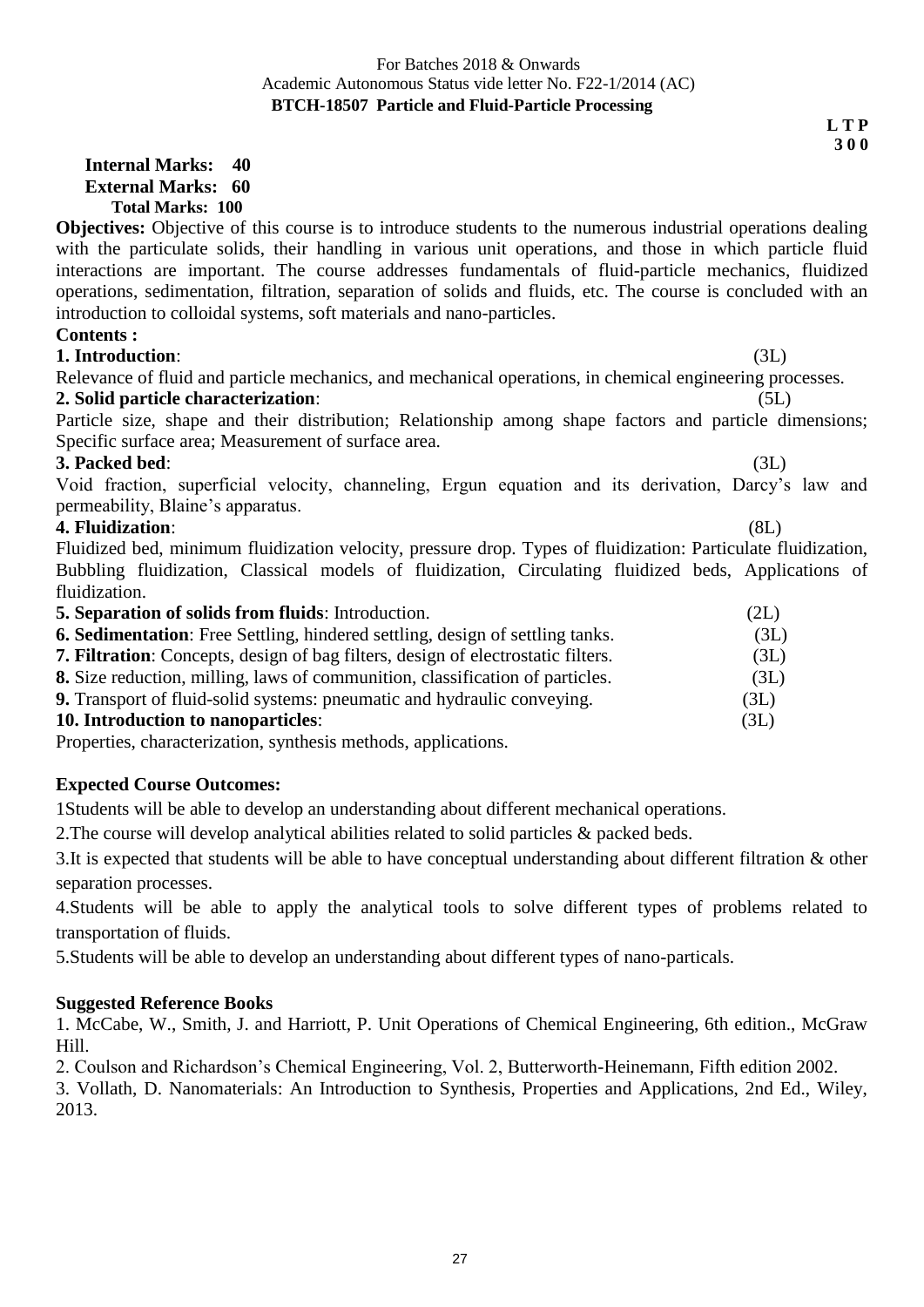## **CHMC-II Constitution of India**

 **L T P**

**2 0 0**

**Internal Marks: 0 External Marks: 0 Total Marks: 00** 

**Credit:00**

## **OBJECTIVES:**

- To know about Indian constitution.
- To know about central and state government functionalities in India.
- To know about Indian society.

## **UNIT I : INTRODUCTION**

Historical Background –Philosophical foundations of the Indian Constitution – Fundamental Rights – Right to certain freedom under Article 19. – Fundamental Duties – Citizenship – Right to Equality-Right to life and Personal Liberty under Article 21.

(9L)

## **UNIT II : STRUCTURE AND FUNCTION OF CENTRAL GOVERNMENT**

Union Government – Structures of the Union Government and Functions – President – National Emergency-President Rule – Prime Minister – Financial Emergency- Cabinet – Parliament – Supreme Court of India. (9L)

#### **UNIT III : STRUCTURE AND FUNCTION OF STATE GOVERNMENT**

State Government – Structure and Functions – Governor – Chief Minister – Cabinet – State Legislature – Judicial System in States – High Courts and other Subordinate Courts. (9L)

## **UNIT-IV: STRUCTURE AND FUNCTION OF LOCAL GOVERNMENT**

District's Administration head- Role and Importance, Municipalities: Introduction, Mayor and role of Elected Representative, CEO of Municipal Corporation, Pachayati raj. (9L)

#### **TEXTBOOKS:**

1.Durga Das Basu, "Introduction to the Constitution of India ", Prentice Hall of India, New Delhi. 2.R.C.Agarwal, (1997) "Indian Political System", S.Chand and Company, New Delhi. 3.Maciver and Page, " Society: An Introduction Analysis ", Mac Milan India Ltd., New Delhi. 4.K.L.Sharma, (1997) "Social Stratification in India: Issues and Themes", Jawaharlal Nehru University, New Delhi.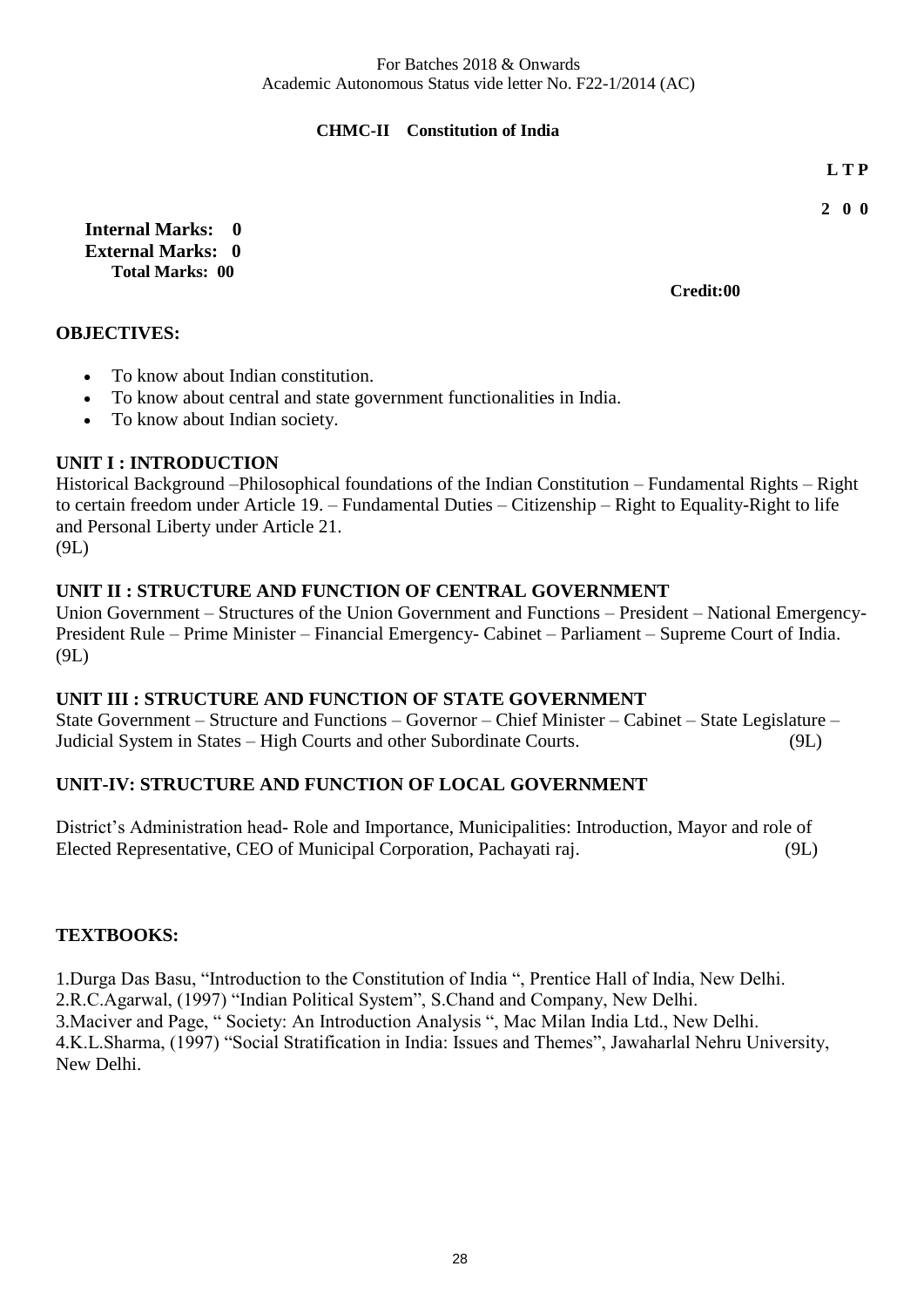# For Batches 2018 & Onwards Academic Autonomous Status vide letter No. F22-1/2014 (AC) **6th Semester (Third Year )-Syllabus BTCH-18601 Chemical Reaction Engineering -II L T P**

 **3 1 0 Internal Marks: 40 External Marks: 60 Total Marks: 100** 

# **Course Objectives:**

This course teaches the principles of Basic concepts of Catalysis ,Kinetic and Mechanistic aspects of Catalysts .The course objective also include design and Rating of catalytic reactors ,design aspects of Gas-Liquid Reactors . It also includes the use of mass transfer and heat transfer principles as applicable to heterogeneous reactions and their application to reactor design.

# **Course Contents:**

1. **Catalysis**: (3 L)

Introduction to Catalysis, homogeneous and heterogeneous catalysis. Preparation and characterization of catalysts, Deactivation of Catalysts .

# 2.**Adsorption**: (3 L+2T)

Physical and chemical adsorption, Adsorption isotherms, Langmuir Hinshelwood rate equations and parameter estimation. Determination of BET surface area and pore volume of the Catalyst .

| <b>3. Kinetic of fluid -particle Reactions:</b> | $(6 L+2T)$ |
|-------------------------------------------------|------------|
|-------------------------------------------------|------------|

Kinetics of solid catalyzed gas phase reaction.

# 4.**Laboratory reactors** :(3 L+2T)

Laboratory reactorsfor catalytic gas solid reactions. Design concepts.

# 5.**Diffusion through Porous catalyst particles** :(8L+2T)

Mass transfer, Diffusion and Chemical reactions in catalysts, Effectiveness factor for pore diffusion resistance through a single cylindrical pore, Significance of Thiele modulus, Effects of external mass transfer and heat transfer, Effectiveness factor. Design aspects of catalytic reactors.

# 6.**Fluid Solid Non Catalytic Reactions:** (6 L+1T)

Non-catalytic gas-solid reactions, different model for gas-solid reactions.

# 7.**Kinetics and Design of Fluid-Fluid Reactions**: (8L+2T )

Gas liquid reactions, film and penetration theories, , Interface behavior for liquid-phase reaction, Regimes for different reaction kinetics for liquid-liquid reactions, Determination of reaction rate & tower height based on film and penetration theories, Concept of Enhancement factor & Hatta Number , gas-liquid reactors.

# **Expected Course Outcomes** : At the end of the course, the student would be able to

1. Explain the fundamentals of reaction mechanism and kinetics.

2. Analyze the mechanism of non catalytic gas-liquid reactions.

3.Understand Phenomenon of Adsorption and its application.

4.Understand the working of a catalyst in a given chemical reaction.

# **Suggested Reference Books :**

1.Smith J.M., Chemical Engineering Kinetics, 3rd Ed., McGraw Hill, 1981.

2.Levenspiel O., Chemical Reaction Engineering, 3rd Ed., John Willey, 2004.

3.Chemical and Catalytic Reaction Engineering, Carberry, J. J., Dover Books on Chemistry, 2001.

4.Fogler H. S., Elements of Chemical Reaction Engineering, 4th Ed., Prentice Hall, 2006 7. Carberry, J.J.

Chemical and Catalytic Reaction Engineering, McGraw Hill, New York, 197

5.Walas S.M., Reaction Kinetics for Chemical Engineer, 3rd Ed., McGraw Hill Book Co, Inc.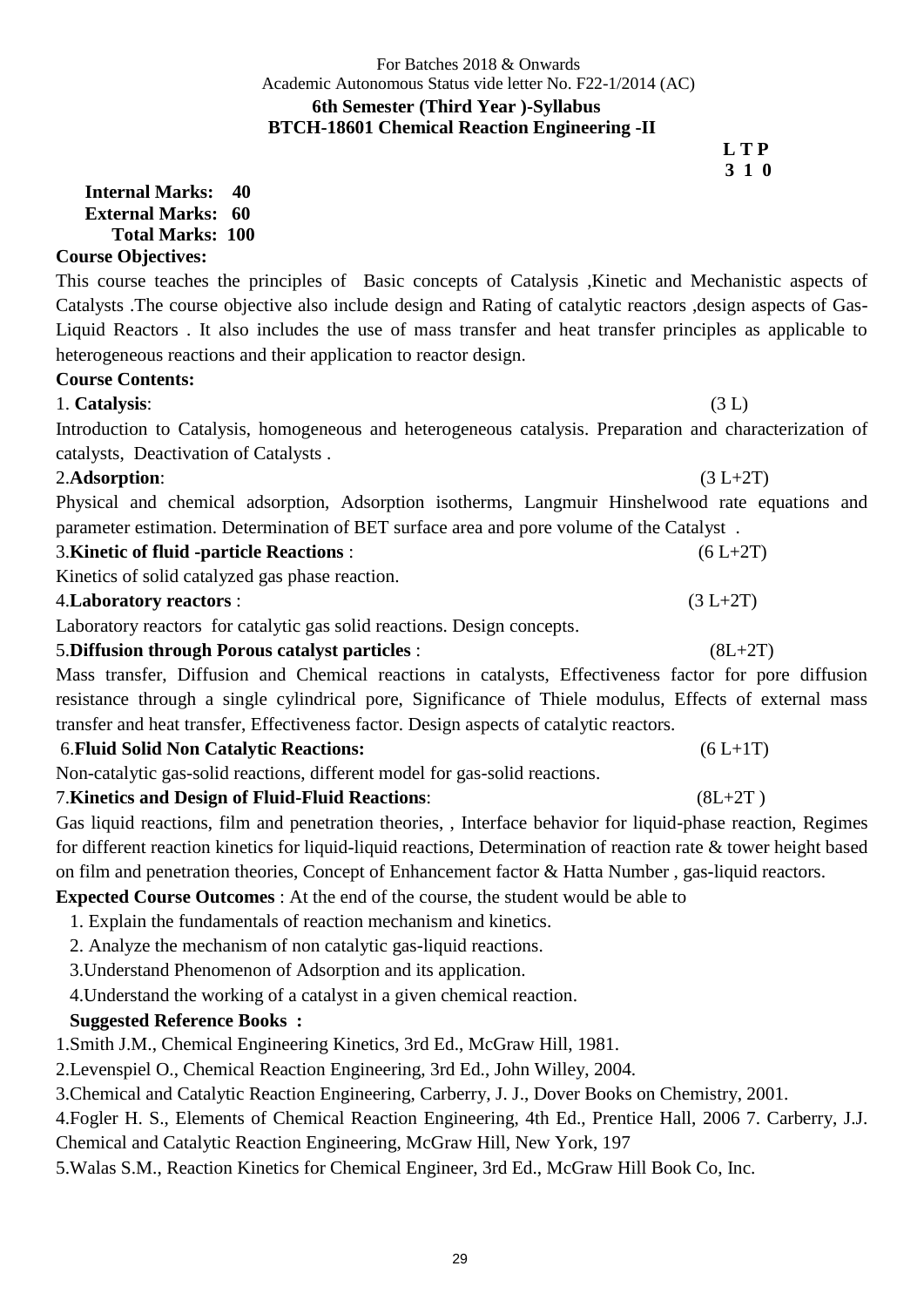# **BTCH-18602 Process Technology and Economics**

| <b>External Marks:  60</b> | L TP  |  |
|----------------------------|-------|--|
| Internal Marks: 40         | 3 O O |  |
| Total Marks:      100      |       |  |

#### **Objectives:**

To familiarize students with manufacturing aspects of industrially relevant chemicals. This course is also enable the students to learn an economic analysis of different technologies or operations based on understanding of various costs involved, Balance sheet , Depreciation and profitability.

# **Course Contents :**

# **1.Inorganic Chemicals:** (10 L)

Description, raw material and energy sources and consumptions, operating conditions, catalysts, basic block diagram and simplified process flow diagram for manufacture of inorganic chemicals, such as: inorganic acids, chlor-alkali, ammonia, fertilizers, etc.

# 2.**Petroleum Refining** : (8L )

Description, raw material and energy sources and consumptions, operating conditions, catalysts, basic block diagram and simplified process flow diagram for Petroleum refining and cracking operations, syngas and hydrogen.

# **3.PetrochemicalsTechnology :** (12 L)

| Description, raw material and energy sources and consumptions, operating conditions, catalysts, basic |
|-------------------------------------------------------------------------------------------------------|
| block diagram and simplified process flow diagram for manufacture of Petrochemicals: C1, C2, C3, C4,  |
| etc., benzene, toluene, xylene and other petrochemicals from these basic building blocks.             |

### **4 Fuels:** (4 L)

Industrially relevant fuels, coal, coal based chemicals and fuels.

# 5.**Utilities:** (3L)

Common utilities such as electricity, cooling water, steam, hot oil, refrigeration and chilled water

# **5.Cost Estimation :** (6 L)

| Introduction to project cost and cost of production, Various components of cost of production and their |  |
|---------------------------------------------------------------------------------------------------------|--|
| estimation, Various components of project cost and their estimation. Estimation of working capital.     |  |

# **6.Analysis of Projects:** (3 L)

Analysis of working results project: Balance sheets, Project financing, concept of interest, time value of money, depreciation. Profitability Analysis of Projects.

**Expected Course Outcomes**: At the end of the course, the students will be able to:

1. Can describe various manufacturing processes used in chemical process industries

2. Can understand major engineering problems encountered in chemical process industries.

3. Perform economic analysis for process to calculate equipment cost, and profitability for process.

4.Understand fundamental concepts of investment ,financial statement ,Depreciation.

# **Suggested Reference Books:**

1.Shreve's Chemical Process Industries, George T. Austin, McGraw-Hill International Editions Series, 1984

2.Dryden's Outlines of Chemical Technology, M. Gopala Rao, Marshall Sittig, East West Press, 1997

3.Chemical Project Economics, Mahajani V. V. and Mokashi S M., MacMillan India Ltd. 2005

4.Plant Design and Economics for Chemical Engineers, Max Peters, Klaus Timmerhaus, Ronald West, McGraw Hill International Edition, 2013.

5.Peters M.S., Timmerhaus K.D., Plant Design and Economics for Chemical Engg., 5<sup>th</sup> Ed., Tata McGraw Hill, 2005.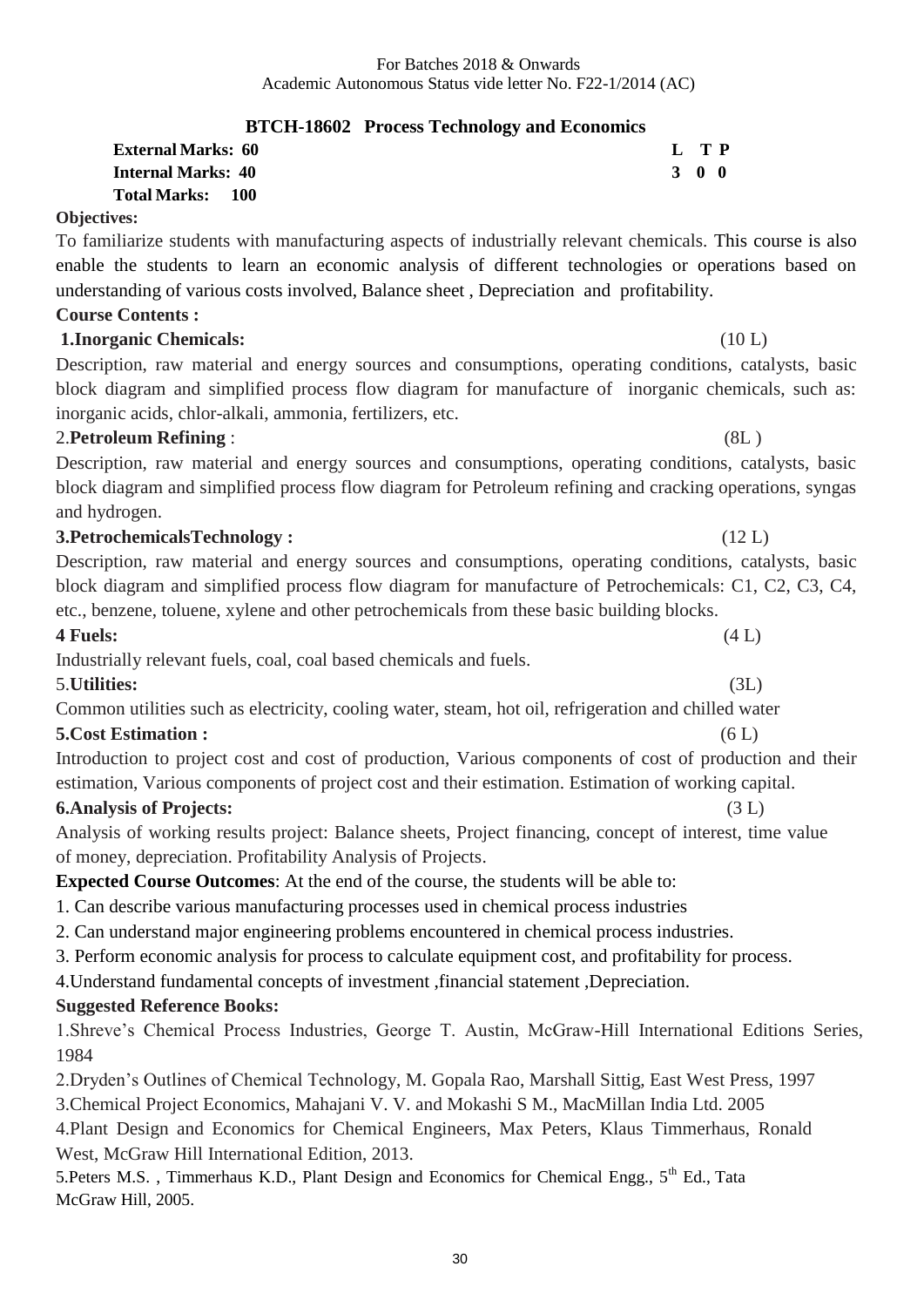# **BTCH-18XXX Department Elective -II \***

**Internal Marks: 40 External Marks: 60 Total Marks:** 

**L T P 3 0 0**

\*Detail Syllabus content is at the end of the syllabus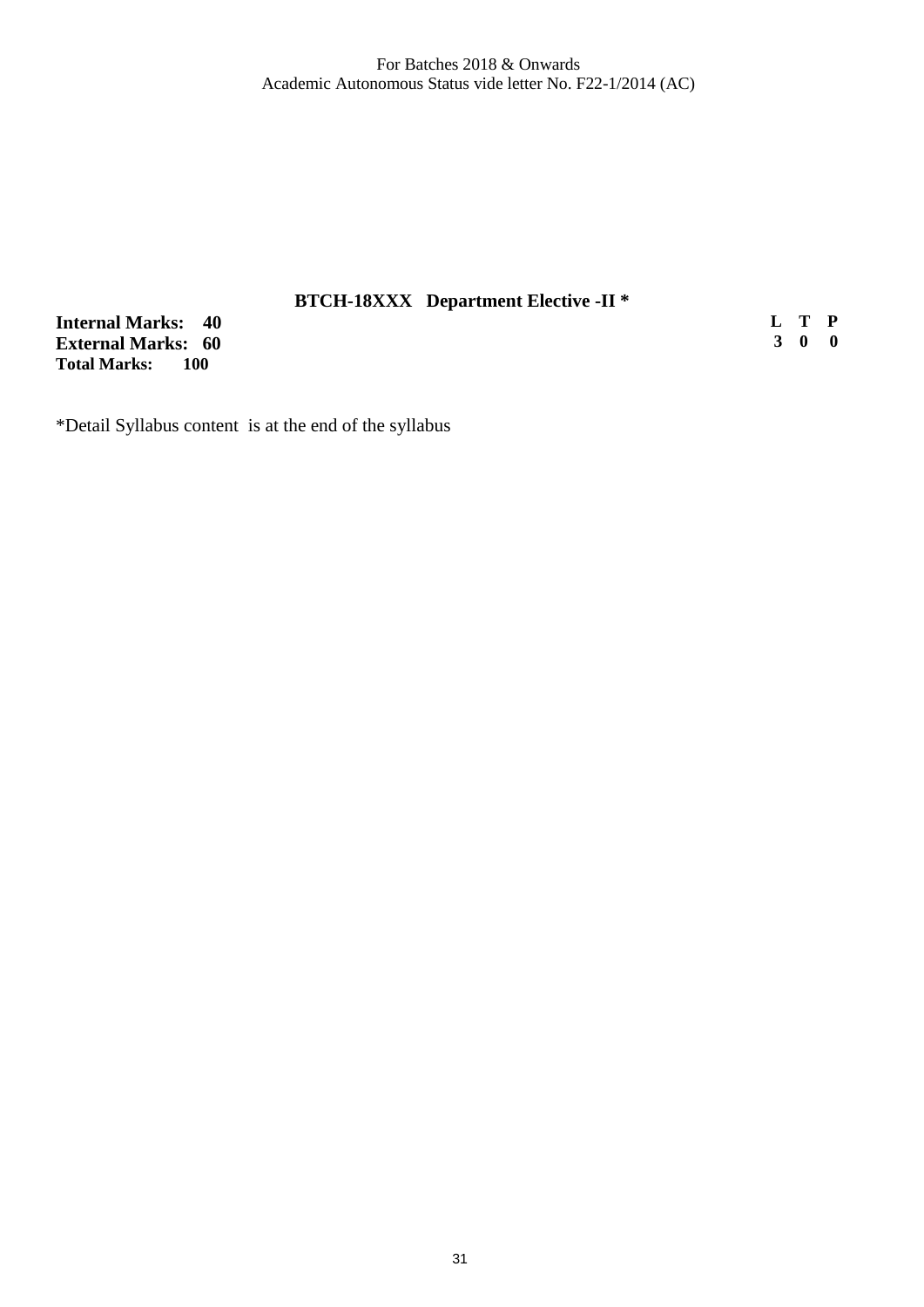# **BTCH-18603 Process Control**

| <b>Internal Marks: 40</b> | L T P |  |
|---------------------------|-------|--|
| <b>External Marks: 60</b> | 3 1 0 |  |
| Total Marks: 100          |       |  |

**Course Objective** : Introduce the fundamentals of process control with applications using P, PI, and PID controllers. The course will teach the students about mathematical models based on transfer function approach for single loop systems, how to obtain dynamic response of open loop and closed loop systems, stability analysis in transient and frequency domains, and controller tuning methods. The course would end with more advanced concepts like feed-forward control, ratio control, model-predictive control, ratio control, dead-time compensation, etc.

#### **Course Contents:**

| <b>1 Introductory Concepts:</b>                                                                           | $(4 L+1T)$   |
|-----------------------------------------------------------------------------------------------------------|--------------|
| Need for control and automation, control logic, servo and regulatory control, block diagrams,             | control      |
| structures (feedback vs. feed forward), process and instrumentation diagrams.                             |              |
| <b>2. Laplace Transform:</b>                                                                              | $(4 L+2T)$   |
| Laplace transforms, solution of ODEs using Laplace transform.                                             |              |
| <b>3. Linear Open Loop Systems:</b>                                                                       | $(5 L+2T)$   |
| Transfer function approach, response of first order systems: step, impulse and sinusoidal response, first |              |
| order systems in series.                                                                                  |              |
| <b>4 Higher Order System:</b>                                                                             | $(4 L+1T)$   |
| Second order systems, higher order systems, transportation lag and dead time.                             |              |
| 5 .Linear closed loop systems:                                                                            | $(8 L + 3T)$ |
| Linear closed loop systems, development of block diagrams, classical feedback controllers.                |              |
| Final control element (control valves), block diagram reduction techniques.                               |              |
| Closed loop response, servo and regulatory problems.                                                      |              |
| <b>6. Stability Analysis:</b>                                                                             | $(8 L + 3T)$ |
| Stability analysis, Routh stability criterion, Root locus diagrams (rule based).                          |              |

Introduction to frequency response, Bode diagrams, Nyquist plots, Bode and Nyquist stability criterion.

**7.Introduction to advanced controllers**: cascade control, feed forward control, ratio control. (3L)

#### **Course Outcomes:**

Students will be able to

1.Understand the importance of process dynamics (unsteady state operation)

2.Students will understand different types of controller.

3.Tune a controller to Stability and disturbances or manage operating point transitions.

4.Student will learn about block diagram and other advanced control system.

#### **Suggested Books :**

1. Coughanowr, D. R., LeBlanc, S. "Process Systems Analysis and Control", 3rd edition, McGraw-Hill (2008).

2. Seborg, D.E., Edgar, T.F., Mellichamp, D.A. "Process Dynamics and Control", 2nd edition, John Wiley (2003)

3. Stephanopoulos, G. "Chemical Process Control: An Introduction to Theory and Practice", Pearson Education (1984)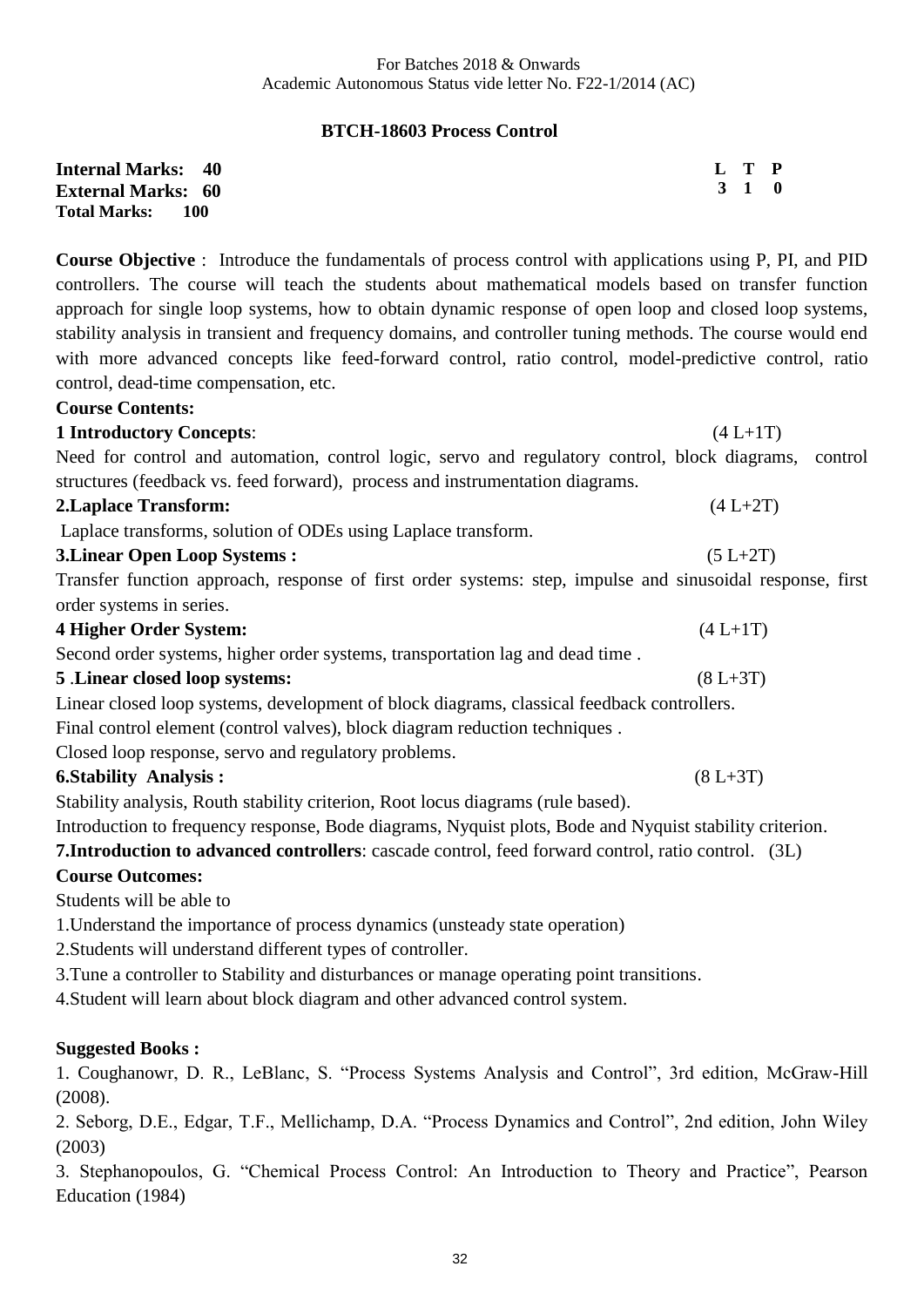# **BTHS-18903 Human Resource Management**

**Internal Marks: 40 Credit :3 External Marks:** 60 **L T P**<br> **Total Marks**: 100 **100 100 100 100 100 100 100 100 100 100 100 100 100 100 100 100 100 100 100 100 100 100 100 100 100 100 100 100 100 Total Marks : 100** 

# **Content:**

# **1 .Introduction**:

Introduction to Human Resource Management and its definition, functions of Human Resource Management & its relation to other managerial functions. Nature, Scope and Importance of Human Resource Management in Industry, Role & position of Personnel function in the organization. (10L)

# **2. Procurement and Placement:**

Process of Human Resource Planning; Methods of Recruitment; Types tests and interviewing, Selection and its procedure Meaning and Importance of Placement and Induction. (8L)

# **3.Training & Development:**

Difference between training and development; Principles of Training, Performance Appraisal, Career Development & Planning. (8L)

# **4. Job analysis & Design:**

Job Analysis: Job Description & Job Description, Job Specification. (4L)

# **5. Job Satisfaction:**

Job satisfaction and its importance; Motivation, Factors affecting motivation, introduction to Motivation Theory; Workers ' Participation, Quality of work life. (6L)

# **Suggested Books:**

1. T.N.Chhabra- Human Resource Management (Dhanpat Rai & Co.)

- 2. Lowin B. Flippo Principles of personnel Management (Mc Graw-Hill)
- 3. R.C. Saxena Labour Problems and social welfare (K.Math & Co.)
- 4. A Minappa and M. S. Saiyada Personnel Management (Tata Mc. Graw-Hill)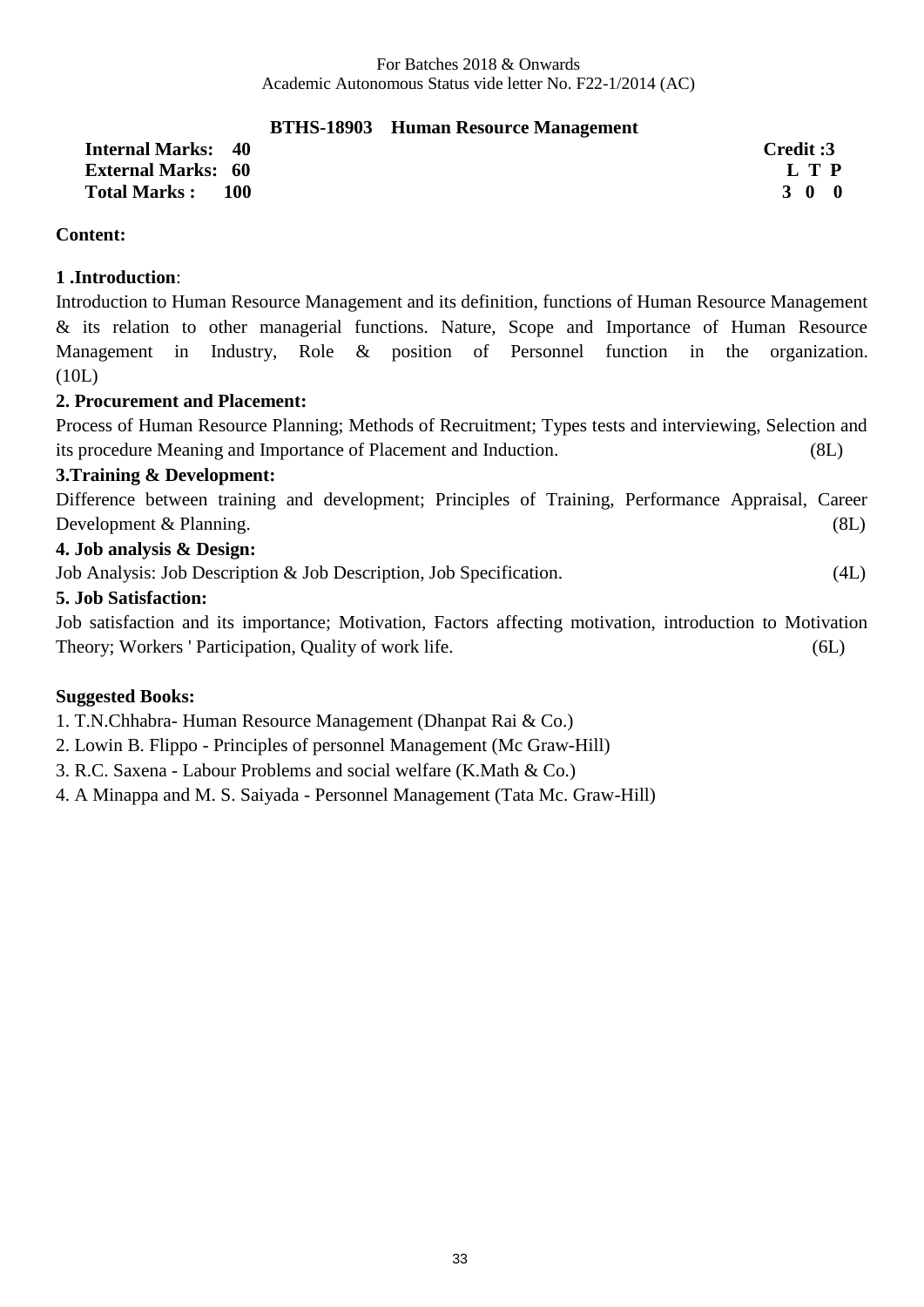# **BTCH-18604 Chemical Engineering Lab-IV**

**Total Marks: 50**

**Internal Marks: 30 L T P L T** P **External Marks: 20** 0 0 3

# **Course Objective :**

Chemical Engineering lab provides students the first-hand experience of verifying various theoretical concepts learnt in theory courses. It also serves as a bridge between theory and practice. This particular lab focuses on Process Technology and Environment .The objective of the course is to provide knowledge about experiments for finding acid value , specification value ,TDS, dissolved solids, Alkalinity ,BOD,COD, hardness etc.

# **Minimum 8 Experiments to be performed.**

1.To perform proximate analysis of a given sample of Coal .

2.To determine the acid value of an oil/fat.

3.To determine the saponification value of an oil/fat.

4.To determine the Iodine value of an oil.

5.To determine the optimum dose of coagulant for waste water using Jar test apparatus.

6.To find Alkalinity of Given water sample.

7.Determination of TDS and TSS of a watersample.

8.To find hardness of given sample water.

9.Determination of COD of a water sample.

10.Determination of BOD of a water sample.

### **Course Outcomes :**:

1. Students will be able to learn how to experimentally verify various theoretical principles ,

2.Students will be able to perform experiments for finding acid value , specification value, Alkalinity.

- 3. Students will be able to perform experiments for finding BOD,COD, hardness.
- 4. Students will be able to perform experiments for finding TDS, dissolved solids.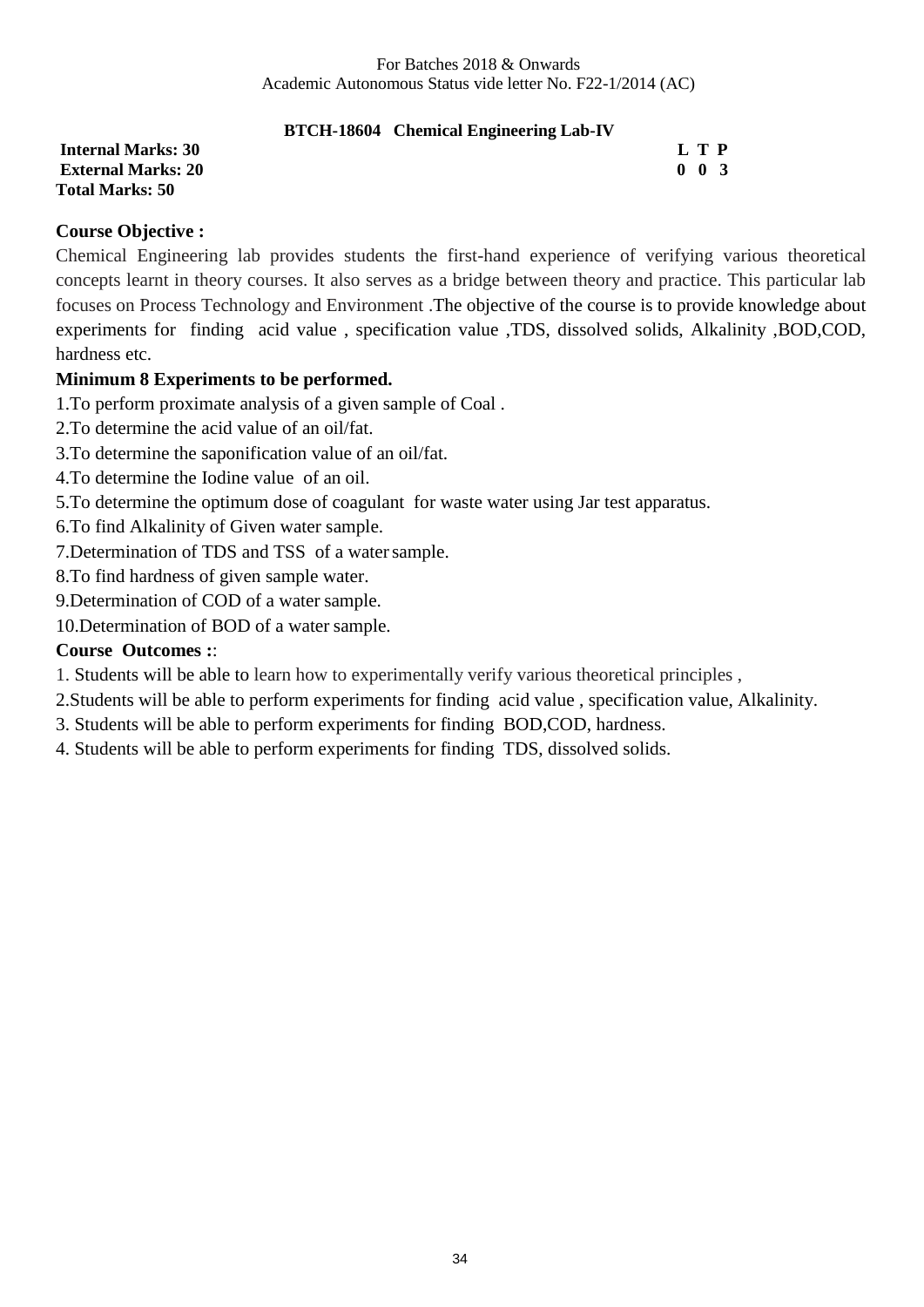#### **BTCH-18XXX Open Elective -II \***

**Internal Marks: 40 External Marks: 60 Total Marks:** 

**L T P 3 0 0**

\*Detail Syllabus content is at the end of the syllabus

### **7th Semester (Fourth Year )-Syllabus BTCH-18XXX Department Elective -III \***

**Internal Marks: 40 External Marks: 60 Total Marks: 100** 

**L T P 3 0 0**

\*Detail Syllabus content is at the end of the syllabus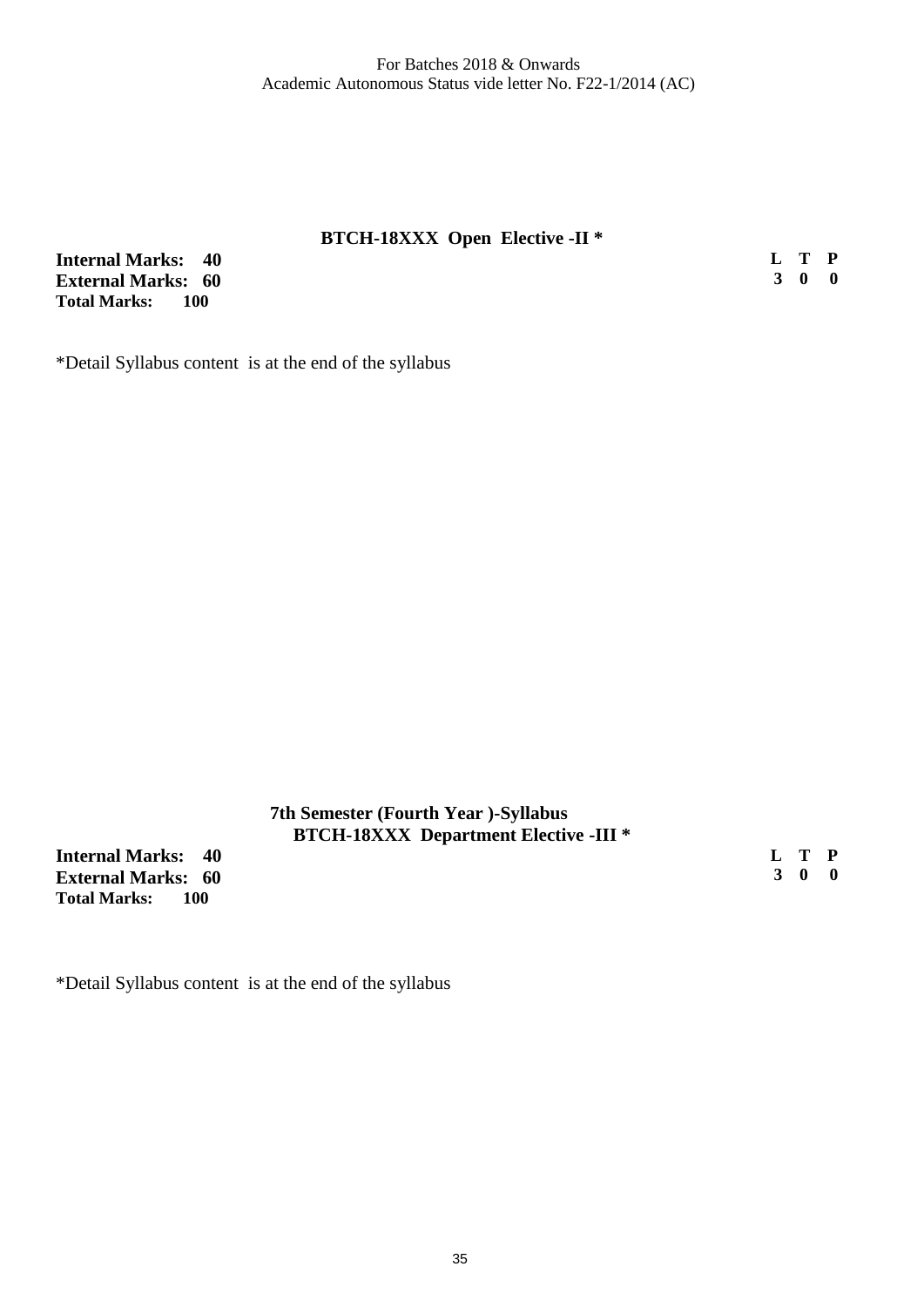### **BTCH -18701 Design & Simulation Lab**

| <b>Internal Marks: 30</b> | L T P               |  |
|---------------------------|---------------------|--|
| <b>External Marks: 20</b> | $0 \quad 0 \quad 3$ |  |
| Total Marks: 50           |                     |  |

**Course Objectives:** To introduce students to use of software packages such as CHEMCAD, MATLAB, COMSOL for simulation, and also analyzing flow sheets.

#### **Contents:**

**1.** Introduction to Software Packages Setting up models for simulation Steady State simulation using CHEMCAD, Flow sheeting concepts (sequential modular, equation oriented) Dynamic simulation using MATLAB CFD simulations using COMSOL, geometry & meshing

**Practical Description** (examples may be drawn from Fluid Flow, Heat Transfer, Reaction Engineering, Process Control)

### **Course Outcomes :**

Students will be able to:

1.Solve chemical engineering problems using advanced programming software

2.Use simulation software's like Chem-CAD & COMSOL

3.Analyse the techno-economic feasibility of chemical manufacturing facility.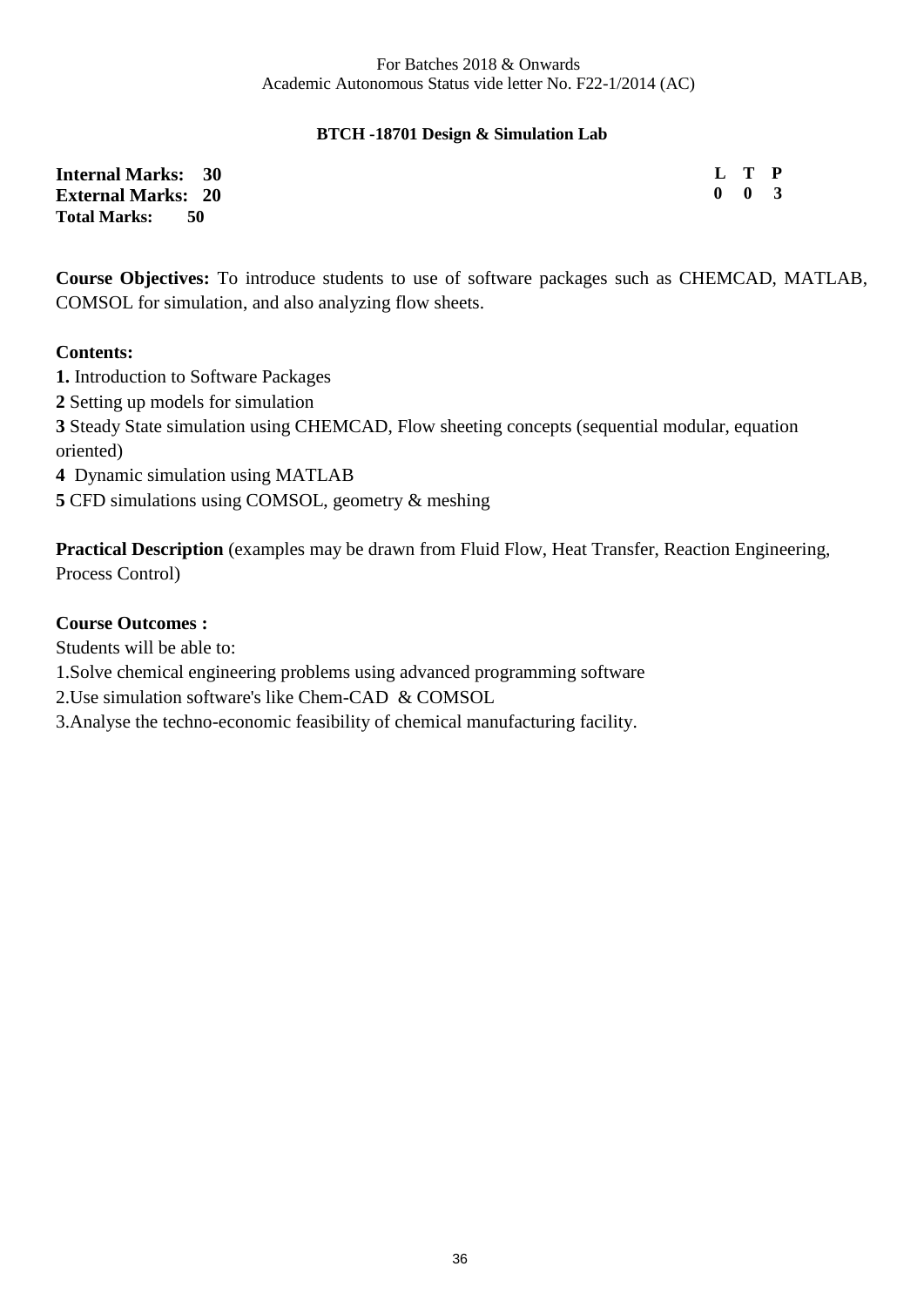# **BTCH-18702 INSTRUMENTATION & CONTROL LABORATORY**

**Internal Marks: 30 External Marks: 20 Total Marks: 50** 

**L T P 0 0 3**

**Course Objectives**: To introduce students to use of measuring instruments for stability, and also analyzing dynamic response of process system.

# **Minimum 8 Experiments to be performed.**

**1**. Calibration of temperature measuring instruments.

**2.** To study the characteristics of thermometer and thermocouple in first order system.

**3.** Study of process dynamics of interacting / non-interacting tank

**4.** To estimate theoretical time constant and damping coefficient for U-tube manometer second order system.

**5.** Investigation of the operation of pneumatic and electronic controllers with proportional integral derivative action using Simulink.

**6**. To determine the best setting of a controllers with controlling an actual process.

**7.** Estimate the stability of first order or higher order system with the help of computer and to study control problems by simulation.

**8.**To study the step response of a two tank interacting liquid level system and compare the observed transient response with the theoretical response.

**9.** Study of control valve characteristics.

# **Course Outcomes:**

Students will be able to :

1.Solve chemical engineering stability problem using hardware & software.

2.Use various measuring instruments & their control.

3.Analyse the first & second order problem of chemical process system.

4.Students will learn to control interacting liquid level system.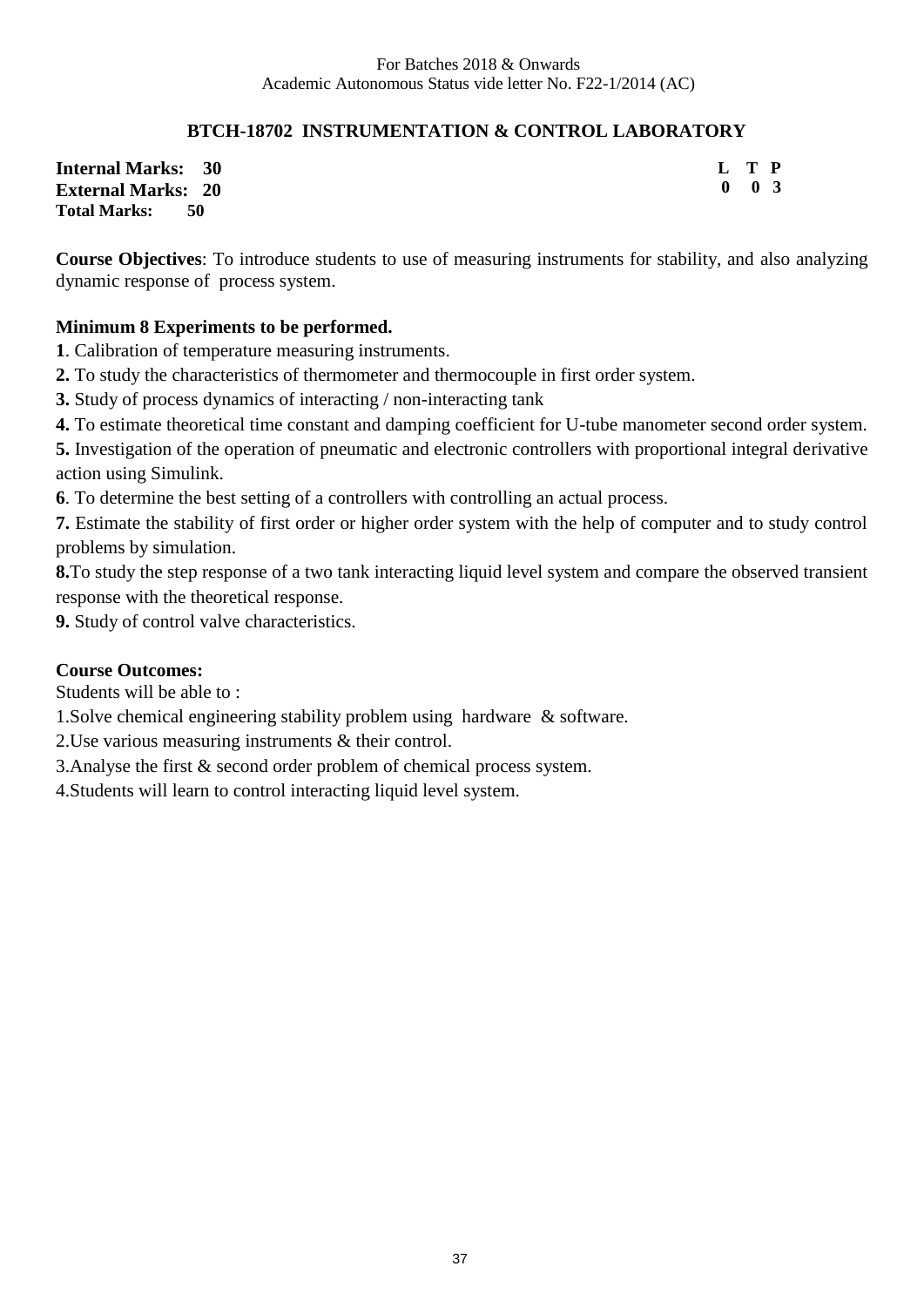# **BTCH-18XXX Department Elective –IV\***

| <b>Internal Marks: 40</b>    | L T P               |
|------------------------------|---------------------|
| <b>External Marks: 60</b>    | $3 \quad 0 \quad 0$ |
| <b>Total Marks:</b><br>- 100 |                     |

# **BTCH-18XXX Open Elective –III\***

| <b>Internal Marks: 40</b>    | L T P |  |
|------------------------------|-------|--|
| <b>External Marks: 60</b>    | 3 0 0 |  |
| <b>Total Marks:</b><br>- 100 |       |  |

# **BTCH-18XXX Open Elective -IV \***

| <b>Internal Marks: 40</b>         | L T P |  |
|-----------------------------------|-------|--|
| <b>External Marks: 60</b>         | 3 0 0 |  |
| <b>Total Marks:</b><br><b>100</b> |       |  |

\*Detail Syllabus content is at the end of the syllabus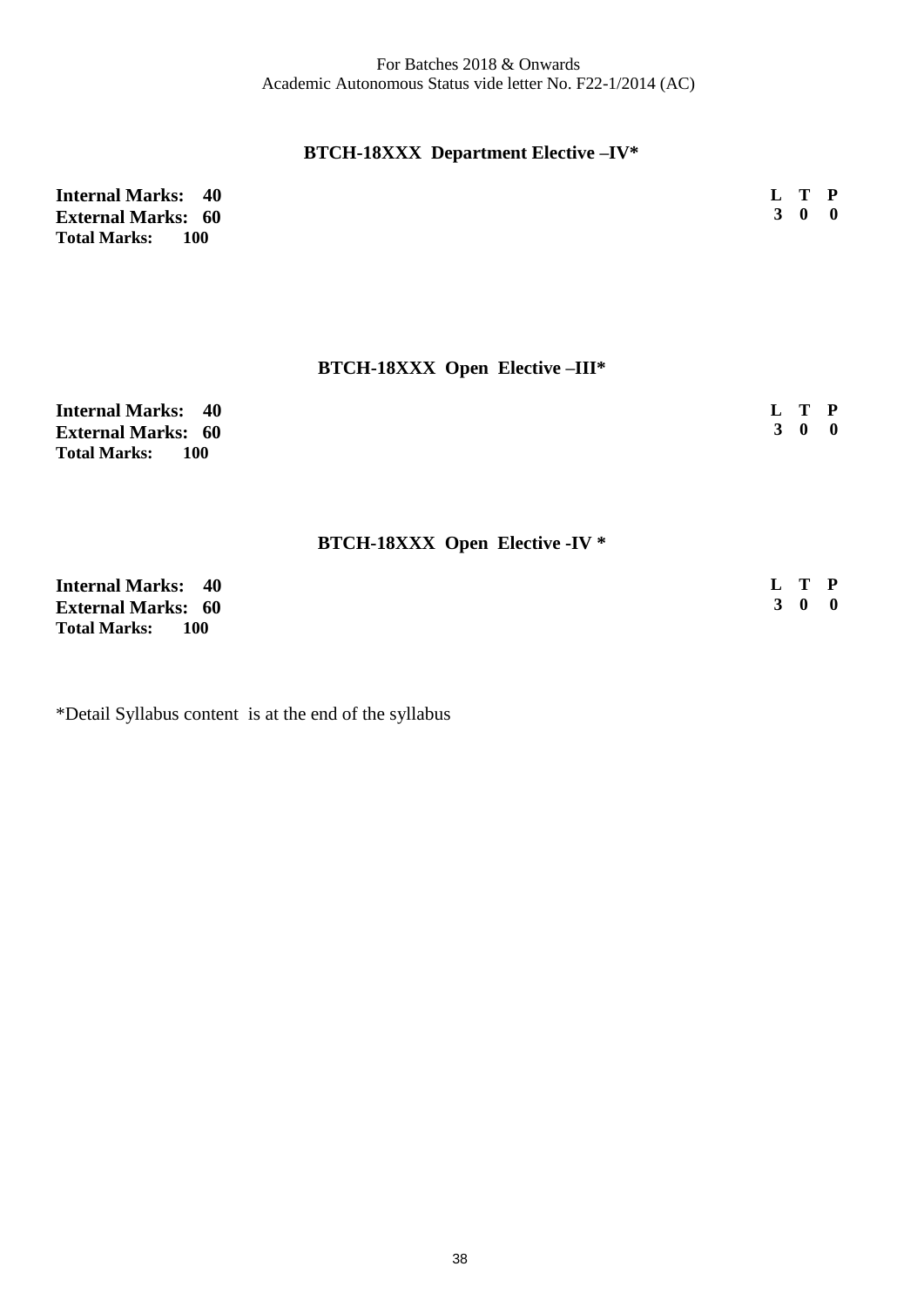# **BTCH-18703 Process Plant Design**

**Internal Marks: 30 External Marks: 20 Total Marks: 50** 

**L T P 0 0** 

**Course Objective :**The course will enable the students to:

1. Familiarize standard symbols of process flow diagrams.

2. Learn basic symbols used instrumentation diagrams.

3. Impart the knowledge mechanical aspects of pressure vessel design

4.Translate mechanical design specifications in to fabrication drawings for plant erection.

# **Contents:**

1.Selection, Preparation , Specification sheet for a centrifugal Pump.

2.Design of piping and piping networks.

3.Process Design of double pipe Heat exchanger, Shell and Tube Heat Exchanger.

4.Process Design of Condensers, Distillation Column.

5.Mechanical Design of Process Equipment: Introduction, Classification of pressure vessels, Pressure vessel Codes and Standard .

6.Design Considerations: Design Pressure, Design Temperature, Materials of construction, Weld joint efficiency, corrosion allowance, Design loads.

7.Flow Sheets symbols, Instrumentation symbols, Process Flow Diagram and factors for Plant location .

# **The examination shall include a viva-voce examination based on the design report.**

**Course Outcomes**: At the end of the course, the students will be able to:

1. Design equipments involved in industrial operation/Processes.

2. Demonstrate process from process flow diagrams.

3. Explain the different control strategies employed in the process from the instrumentation diagrams and Flow diagram.

4. State the IS Codes used in the mechanical design.

# **Suggested Books:**

- 1. Brownell and Young, Process Equipment Design, Wiley Interscience, 1959.Gulf Publication, 1996
- 2. Bhattacharya, R.C., An Introduction to Chemical Equipment Design- Mechanical Aspects, 1<sup>st</sup> Ed., CBS Publication, 1998
- 3. Mahajani V.V., Umarji S.B., Joshi's Process Equipment Design, 4<sup>th</sup> Ed., Macmillan Indian Ltd., 2009
- 4. Coulson, Richardson & Sinnott R.K., Chemical Engineering Volume-6 an Introduction to Chemical Engineering Design, 4<sup>th</sup> Ed., Elseveir Butterworth Heinemann, 2005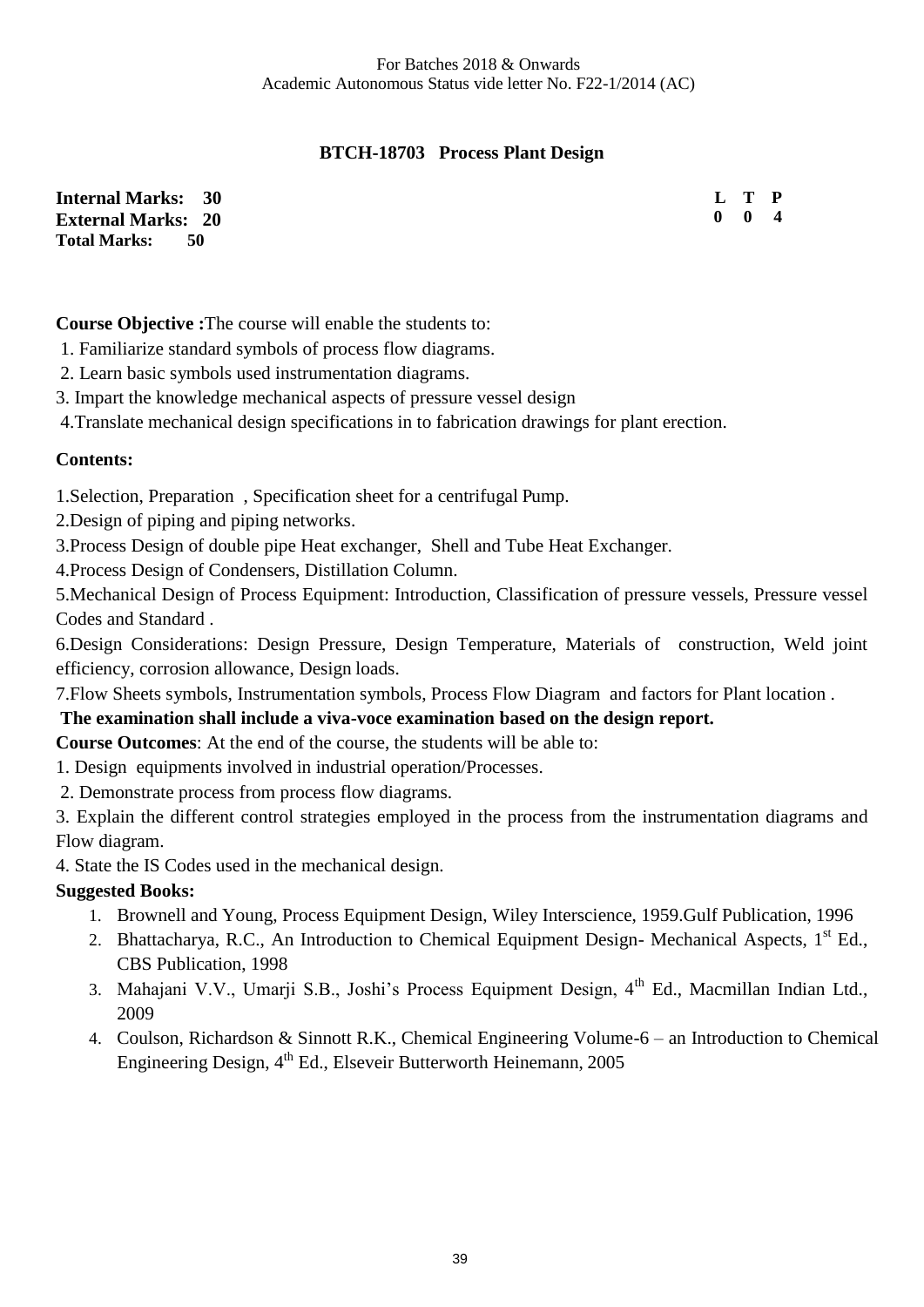#### **BTCH-18704 Summer Internship**

**Internal Marks: 00 External Marks: 100 Total Marks:** 

**L T P 0 0 0**

Each student will be required to submit a report after the completion of Industrial training. The reports will be assessed by teachers in-charge of the training. The student has to appear in external Viva- Voce examination.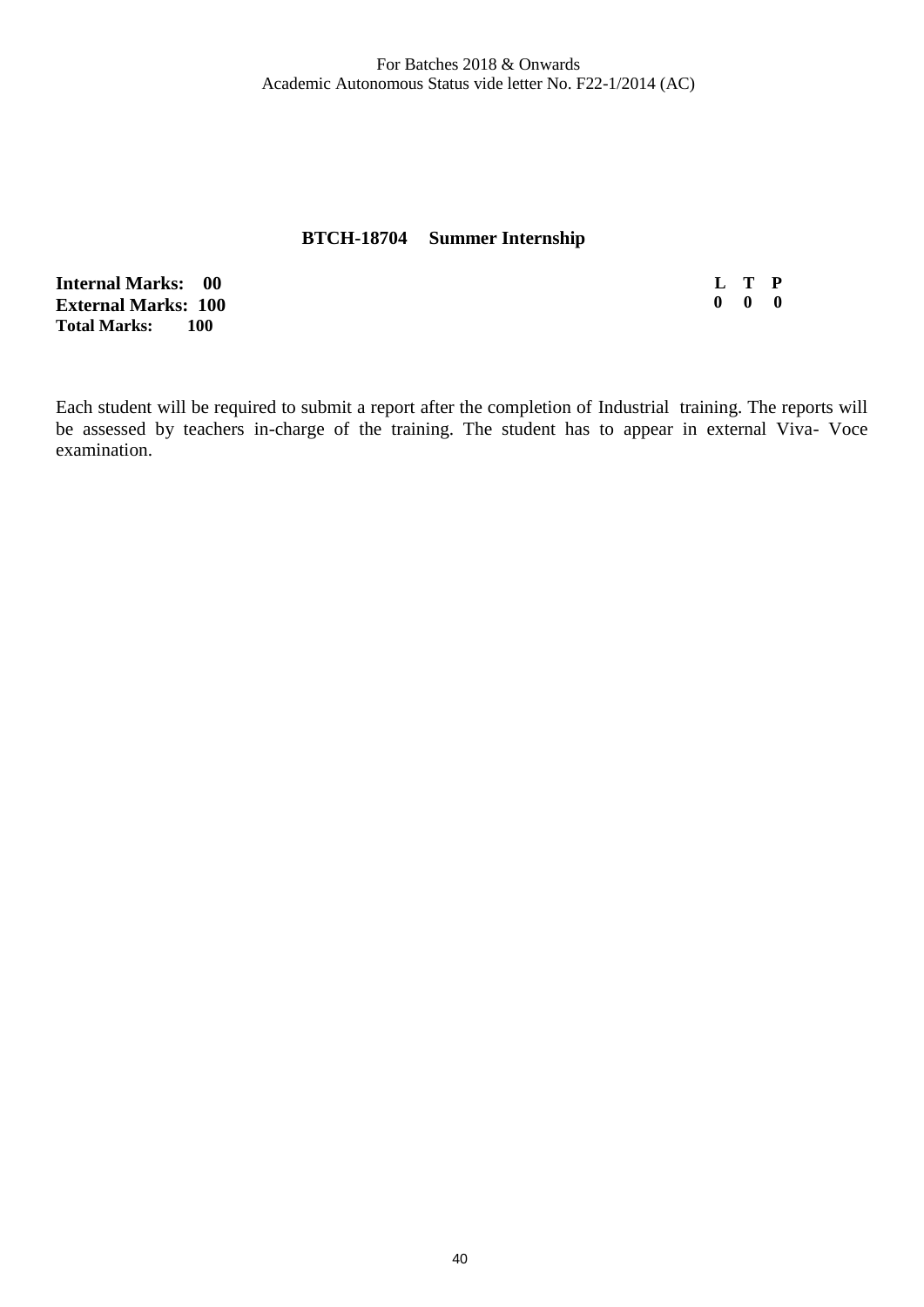#### **8th Semester (Fourth Year )-Syllabus**

#### **BTCH-18801 Industrial Training**

| <b>Internal Marks: 200</b> | L T P               |  |
|----------------------------|---------------------|--|
| <b>External Marks: 200</b> | $0 \quad 0 \quad 0$ |  |
| <b>Total Marks:</b><br>400 |                     |  |

Each student will be required to submit a report after the completion of Industrial / institutional training. The reports will be assessed by teachers in-charge of the training. The student has to appear in internal and external Viva- Voce examination.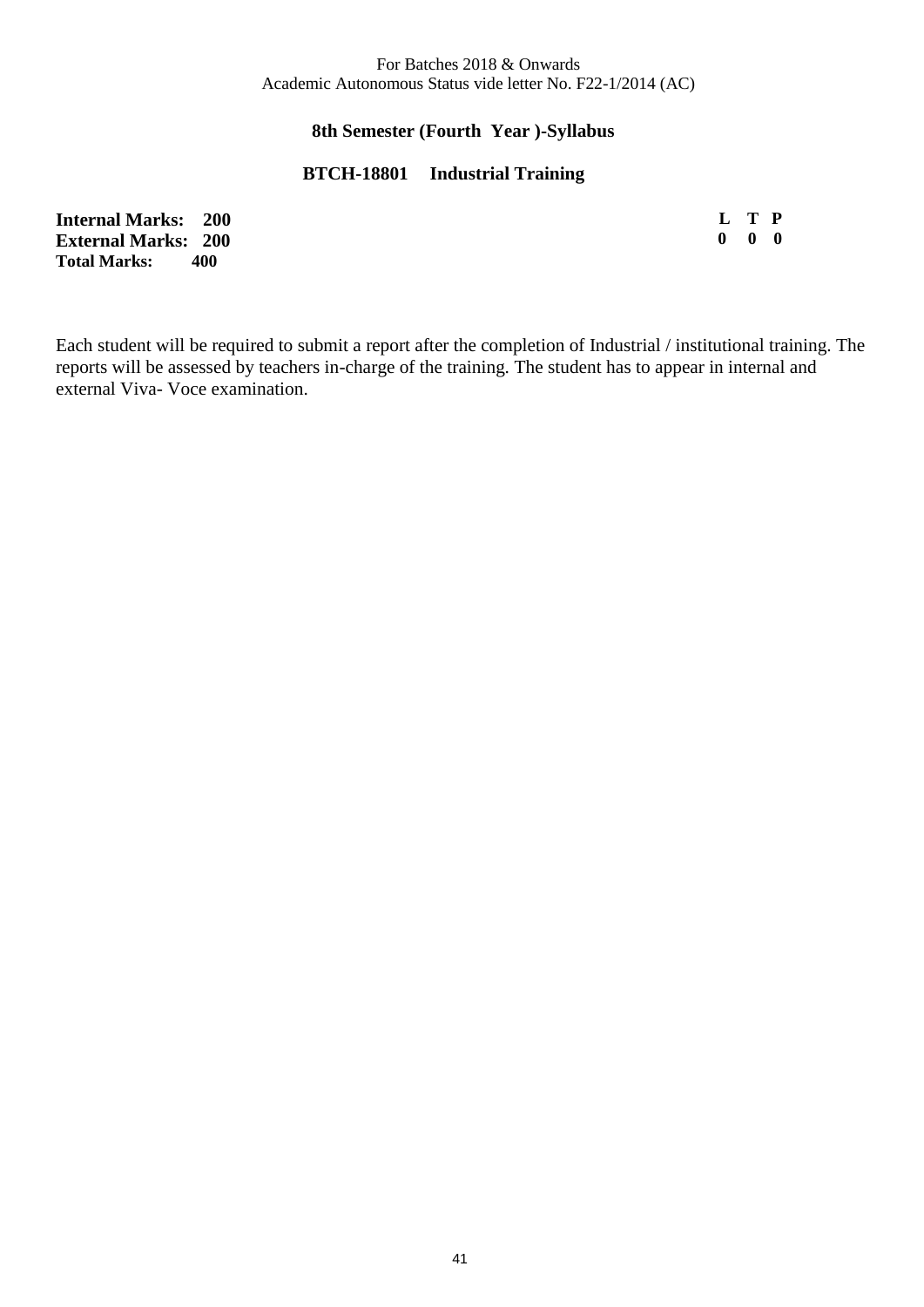**Department Electives**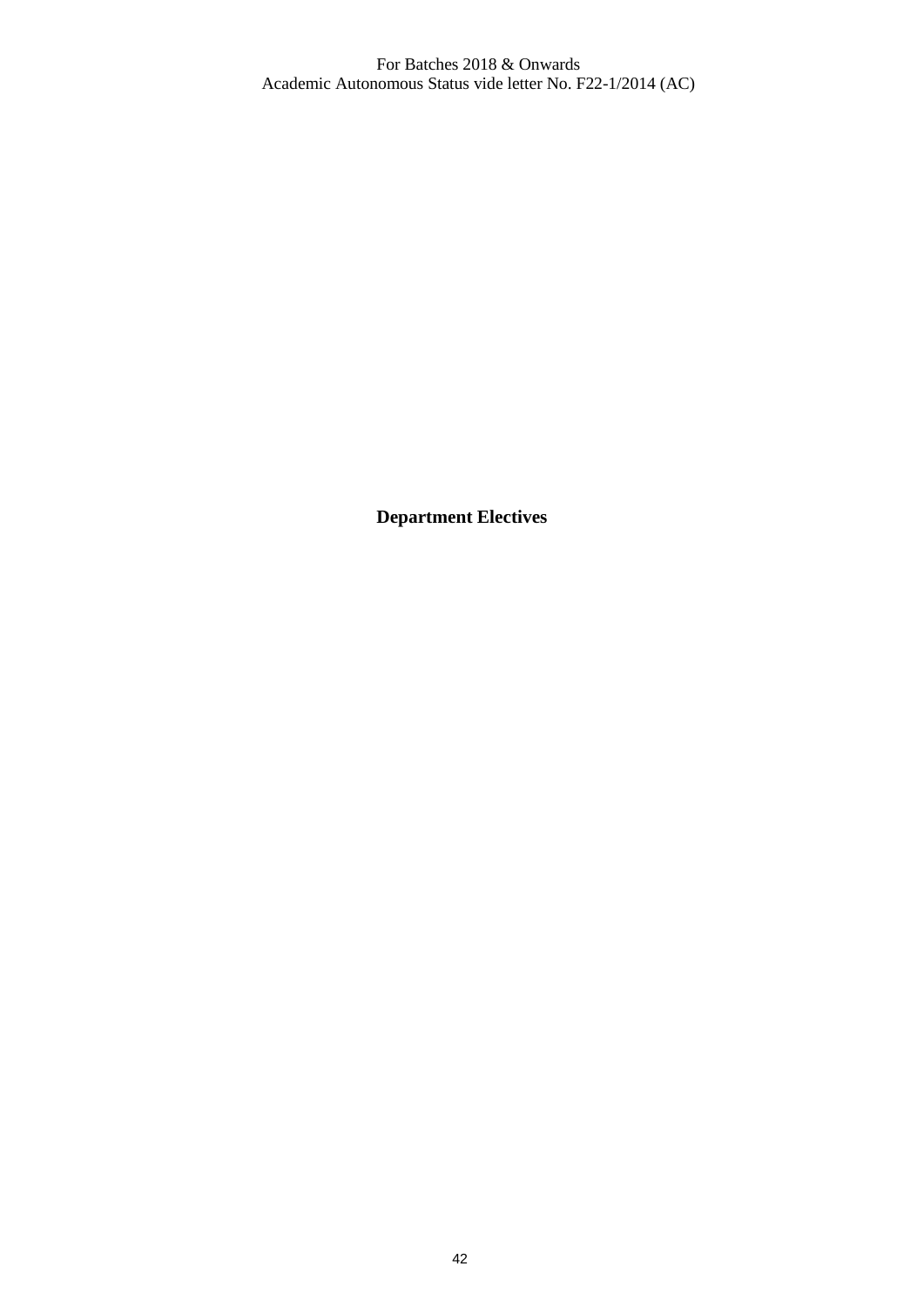# **BTCH-18951 Water Conservation and Management**

| <b>Internal Marks:</b><br>40<br><b>External Marks: 60</b><br><b>Total Marks:</b><br><b>100</b>                                                                                                                                                                                                                                                                                                                                     | T P<br>L<br>3<br>$\mathbf{0}$ |
|------------------------------------------------------------------------------------------------------------------------------------------------------------------------------------------------------------------------------------------------------------------------------------------------------------------------------------------------------------------------------------------------------------------------------------|-------------------------------|
| <b>Course Objectives:</b><br>1. To have an increased awareness among students on issues in areas of water conservation.<br>2. To understand the importance of water conservation in different area.<br>3. To know the important of water audit.<br>4. To establish a clear understanding of the role of water quality and testing.<br><b>Course Contents:</b><br><b>1.Introduction</b> : Water cycle, Water Storage, Water Quality | (6L)                          |
| <b>2. Water Conservation Technologies:</b><br>Rain water harvesting, Better Irrigation practices , Contour farming, Drip irrigation , Mulching.                                                                                                                                                                                                                                                                                    | (8L)                          |
| 3. Water Management:<br>Water quality, controlling use and quality of water, water flow measurement, water quality control, testing<br>water salinity, preserving water quality, minimizing evaporation, Water Sanitation.                                                                                                                                                                                                         | (14L)                         |
| 4. Water audits.                                                                                                                                                                                                                                                                                                                                                                                                                   | (2L)                          |
| <b>5. Water Conservation:</b><br>In homes, water conservation in the work place, Water conservation in agriculture; Water conservation in<br>process industry; Water conservation in construction industry; Water conservation in service industry.                                                                                                                                                                                | (6L)                          |
| <b>Course outcomes:</b>                                                                                                                                                                                                                                                                                                                                                                                                            |                               |
| The student will be able to:                                                                                                                                                                                                                                                                                                                                                                                                       |                               |
| 1. Understand the importance of water cycle and water storage.                                                                                                                                                                                                                                                                                                                                                                     |                               |
| 2. Students will learn about water quality, its quality control and testing.                                                                                                                                                                                                                                                                                                                                                       |                               |
| 3. Learn about various techniques for water conservation.                                                                                                                                                                                                                                                                                                                                                                          |                               |
| 4. Learn about water audit and its advantages.                                                                                                                                                                                                                                                                                                                                                                                     |                               |
| <b>Course Reference Books:</b><br>1. Elements of Water Pollution Control Engineering, OP Gupta, Khanna Publishing House, Delhi.                                                                                                                                                                                                                                                                                                    |                               |

2. Water Supply and Sanitary Engineering, Rangwala, Charotar Publications.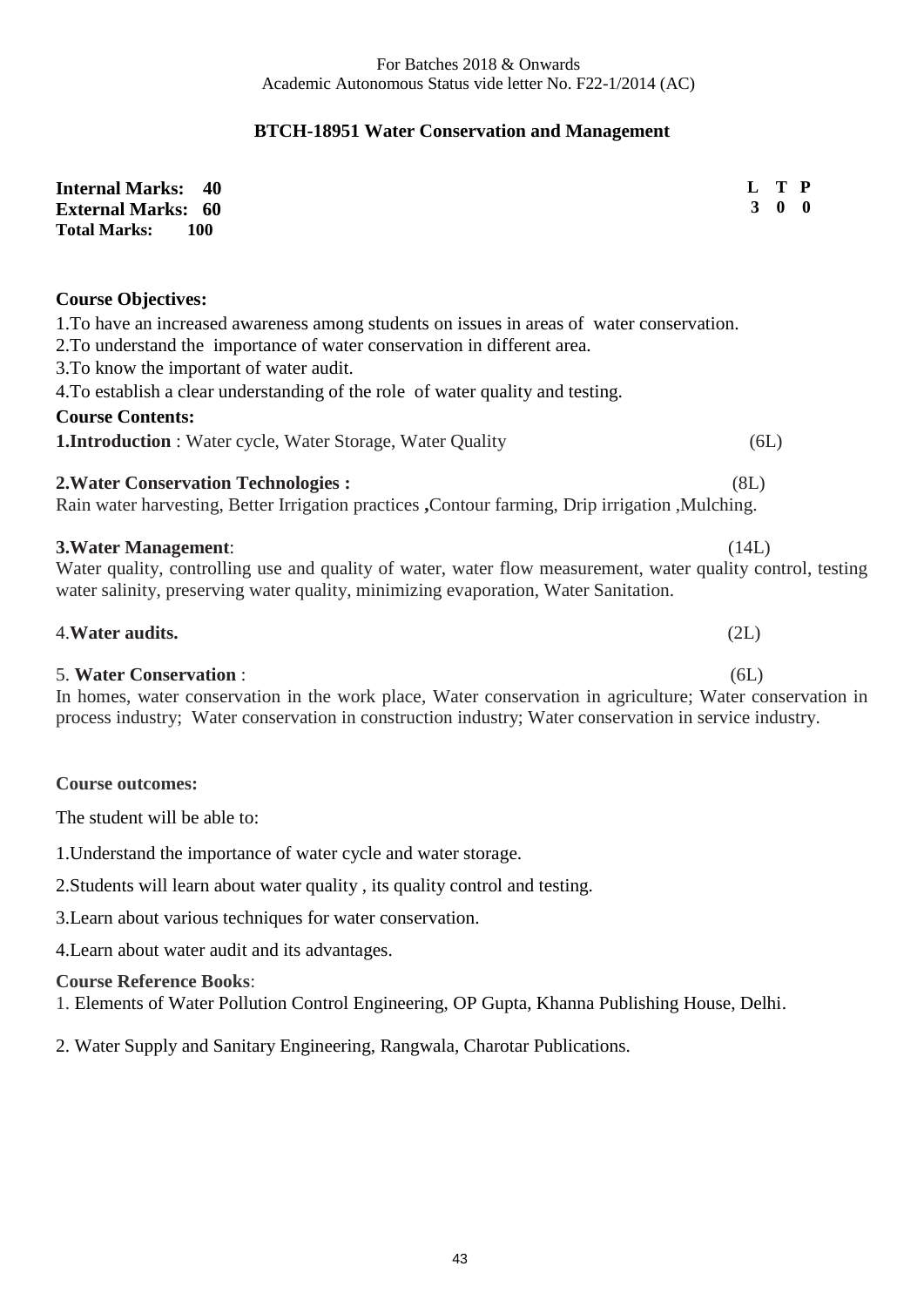# **BTCH-18952 Sustainability Engineering**

**Internal Marks: 40 External Marks: 60 Total Marks: 100** 

#### **Course Objectives**

1.To have an increased awareness among students on issues in areas of sustainability

2.To understand the role of engineering and technology within sustainable development;

3.To know the methods, tools, and incentives for sustainable product-service system development

4.To establish a clear understanding of the role and impact of various aspects of engineering and engineering decisions on environmental, societal, and economic problems.

#### **Content:**

#### **1. Introduction to Sustainability** :(7 L)

Introduction, Need and concept of sustainability, Social environmental and economic sustainability concepts. Sustainable development, Challenges for Sustainable Development. Multilateral environmental agreements and Protocols - Clean Development Mechanism (CDM), Environmental legislations in India - Water Act, Air Act.

#### **2.Natural resources and their pollution** : (8 L)

Air Pollution, Effects of Air Pollution; Water pollution- sources, Sustainable wastewater treatment, Solid waste - sources, impacts of solid waste, Zero waste concept, 3 R concept. Global environmental issues-Resource degradation, Climate change, Global warming, Ozone layer depletion, Regional and Local Environmental Issues. Carbon credits and carbon trading, carbon foot print.

#### **3.Environmental management** :(5 L)

Environmental management standards, ISO 14000 series, Life Cycle Analysis (LCA) - Scope and Goal, Biomimicking, Environment Impact Assessment (EIA) - Procedures of EIA in India.

### **4.Basic concepts of sustainable habitat**:(6 L)

Green buildings, Green chemistry, green materials for building construction, material selection for sustainable design, green building certification, Methods for increasing energy efficiency of buildings.

#### **5.Energy sources**: (5 L)

Basic concepts-Conventional and non-conventional, solar energy, Fuel cells, Wind energy, Small hydro plants, bio-fuels, Energy derived from oceans, Geothermal energy.

#### **6.Technology and sustainable development** :(5 L)

Green Engineering, Sustainable Urbanization, sustainable transportation, industrialization and poverty reduction; Social and technological change, Industrial Ecology, Industrial symbiosis.

# **Course outcomes:**

Students will be :

1. Able to understand the different types of environmental pollution problems and their sustainable solutions.

2. Able to work in the area of sustainability for research and education.

3.Able to understand and manage various environmental issues.

 4.Having a broader perspective in thinking for sustainable practices by utilizing the engineering knowledge and principles gained from this.

#### **Course Reference Books**:

1.Allen, D. T. and Shonnard, D. R., Sustainability Engineering: Concepts, Design and Case Studies, Prentice Hall.

2. Bradley. A.S; Adebayo,A.O., Maria, P. Engineering applications in sustainable design and development, Cengage learning

3.Environment Impact Assessment Guidelines, Notification of Government of India, 2006

4. Mackenthun, K.M., Basic Concepts in Environmental Management, Lewis Publication, London, 1998

**L T P 3 0 0**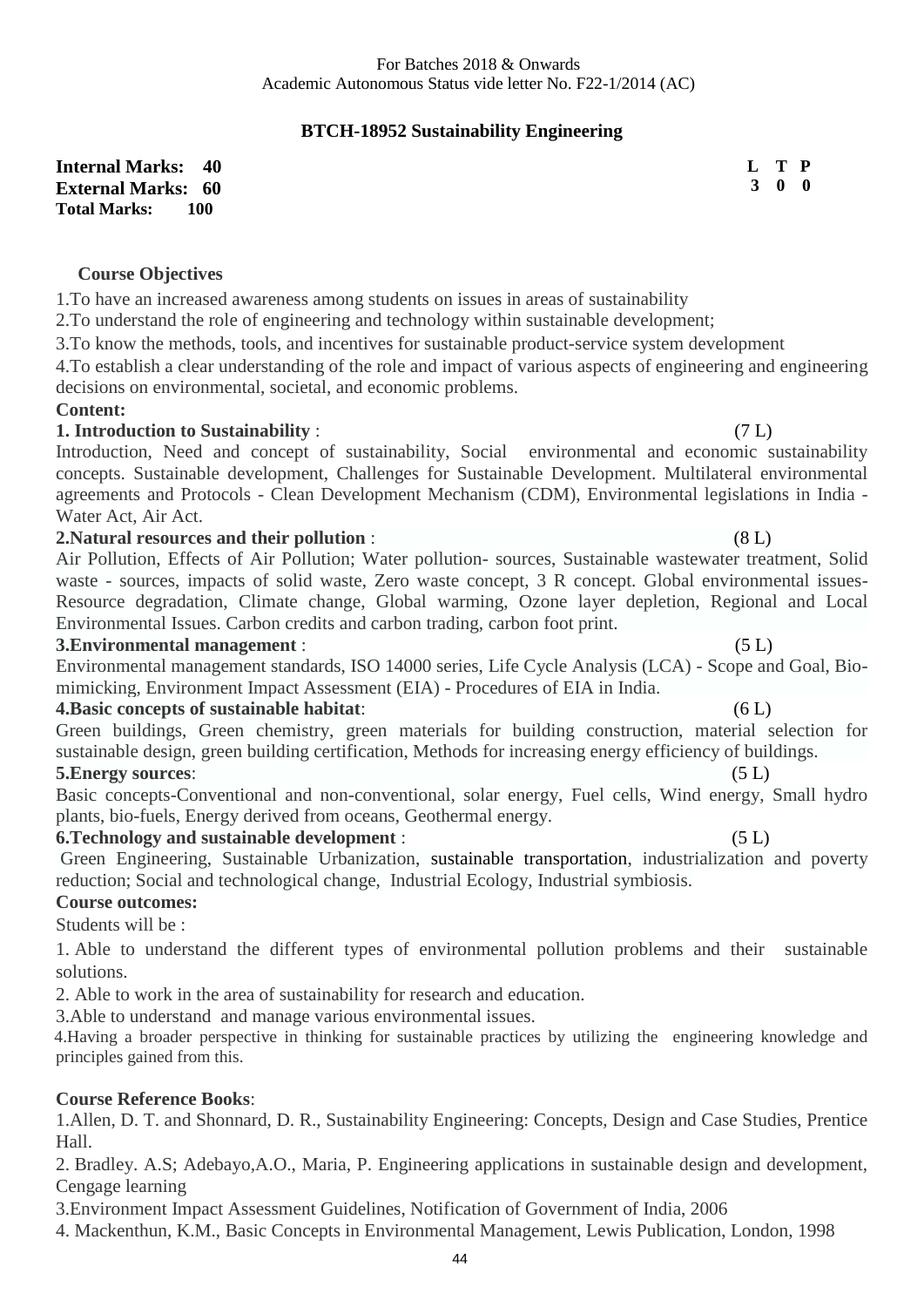# **BTCH-18953 Interfacial Engineering**

**Internal Marks: 40 External Marks: 60 Total Marks: 100** 

**L T P 3 0 0**

#### **Course Objectives:**

The objective of the course to introduce students about Fundamental engineering aspects of fluid-fluid and fluid-solid interfaces and its applications, about rheology of fluids, about emulsion preparation and characterization techniques.

#### **Contents :**

#### 1.**Introduction to the engineering of interfaces**:

Definitions of fluid-fluid and fluid-solid interfaces; Occurrence of interfaces in science and engineering; Overview of industrial applications of various interfacial phenomena; Colloidal materials; Properties of colloidal systems; Experimental characterization of colloidal dispersions, Colloid Interaction and flocculation. (8L)

#### **2.Capillary phenomenon** :

Surface and interfacial Tension. Surface free energy , Surface tension for curved interfaces, Measurement of Surface tension, Interfacial Tension, Contact angle and wetting phenomenon. (5L)

#### **3.Adsorption:**

Fluid-fluid and fluid-solid interfaces and Film formation ; Adsorption of surfactants; Brunauer-Emmett-Teller theory of adsorption; Adsorption hysteresis: Flotation. (7L)

#### **4.Interfacial rheology and transport processes:** (8L)

About reheology of fluids ,Surface shear viscosity; Surface dilatational viscosity; Interfacial turbulence; Motion of drops in a liquid; Thin liquid films; Stability of thin liquid film; Black films. 5.**Emulsions**: (8L)

Preparation, characterization and applications; Ostwald ripening; Flocculation and coalescence; Microemulsions: characterization and properties; Stability of microemulsions; Foams: preparation, characterization and stability; Structure of foams.

#### **Course Outcomes:**

Students will be able:

1.Identify the primary influences on interfacial behavior.

2. Recognize the role of interfaces play in engineering systems .

- 3. Analyze the forces affecting the behavior of interfaces.
- 4. Identify means of improving engineering designs by modifying interfacial properties.

#### **Suggested books:**

1.Adamson, A. W. and Gast, A. P., Physical Chemistry of Surfaces, John Wiley, New York, 1997.

2.Ghosh, P., Colloid and Interface Science, PHI Learning Pvt Ltd., New Delhi, 2009.

3.Hiemenz, P. C. and Rajagopalan, R., Principles of Colloid and Surface Chemistry, Marcel 4.Dekker, New York, 1997. Stokes, R. J. and Evans, D. F., Fundamentals of Interfacial Engineering, Wiley-VCH, New York, 1997.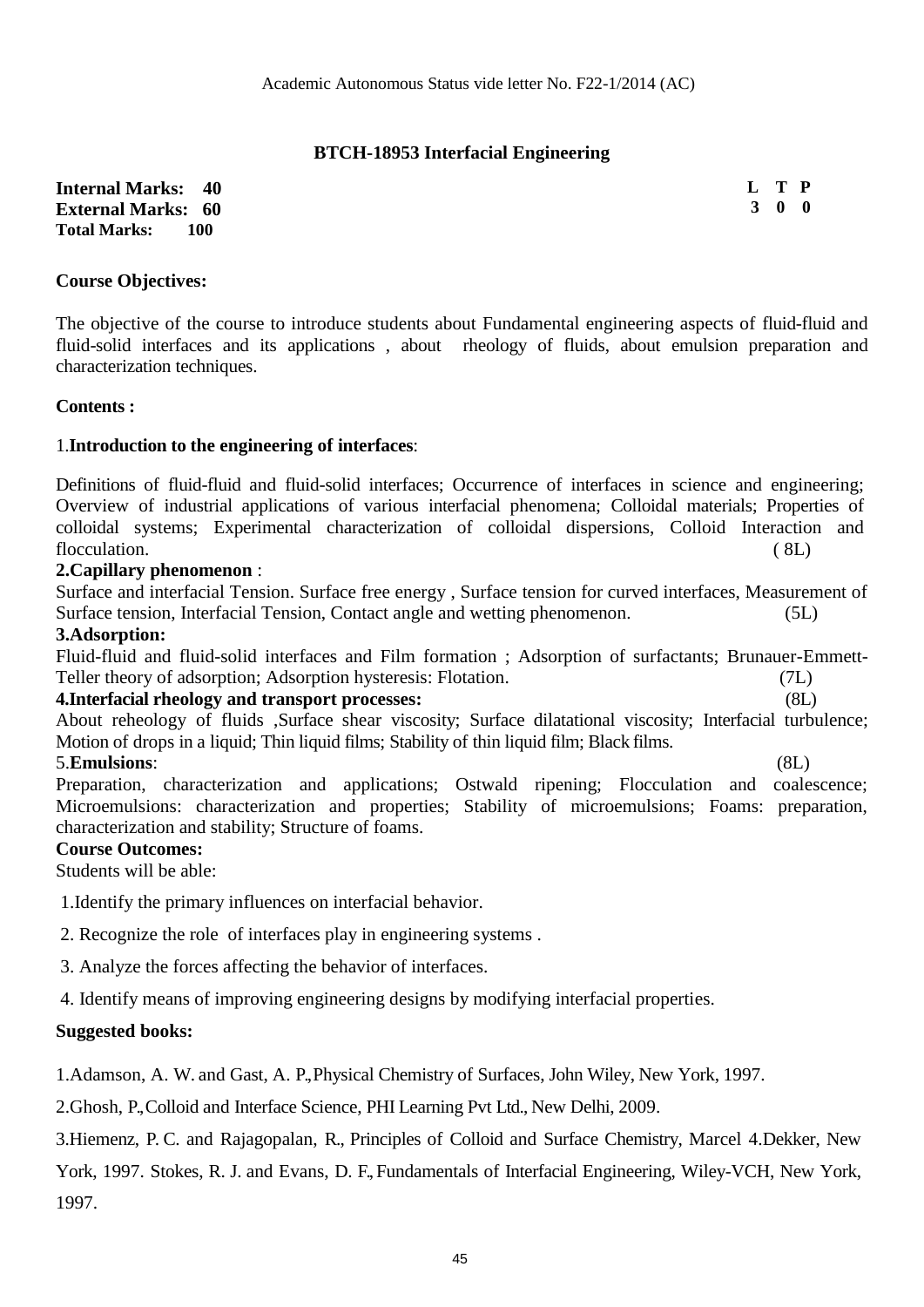# **BTCH-18954 Nano Science and Nanotechnology**

| <b>Internal Marks: 40</b>    | L T P |  |
|------------------------------|-------|--|
| <b>External Marks: 60</b>    | 3 0 0 |  |
| <b>Total Marks:</b><br>- 100 |       |  |

**Course Objective:** The course will provide an overview of Nano materials, their characterization, usage and use in biomaterials. **1.Introduction:**

Terminologies, History & Scope of Nano technology . (3L)

### **2.Characterization & Fabrication:**

Contemporary Characterization Methods, top down & Bottom up Fabrication, Solution based Synthesis of Nanoparticles, Vapour Phase Synthesis & Synthesis with framework, Nanolithography, Dip Pen Lithography. Artificially Layered Materials: Quantum Well, Quantum Dots, Super lattices & Layered Structures. (15 L)

#### **3.Self assembly:** (6 L)

**S**upra-molecular & dimension Control in Nanostructure, thermodynamics and coded self assembly. **4.Biomaterials**:

DNA & Nanomaterials, Bio-nanocomposites, Biometrics, molecular motor (6L)

# **5.Nanoelectronics and Molecular computing:**

Molecular wires, Nan wires, Nan tubes, Molecular switch, Molecular logic gates and molecular storage

devices, DNA Computing Quantum Computing. (6L)

**Course outcomes:** At the end of the course the students will be able:

- 1. Explain the characteristics of nonmaterial's, nanodevices and nanostructures
- 2. Identify various characterization and Fabrication Techniques of nonomaterials.

3. Elucidate the applications of nanotechnology in nanoelectronics.

#### **Suggested Books:**

- 1. Poole C.P., Owens F.J., Introduction to Nanotechnology, Wiley, 2003.
- 2. Understanding Nanotechnology, Scientific American 2002.

3. Ratner M & Ratner D, Nanotechnology: A Gentle Introduction to the Next Big Idea, Prentice Hall, 2003

4. Wildon M., Kannagara K., Smith G, Simmons M. & Raguse B, Nanotechnology, CRC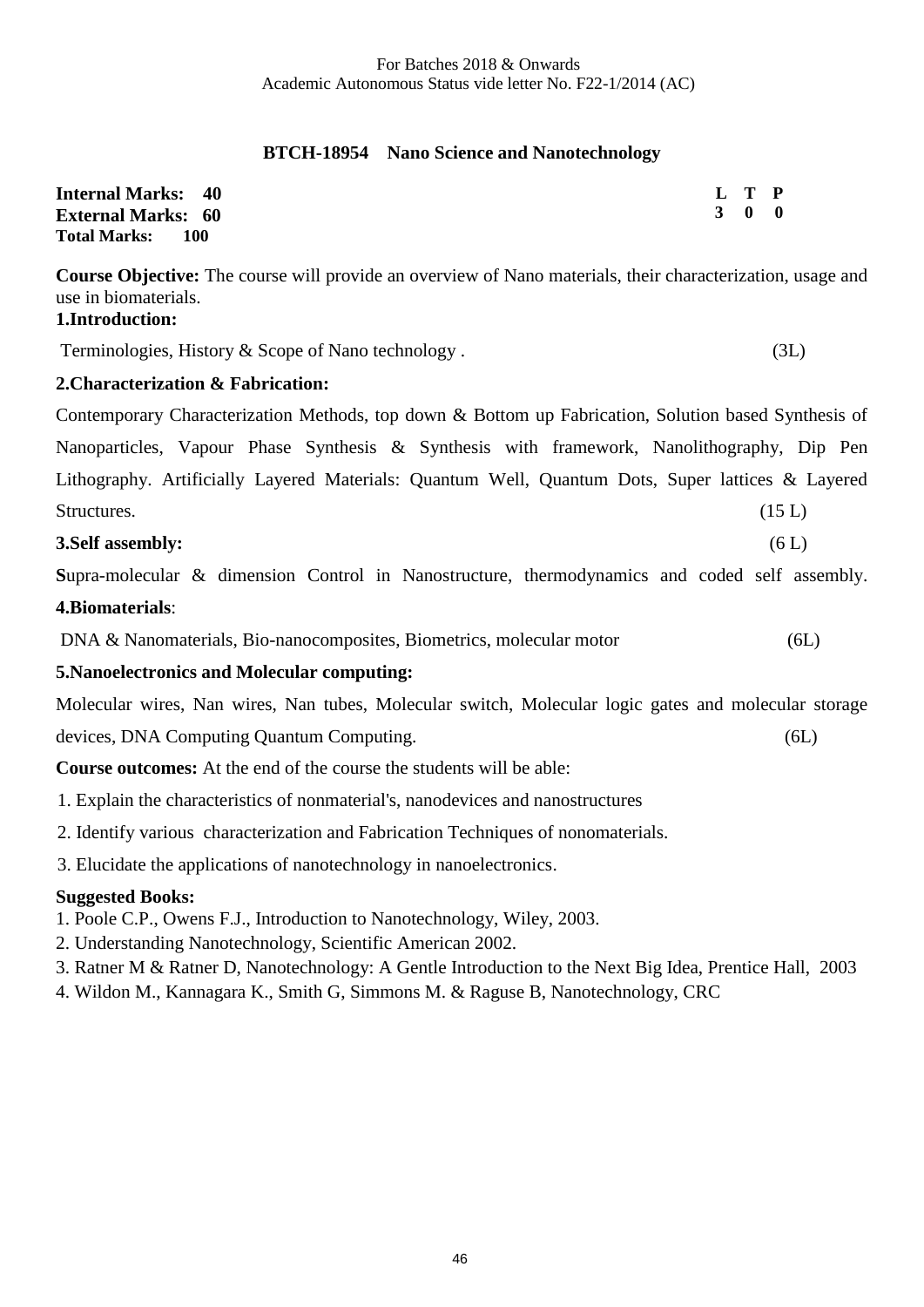#### **BTCH-18955 Advanced Separation Processes**

| <b>Internal Marks: 40</b> |       |  | L T P               |  |
|---------------------------|-------|--|---------------------|--|
| <b>External Marks: 60</b> |       |  | $3 \quad 0 \quad 0$ |  |
| <b>Total Marks:</b>       | - 100 |  |                     |  |

#### **Course Objective:**

To understand the governing mechanisms and driving forces of various advanced separation processes and to perform process and design calculations for advanced separation processes.

**1.Membrane Separation Processes**: (9L)

Fundamentals ,Materials ,Types and properties of membranes, Membrane modules, Transport mechanism in membrane process. Bulk Flow, Liquid Diffusion in Pores, Gas Diffusion, Nonporous Membranes, Solution-Diffusion for Liquid Mixtures, Solution-Diffusion for Gas Mixtures.

#### **2.Ultrafiltration:** (8L)

Ultra filtration modules and applicability, Fundamentals of reverse osmosis, Osmotic pressure, Relation between chemical potential and osmotic pressure, Factors affecting the performance of reverse osmosis plant, Advantages, disadvantages and application of reverse osmosis process.

#### **3.Chromatographic Separations:** (10L)

Theory of chromatographic separation, Selectivity or separation factor, Efficiency of chromatographic system, Types of chromatography, Liquid chromatography, Liquid-solid chromatography, Advantages and disadvantages of chromatographic separations.

# **4.Gas Separation:**

| Different techniques of gas separations and their applications. | (5L) |
|-----------------------------------------------------------------|------|
|-----------------------------------------------------------------|------|

#### **5.Surfactant based separation processes**: (4L)

Centrifugal separation processes ; supercritical fluid extraction: Ion- Exchange , Dialysis.

**Course outcomes (COs):**The students will be able to:

- 1. Apply modern separation techniques in various applications.
- 2. Analyze novel membranes process for intended application.
- 3. Understand chromatography and dialysis based separation processes.
- 4. Understand the concept of ultrafiltration and its application.

# **Suggested Books:**

- 1. Seader J.D., Ernet J. Henlay, and Keith, D., Separation Process Principles,Wiley (2010).
- 2. King, C.J., Separation Processes, Tata McGraw Hill Publishing Co., Ltd. (1982).
- 3.Osadar, V., and Nakagawa, I.,Membrance Science and Technology, Marcel Dekkar (1992).
- 4.Schoew, H.M., New Chemical Engineering separation Techniques,Interscience Publishers (1972).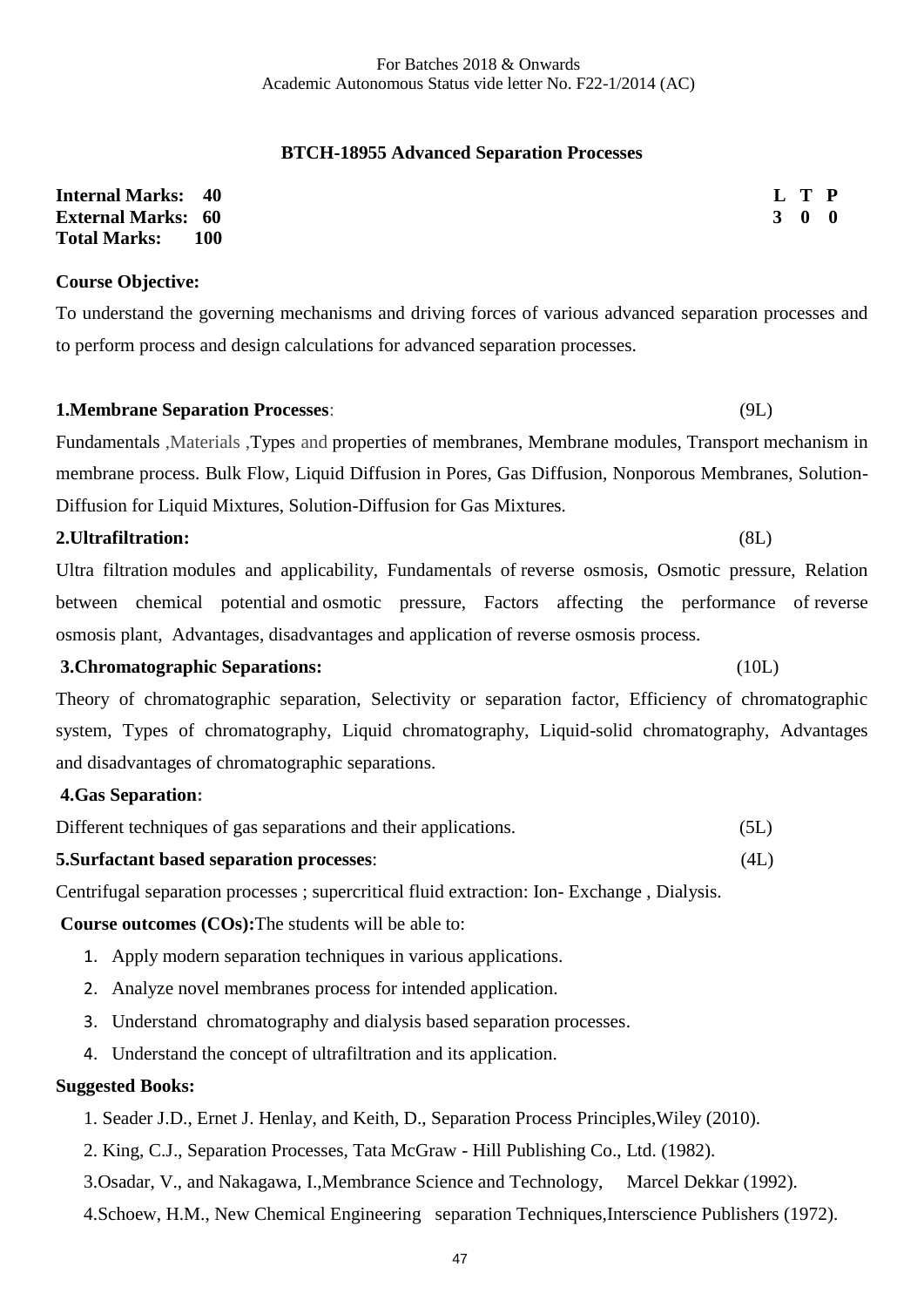# **BTCH-18956 POLYMER SCIENCE AND ENGINEERING**

**Internal Marks: 40 External Marks: 60 Total Marks: 100**  **L T P 3 0 0**

**Course Objectives**: The course will provide an overview of Polymers, focusing on the various types of polymers, polymerization processes, their properties and characterization.

#### **Contents:**

**1. Introduction to Polymers:**Global scenario of polymer industry, Present status of polymer industry in India, Classification of polymers, polymerization process, Kinetics of step growth and chain growth polymerization, polymerization techniques: Bulk, Solution, Suspension and Emulsion Polymerization. (6L)

2.**Molecular Weight and size of Polymers**:Number average and weight average molecular weight, Significance of molecular weight, determination of molecular weight, viscosity method, light scattering method, gel permeation chromatography method. (5L)

### 3.**Polymer Properties and their Testing :**

Glass transition temperature and associated properties, Tensile strength  $\&$  impact strength and their determination, softening point, heat distortion dielectric and power factor. (4L)

## 4.**Synthesis & Properties of commercial polymers**:

Manufacture, processing and properties of resins and fibre forming polymers such as phenol formaldehyde, epoxy resins and silicon polymers, LDPE, HDPE, polypropylene, polyvinyl chloride, polystyrene, and polyamides Nylon6 and Nylon66. (6L)

5. **Introduction to rubber and elastomers** : (6L)

Natural & synthetic rubber, Buna S, Buna N, Butyl rubber, neoprene, Thiokol, polyurethane, Fillers, accelerators, activators, antioxidants & other additives, mastication & compounding, vulcanization theory & technology.

6. **Polymer Degradation** : Thermal, Mechanical and by ultrasonic waves, photo degradation, heat energy radiation, oxidation and hydrolysis. (3L) (3L)

7. **Polymer Processing** : Compression moulding, injection moulding, blow moulding, extrusion, and calendaring. (6L)

**Course Outcomes**: Students will :

1 Understand different types of Polymers, Polymerization Process and Techniques.

2 Understand relationship between Number and Weight average molecular weight

3 Understand manufacturing and properties of different types of Polymers

4. Understand various types of Polymer testing methods.

#### **Suggested Books:**

1.Gowariker V.L., Viswanathan N.V. and Sreedhar J., Polymer Science, 1st Ed., New Age International 2.Ghosh P., Polymer Science & Technology of Plastics & Rubber, 3rd edition, Tata McGraw Hill, New

Delhi, 2010

3.Billmeyer F.W., Text Book of Polymer Science, 3rd edition, John Wiley

4. Sinha R., Outlines of Polymer Technology - Manufacture of Polymers, PHI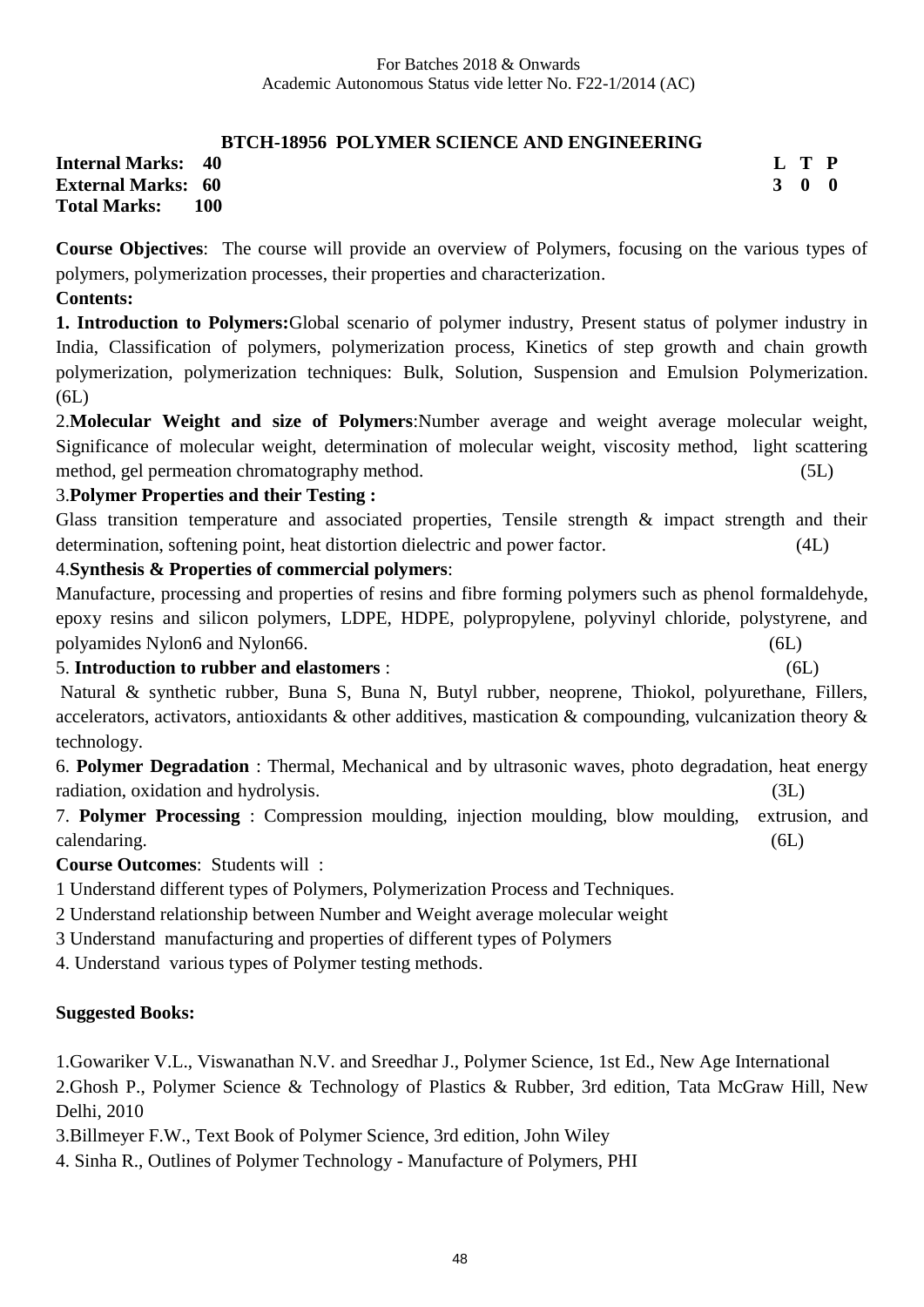# **BTCH-18957 ENVIRONMENTAL POLLUTION AND CONTROL**

**Internal Marks: 40 External Marks: 60 Total Marks: 100** 

**Course Objectives:** The course aims at giving the students an insight into the environmental issues related to chemical process industries in terms of their impact on land, water and air and the possible mitigation techniques to reduce this effect for sustainably.

# **1.Introduction:**

Ambient air and water standards, principle sources of pollution, Interrelationship between energy and environmental pollution, Prevention of environmental pollution through conservation.

**2. Air Pollution:** Definition and scales of concentration of air pollution, Classification and properties of Air Pollutants, Sources of Air Pollutants, Photochemical Smog, Effects of air pollution on human health,

#### animals, vegetation and materials. (7L) **3. Aspects of Air Pollutant Dispersion :**

Tempters Lapse rate and stability, Adiabatic lapse rate, Atmospheric stability, Temperature inversions. Types

Plume Behavior, Atmospheric dispersion of air pollutants. (6L)

# **4. Air Pollution Sampling and Measurements :**

Ambient air sampling: Grab sampling, Sedimentation (dust fall jar) and High Volume Filtration (The Hi-Volume sampler) Stack sampling and Particulate sampling. (4L)

**5. Air Pollution Control Methods and Equipments :** Source correction methods & cleaning of gas effluents, Collection efficiency Equipment, Gravitational settling chamber, Cyclone Separator, Fabric Filters, Electrostatic Precipitators, Wet collectors (Scrubbers). (7L)

6. **Water Pollution** : Types of water pollutants, their sources and effects.BOD and COD, oxygen sag curve, Waste water sampling- Grab and Composite sample. (8L)

# 7. **Waste Water Treatment :**

Primary Treatment: Pre-treatment Sedimentation and Flotation, Secondary Treatment: Activated sludge process, Trickling filters, Aerobic and Anaerobic digestion and oxidation ponds. (7L) **8. Solid Waste** :

Sources and classification of solid waste, Methods of collection, Disposal methods: Open dumping, Sanitary Landfill, Incineration and compositing Recovery and recycling. (3L)

**Course Outcomes**: The theory should be taught in such a manner that students are able to acquire different learning out comes in cognitive and affective domain to demonstrate following course outcomes. 1.Quantify and analyze the pollution load.

2 .Analyze/design of suitable treatment for wastewater

3 .Model the atmospheric dispersion of air pollutants.

4 .Selection and design of air pollution control devices.

#### **Suggested Books:**

1.Perkins H. C., Air Pollution, McGraw Hill, N.Y., 1974 E.P. Popov, Mechanics of Materials-(SI Version), Prentice Hall India.

2. Rao C.S., Environmental Pollution Control Engineering, 2nd Edition, New Age International Pvt. Ltd., 2006.

3.Metcalf and Eddy, Waste-Water Engineering, 4thEdition, Tata McGraw Hill, 2007.

4.Mahajan S. P., Pollution Control in Process Industries, McGraw Hill, 2008

**L T P 3 0 0**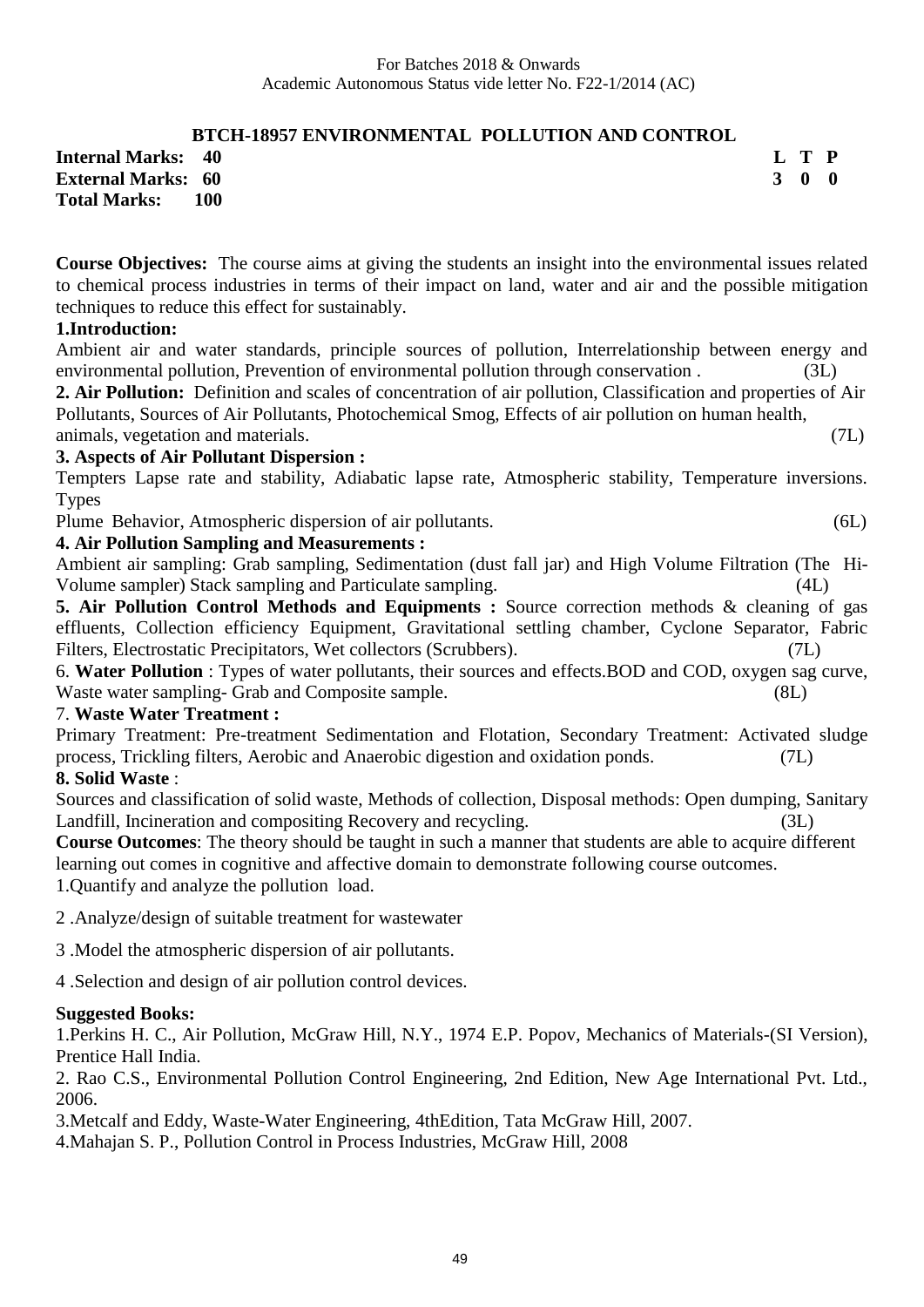**Internal Marks: 40 External Marks: 60 Total Marks: 100** 

**L T P 3 0 0**

**OBJECTIVE:** The objective of this course is to acquaint the students with the renewable energy sources available to supplement and augment the energy requirements.

#### **Contents:**

**1. Introduction :** Global and Indian scenario, sources, Energy conservation, types of NCES with applications. (3L)

**2. Solar Energy :**Role and development of new renewable energy sources, instruments for measuring solar radiations, solar radiation data, Flat plat and concentrating collectors, classification of concentrating collectors, advanced collectors, different methods of solar energy storage, solar ponds solar applications: Solar heating/cooling technique, solar distillation and drying, photovoltaic energy conversion. (10L)

**3. Geothermal and Wind Energy:** Resources, types of wells, methods of harnessing the energy, Wind Energy: Sources and potentials, horizontal and vertical axis, wind mills, wind regime analysis and evaluation of wind mills. ( 8L)

**4. Biomass and Biofuels:** Recycling of agricultural waste, anaerobic/ aerobic digestion and types of biogas digesters; gas yield, and combustion characteristics of bio gas, design of biogas system for heating, Introduction to Biofuels such as biodiesel, ethanol, bio-butanol etc., their production and present status.(9L)

**5. Ocean and Tidal Energy :** OTEC, settling of OTEC plants, thermodynamic cycles, Tidal Energy: Potential and conversion technique, mini hydel power plants and their economics. (6L)

# **Course Outcomes:**

**1.**Students will be able to develop an understanding about different types of energies.

2.The course will develop analytical abilities related to solar energy production & consumption.

3.It is expected that students will be able to have conceptual understanding about geothermal, wind energy & bio-fuels.

4.Students will be able to understand the production of different energies.

#### **Suggested Books**

1. Rai G D, Non-Conventional Energy Sources, 4th edition, Khanna Publishers, 2009

2. Kumar Ramesh, Udayakumar K., Anandakrishnan M., Renewable Energy Technologies: Ocean Thermal Energy Conversion and Sustainable Energy Options, Narosa Publication, 1997

3. Desai Ashok V, Jhirad D., Munasinghe M., Non-Conventional Energy, New Age International, 1990

4. Sukhatme S. P., Solar Energy: Principles of Thermal Collection and Storage, 3rd Edition, Tata McGraw-Hill Education, 2008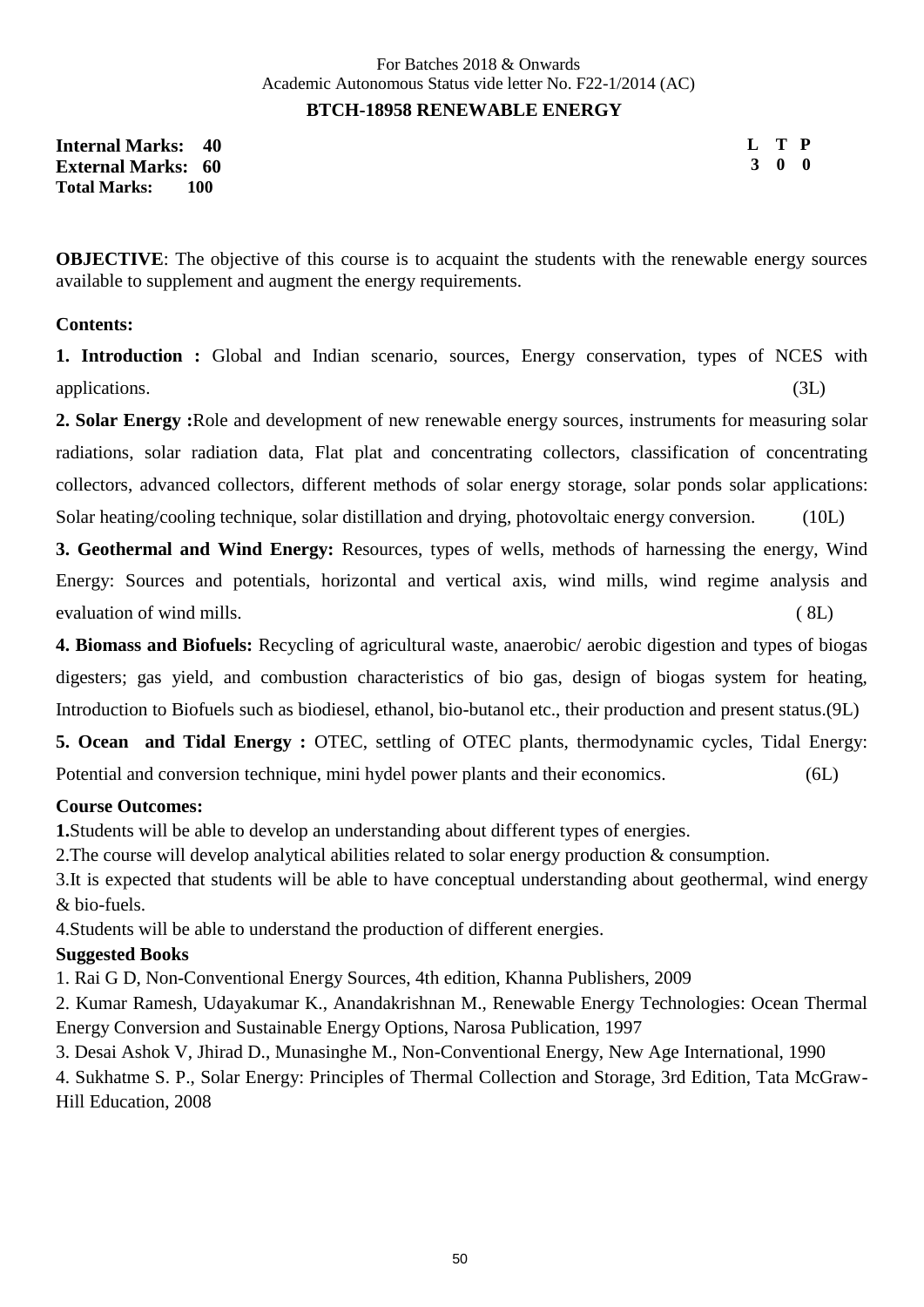#### **BTCH-18959 TRANSPORT PHENOMENA**

**Internal Marks: 40 External Marks: 60 Total Marks: 100**  **L T P 3 0 0**

**Course Objectives:** This course introduces the student to the rigorous formulation of transport problems and develop a fundamental knowledge of the physical principles that govern the transport of momentum, energy and mass, with emphasis on the mathematical formulation of the conservation principles in biological and Chemical processes.

#### **Contents :**

#### **1.Momentum Transport** :

Introduction to Transport Phenomena, Formulation of transport problems from nature, Newton's law of Viscosity, Generalization of Newton's Law of Viscosity, Effect of Temperature and Pressure on Viscosity, Molecular theory of Viscosity of Gases at Low density, Molecular theory of Viscosity of Liquids Convective Momentum Transport, Non Newtonian Fluids. Vector and Tensor Analysis: Basic concepts . (4L)

Shell Momentum Balances and Velocity distributions in Laminar Flow, Flow of Falling film, Inclined Parallel plate, Flow through Circular tube, Hagen -Poiseuille equation, Flow through an Annulus, Couette viscometer. (6L)

Principles of conservation of mass and momentum, continuity equation, equations of motion, Bernoulli Equation, Navier-Stokes equations. Equation of mechanical energy, Equation of angular momentum equation of change in substantial derivative. (5L)

Mechanism of Turbulence, Stream function, Velocity potential, Flow near solid surfaces by Boundary Layer theory. Velocity distribution in Turbulent Flow, Intensity of Turbulence, Reynolds stresses, Power Law Velocity Profiles. Friction factors for flow in Tubes and around sphere. Pressure Rise and Friction loss in a sudden enlargement. (6L)

# **2. Energy Transport :**

Shell energy balances and temperature distributions in solids and laminar flow, Principle of conservation and equation of energy. Fourier's law, Thermal conductivity and mechanism of energy transport, Effect of Temperature and Pressure on Thermal Conductivity. (3L)

Heat Conduction with an electrical heat source, Heat Conduction with an viscous heat source, Heat conduction through Composites walls, Composite cylindrical pipe, Heat conduction in a cooling fin. Free and Forced Convection, Heat transfer coefficients for forced convection in tubes. (7L)

#### **3. Mass Transport :**

Diffusivity and the mechanisms of mass transport, Fick's Law of Binary diffusion, Effect of Temperature and Pressure on Diffusivity. Theory of ordinary diffusion in gases at low density, Theory of ordinary diffusion in liquids. Basics of mass transport, mechanisms, and mass and molar fluxes . (4L)

Mass and Molar Transport by convection: Definition of concentrations, velocities and fluxes. Diffusion through stagnant gas film, Equimolar counter diffusion, Diffusion in a falling liquid film. Interphase mass transport, Definition of Transfer coefficients in Two Phases, mass transfer coefficients-individual and overall. Introduction to the concept of heat and mass transfer coefficients, Analogy between momentum, heat and mass transfer. Unsteady-state momentum, heat and mass transport, formulation of basic equations and similarity transform method . (10L)

**Course Outcomes**: The theory should be taught in such a manner that students are able to acquire different learning out comes in cognitive and affective domain to demonstrate following course outcomes.

1. Identify transport properties and analyze the mechanisms of momentum, energy and mass transport.

2. Formulate the differential forms of the equations of change for momentum, heat and mass transfer

problems for steady-state and unsteady flows.

3.Students will be able to understand the concept of fluid flow, heat transfer and mass transfer problems, and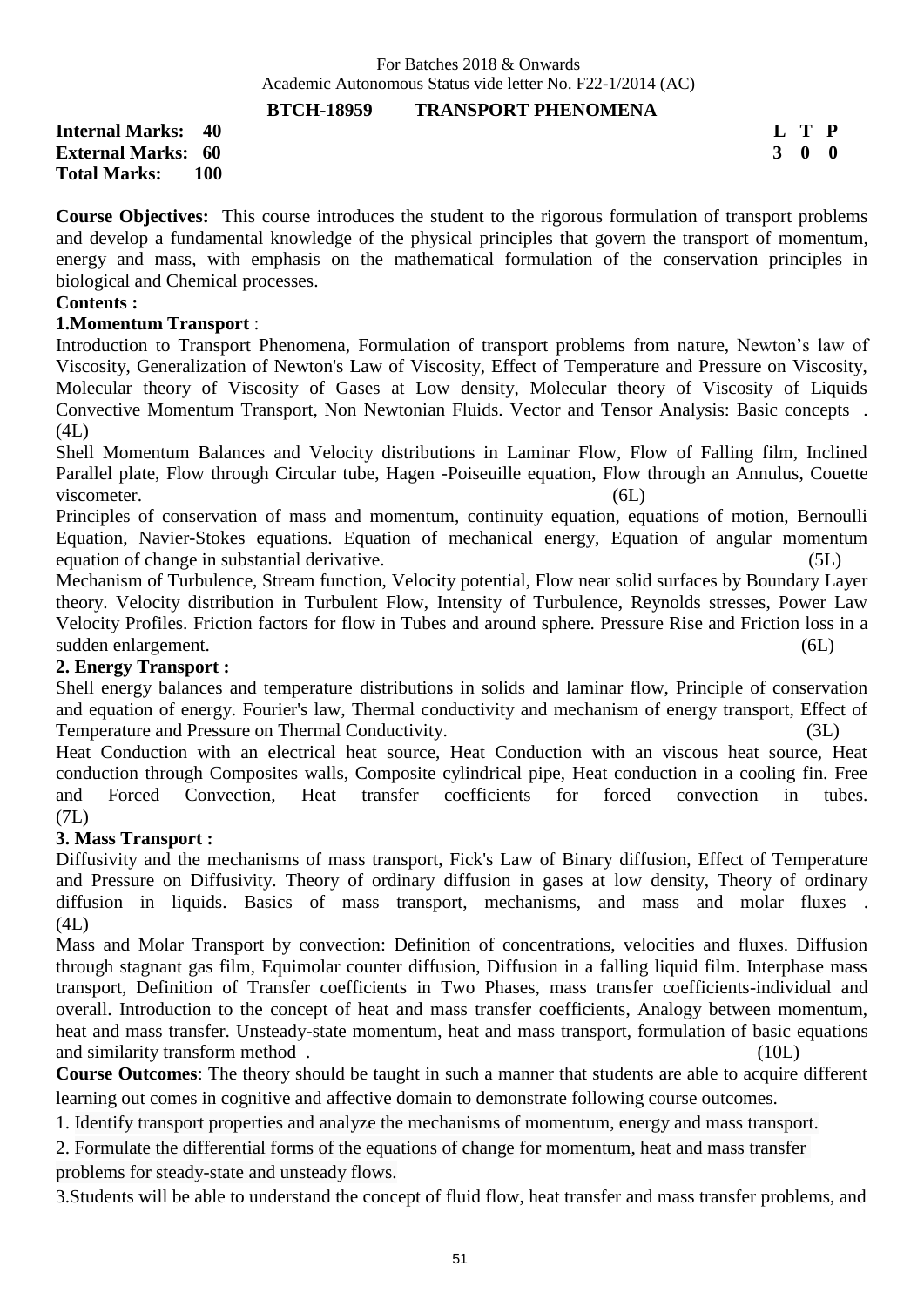#### For Batches 2018 & Onwards

solve problems combining these transport phenomena.<sup>S</sup> vide letter No. F22-1/2014 (AC)

4.Students will be able to understand the application of Momentum ,Energy and Heat transfer in engineering application.

# **Suggested Books:**

1.Bird, R.B., W.E. Stewart, E.N. Lightfoot D.J. Klingender, Introduction to Transport Phenomena, Wiley, 2015

2.Geankoplis C.J., Transport Processes and Separation Process Principles (Includes Unit Operations), 4th Ed., Prentice Hall, 2003

3. Bennett.C.O. and Myres J.E., Momentum Heat and Mass Transfer, 3rd Ed., McGraw Hill, 1982.

4 Welty, J.R., C.E. Wicks, R.E. Wilson and G. Rorrer, Fundamentals of Momentum, Heat and Mass Transfer, 5th edition, Wiley, 2008.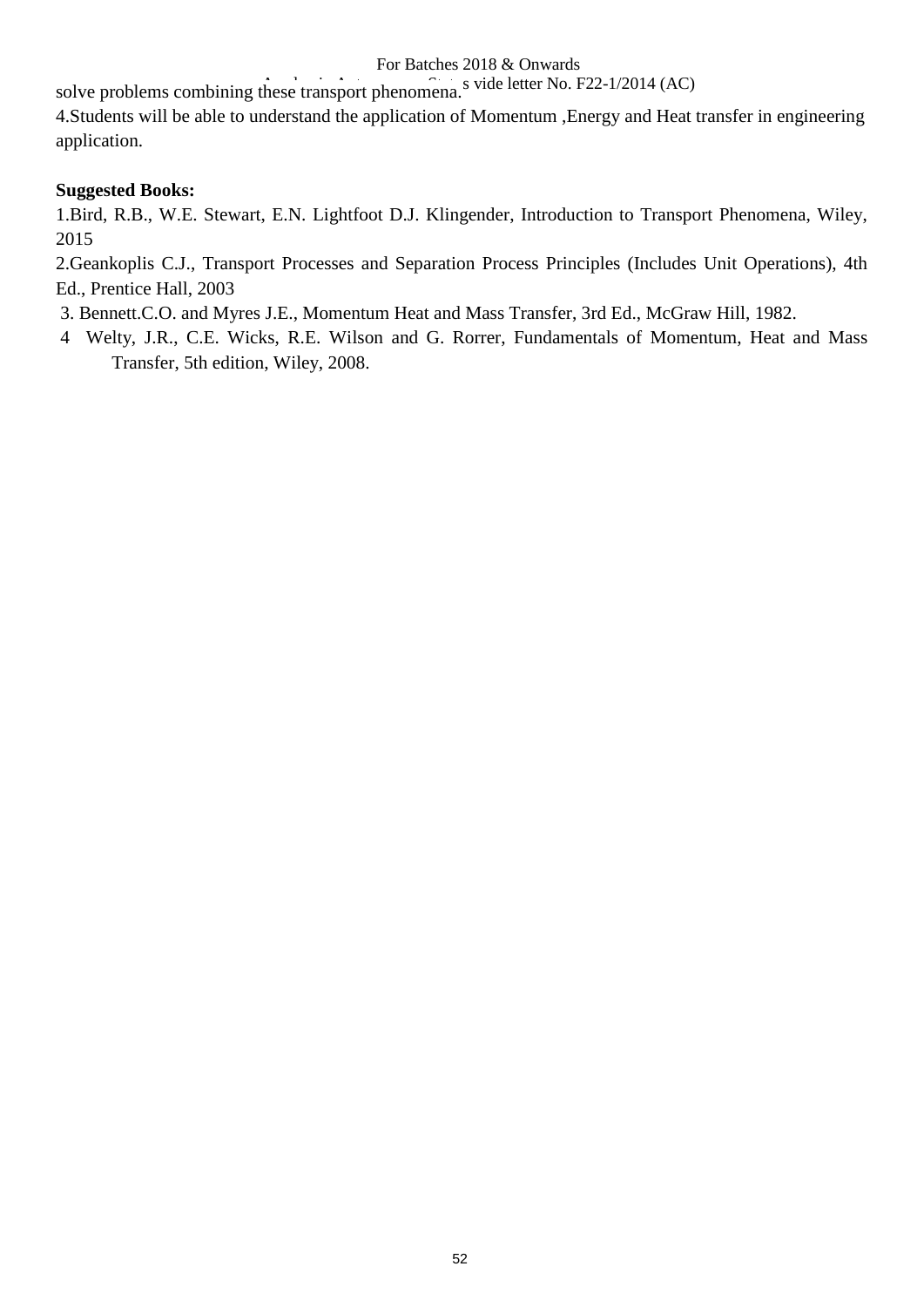#### **BTCH-18960 PETROCHEMICAL TECHNOLOGY**

**Internal Marks: 40 External Marks: 60 Total Marks: 100**  **L T P 3 0 0**

**Objective:** The course aims at providing the knowledge of petrochemical industry to the students which includes the processes, products and their production in petrochemical industry. **1. Introduction :**

Petro chemicals; Definition, History, importance and growth potential of the field. (3L)

**2.Petrochemical Feed stocks :**Raw material for petrochemical industries. Production of olefin containing

gases-their purification and separation processes. (7L)

**3.Processes for petrochemical feed stocks:** Naphtha cracking, steam reforming, xylene isomerization, synthesis gas.  $(8L)$ 

# **4.Manufacture of important petrochemicals and their uses, properties**:

Methanol, Ethylene oxide, Ethylene glycol, Isopropanol, Acrylic acid, Butadiene, Acetic acid, Poly-vinyl chloride, LDPE, HDPE, Phenol formaldehyde resin, urea formaldehyde resin, Propylene oxide, Nylon 6, Nylon 66, Polyethylene terephthalate, Styrene Butadiene Rubber, Fertilizers: ammonia, urea. Carbon Black, Synthetic Detergents. (15L)

Concepts of quality and environmental pollution control in petrochemical industries. (3L)

# **Course Outcomes:**

**1.**The students will learn about the basics of petrochemical technology.

**2.** The students will learn various manufacturing process for widely used petrochemicals.

**3.**The students will learn about various types of petrochemical feed stocks.

**4.**The students will learn about uses of various petrochemicals products.

#### **Suggested Books :**

1. Rao B.K. B, Modern Petroleum Refinery Processes, 5th edition, Oxford & IBH Publishing Co. Pvt. Ltd., 2009

2. Rao B. K. B., "A textbook on Petrochemicals" 5thEdition, Khanna publisher, 2010.

- 3. Waddone, A.C., Chemicals from Petroleum, John Murry, 1988
- 4. Top Chev, A.V. Synthetic Materials from Petroleum, Pergammon Press, 1982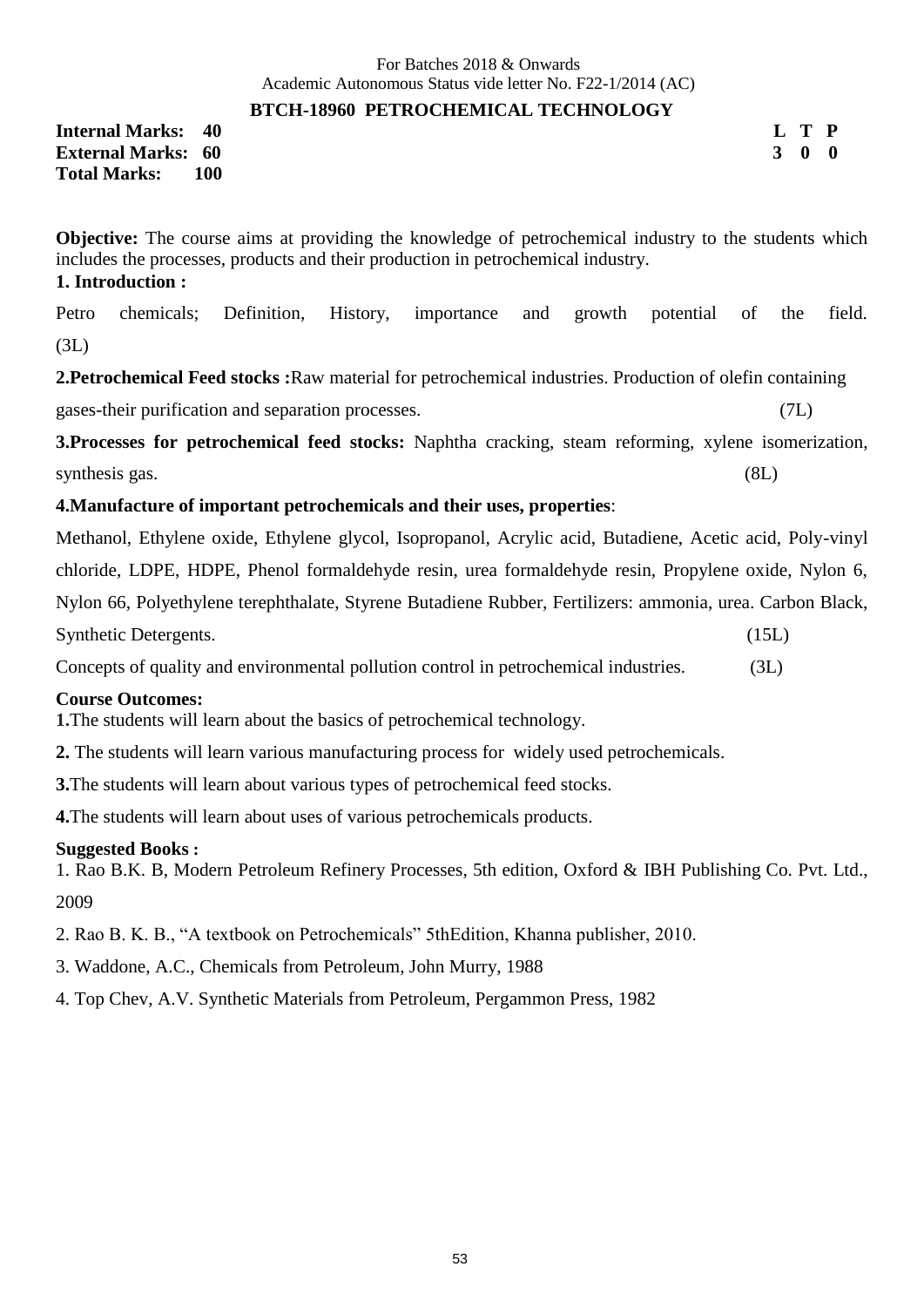> **L T P 3 0 0**

#### **BTCH-18961 PLANT UTILITIES**

**Internal Marks: 40 External Marks: 60 Total Marks: 100** 

**Objective**: The aim of this course is to familiarize the students with utility services required in chemical process industries, their importance and fundamental principles

**1.Introduction**:Importance of Process utilities in Chemical Plant. (3L)

**2.Steam**: Boilers- classification , various types, construction, boiler mountings & accessories, properties of steam tables, Mollier Diagram. (5L)

**3.Power Generation**: Internal Combustion Engines- classification, two- stroke, four stroke petrol & diesel engine, valve timing diagram, carburetor, Combustion Phenomena . (7L)

**4.Refrigeration:** Air refrigeration cycles, vapour compression cycle, P-H diagram, liquefactions processes.  $(5L)$ 

# **5.Compressed Air and Vacuum:**

Use of compressed air. Classification of compressors. Reciprocating compressors-mechanical details, single stage and two stage reciprocating compressor, inter cooler, minimum work input in multistage. Centrifugal compressor- velocity diagram for centrifugal compressors, dimensional parameters, slip factor, impeller blade shapes, losses in axial flow compressors. (10L)

**6.Water:** Cooling water, cooling towers, raw water, DM water, soft water . (3L)

**7.Waste Disposal:** Plant sewer system and waste disposal. (3L)

### **Course Outcomes:**

At the end of this course, the students will be able to understand:

1.About various sources of plant utilities like steam, power, water etc .

2.The students will also learn functioning of different types of steam generators, compressors, blowers for handling air and inert gases.

3. Students will learn about various types of refrigeration cycles.

4.Students will learn about various uses of water in the plants.

# **Suggested Books:**

1. Yadav B, Thermodynamics & Heat Engines, Central Publishing House, Allahabad, 2000.

2. Vasandani, Treatise on Heat Engines, 4th edition, Metropolitan Book Co. Pvt Ltd, New Delhi, 2008

3. Lyle O, The efficient Use of Steam, Her Majesty's Stationary Office, London, 1974.

4.Baasal W D, Preliminary Chemical Engineering Plant Design, 2nd edition, New York, 1989.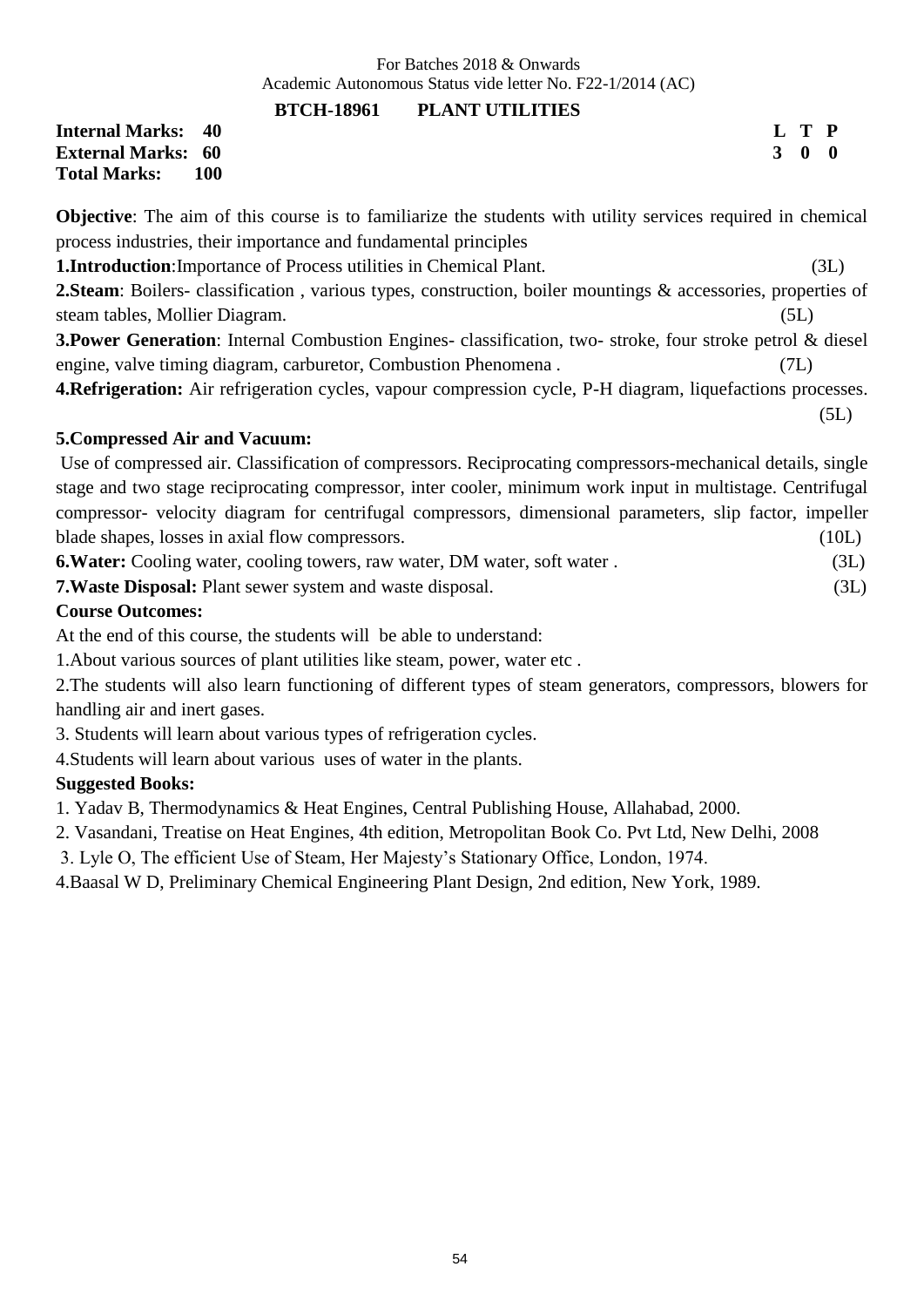# **BTCH-18962 PETROLEUM REFINING ENGINEERING**

**Internal Marks: 40 External Marks: 60 Total Marks: 100**  **L T P 3 0 0**

**Course Objectives:** The course is aimed at providing the understanding of petroleum refining industry. It includes the characterization of crude and petroleum products and their usage and the various processes involved. Imparting concept of various refining process.

# **1.Introduction to petroleum industry**:

World petroleum resources, petroleum industry in India. Brief review of petroleum origin, its composition and classification. Exploration: Meaning, methods of exploration. Drilling: Concept of drilling, various drilling operations e.g. cable drilling, rotary drilling, directional drilling. Transportation of crudes and their products. (9L)

# **2.Crude pre-treatment and methods of evaluation/ Crude processing:** (12L)

Desalting and stabilization of crude. Process description of a typical simple distillation, fractional distillation, atmospheric distillation, vacuum distillation, crude oil distillation.Methods of evaluation: ASTM, TBP and EFV distillation. Properties and specifications of petroleum products such as LPG, gasoline, naphtha, kerosene, diesel oils, lubricating oils, waxes.

### **3.Conversion Process**:

Cracking, Thermal cracking, visbreaking, coking, catalytic cracking, reforming, alkylation, polymerization, isomerization and hydro processing. (7L)

# **4.Separation Processes**:

Sweetening: Doctor's sweetening process, copper chloride sweetening process, merox sweetening process. Solvent extraction: Edeleanu process. Solvent dewaxing: Chilling and pressing, Ketone dewaxing, Propane dewaxing, Urea dewaxing. Deasphalting: Propane deasphalting process. Safety and pollution considerations in refineries. (8L)

# **Course Outcomes: The students will learn about :**

**1.** Introductory information about petroleum and refinery.

**2.**The history of refinery development and composition of petroleum.

**3.**The refinery products, test methods and petroleum properties.

**4.**Recognize the characteristics of petroleum refinery process and the distillation processes.

# **Suggested Books:**

1. Petroleum Refinery Engineering – W.L. Nelson, Mc Graw Hill.

2. Modern Petroleum Refining Processes – B.K. Rao. Oxford & IBM.

3. Petroleum Refining Technology – Dr. Ram Prasad, Khanna Publishers.

4. Advanced Petroleum Refining: Dr. G. N. Sarkar, Khanna Publishers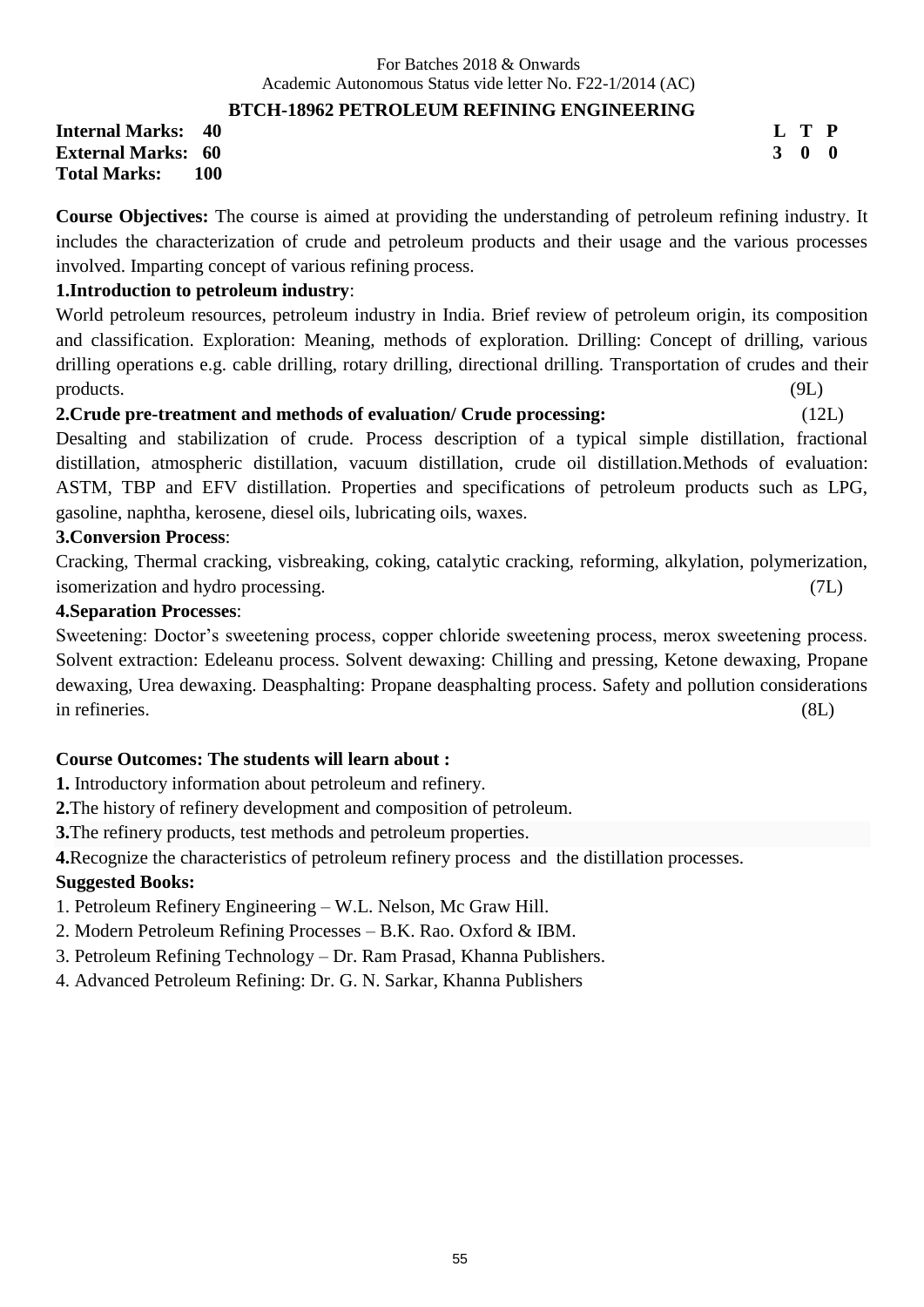### **BTCH-18963 OPTIMIZATION METHODS**

**Internal Marks: 40 External Marks: 60 Total Marks: 100** 

| L | T | P           |
|---|---|-------------|
| 3 | 0 | $\mathbf 0$ |

**Course Objectives:** This course aims at training the students in the use of various optimization techniques for finding the best operating conditions or values for design variables such that some objective is justified. It includes the optimization of linear, non-linear, single variable and multivariable problems. After studying this course, a student is expected to understand operating conditions or values for design variables.

**1.Introduction:** Engineering application of optimization, Design variables, constraints, objective function, variable bounds, statement and formulation of an optimization problem, Examples of chemical engineering Optimization problems, Classification of optimization problems, different optimization algorithms. Optimal Point: Local optimal point, global optimal point and inflection point. **(**3L)

**2. Single variable optimization techniques:** Optimality criterion, Bracketing method (Bounding phase method). Region elimination methods (Internal halving, Fibonacci search method, Golden section method). Point estimation method (Successive quadratic estimation methods). Gradient-based methods (Newton-Raphson method, Bisection method, Secant, Cubic search method.) Root finding using optimization techniques. (10 L)

**3. Multivariable optimization techniques:** Optimality criterion – Hessian Matrix and its use in optimization, Unidirectional search method. Direct search method (Evolutionary method, Hooke-Jeeves Pattern Search method, Powell's conjugate direction method) , Gradient-based methods (Steepest descent method, Newton's method, Marquardt's methods). (10L )

#### **4.Constrained optimization algorithms:**

Kuhn - Tucker conditions, Transformation method (penalty function method) , Direct search for constrained minimization (variable elimination method, complex search method. (10 L)

**5. Linear programming:** Linear programming problems, Degeneracy, Simplex method of linear programming dual phase simplex method. (3L)

#### **Course Outcomes:**

At the end of the course, the students will be able to:

1. Apply the knowledge of optimization to formulate the problems of Chemical Engineering.

2. Analyze the optimization criterion for solving problems.

3. Apply different methods of optimization and to suggest a technique for specific problem.

4. Apply simplex method for linear optimization problems.

#### **Suggested Books:**

1. Deb K., Optimization for Engg. Design Algorithms and Examples, Prentice Hall of India, 2005.

2. Edgar T.I. & Himmelblau D.M., Lasdon L.S., Optimization of Chemical Processes, McGraw Hill, 2001.

3. Rao S.S., Engineering Optimization Theory and Practice, 4 th Ed., John Wiley and Sons, 2009.

4. Ray W.H., &Szekely J., Process Optimization with Applications to Metallurgy & Chemical Engg. Wiley Interscience, 1973.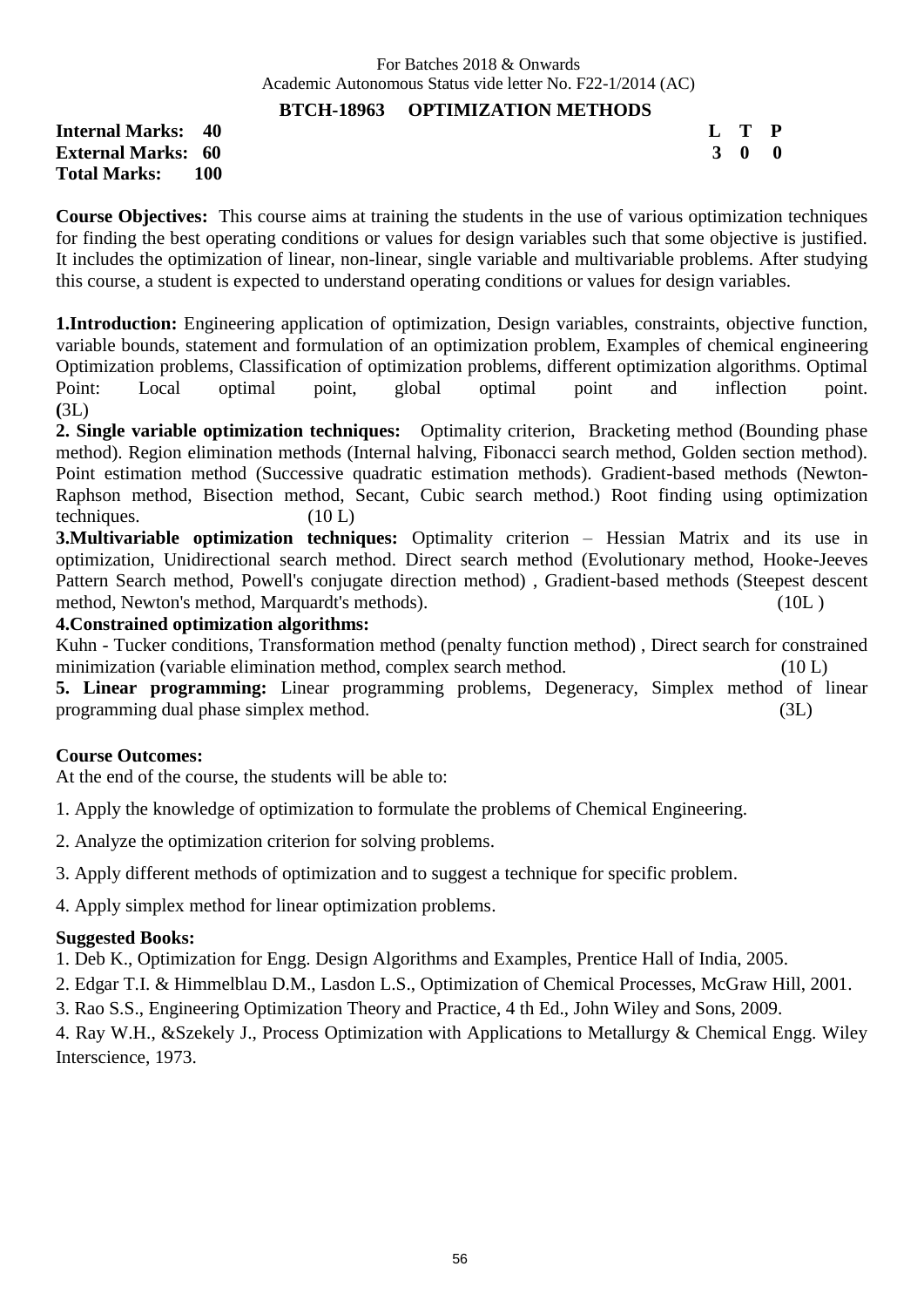**Department Open Electives**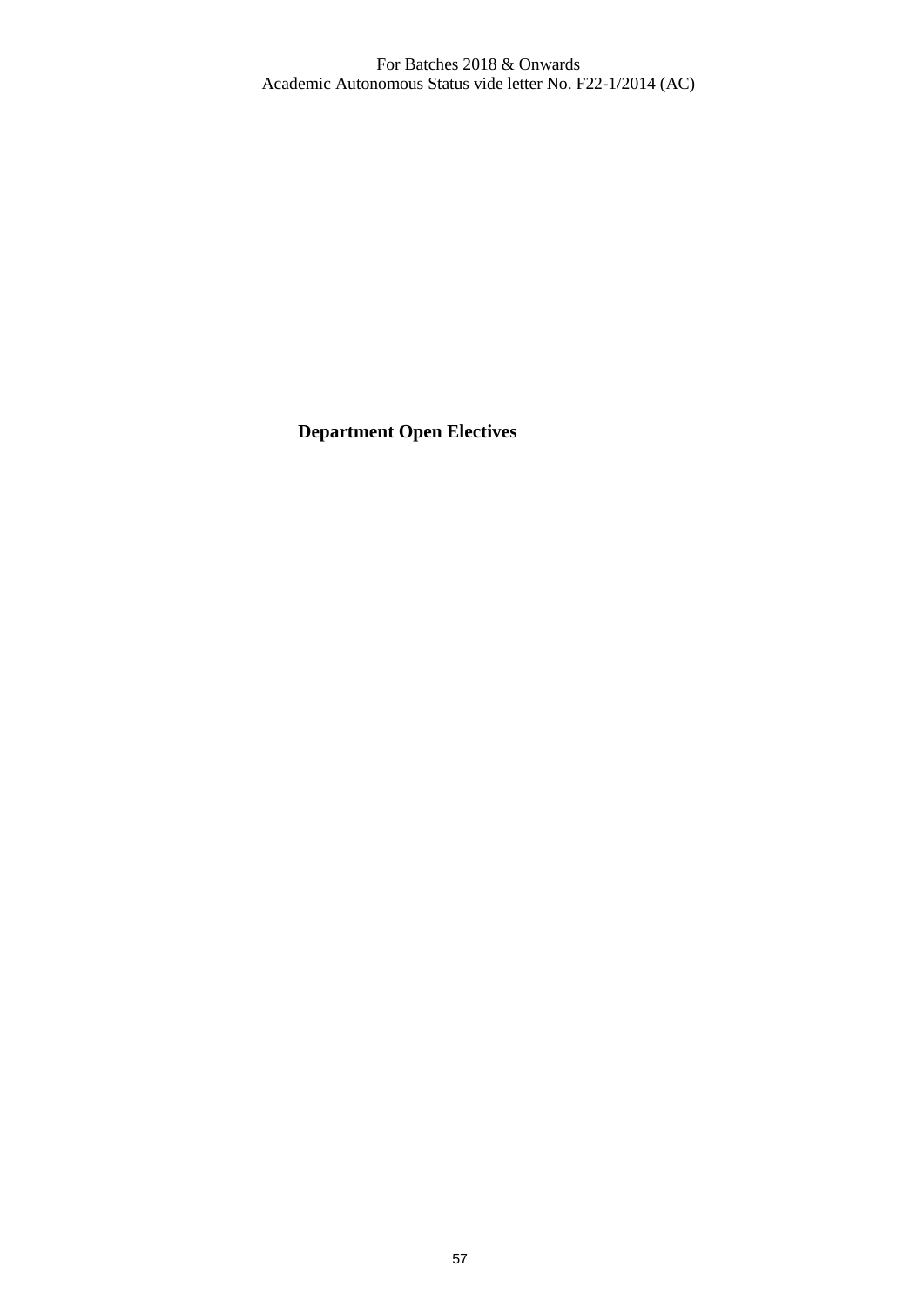# **BTCH-18970 Corrosion Engineering**

|                                        | DTCII-10770 COLLOSION Engineering                                                                                                                                                                                        |  |  |  |  |  |  |  |  |  |  |  |  |  |  |  |  |  |  |  |     |         |                |              |              |  |
|----------------------------------------|--------------------------------------------------------------------------------------------------------------------------------------------------------------------------------------------------------------------------|--|--|--|--|--|--|--|--|--|--|--|--|--|--|--|--|--|--|--|-----|---------|----------------|--------------|--------------|--|
| <b>Internal Marks:</b>                 | 40                                                                                                                                                                                                                       |  |  |  |  |  |  |  |  |  |  |  |  |  |  |  |  |  |  |  |     |         | L              | $\bf T$      | $\mathbf P$  |  |
| <b>External Marks: 60</b>              |                                                                                                                                                                                                                          |  |  |  |  |  |  |  |  |  |  |  |  |  |  |  |  |  |  |  |     |         | 3 <sup>1</sup> | $\mathbf{0}$ | $\mathbf{0}$ |  |
| <b>Total Marks:</b>                    | <b>100</b>                                                                                                                                                                                                               |  |  |  |  |  |  |  |  |  |  |  |  |  |  |  |  |  |  |  |     |         |                |              |              |  |
| <b>OBJECTIVE:</b>                      |                                                                                                                                                                                                                          |  |  |  |  |  |  |  |  |  |  |  |  |  |  |  |  |  |  |  |     |         |                |              |              |  |
|                                        | The course will provide an overview of corrosion effects, the various processes and applications where                                                                                                                   |  |  |  |  |  |  |  |  |  |  |  |  |  |  |  |  |  |  |  |     |         |                |              |              |  |
|                                        | corrosion is dominant and mitigation strategies.                                                                                                                                                                         |  |  |  |  |  |  |  |  |  |  |  |  |  |  |  |  |  |  |  |     |         |                |              |              |  |
| <b>1.Basic Concepts:</b>               |                                                                                                                                                                                                                          |  |  |  |  |  |  |  |  |  |  |  |  |  |  |  |  |  |  |  |     | (3)     |                |              |              |  |
|                                        | Corrosion Engineering, Definition of corrosion, Corrosion Damage                                                                                                                                                         |  |  |  |  |  |  |  |  |  |  |  |  |  |  |  |  |  |  |  |     |         |                |              |              |  |
| <b>2. Corrosion Principles:</b>        |                                                                                                                                                                                                                          |  |  |  |  |  |  |  |  |  |  |  |  |  |  |  |  |  |  |  |     | (4)     |                |              |              |  |
|                                        | Corrosion rate expressions, Electrochemical Aspects, Polarization, Passivity, Environmental Effects                                                                                                                      |  |  |  |  |  |  |  |  |  |  |  |  |  |  |  |  |  |  |  |     |         |                |              |              |  |
| 3. Forms of Corrosion:                 |                                                                                                                                                                                                                          |  |  |  |  |  |  |  |  |  |  |  |  |  |  |  |  |  |  |  |     | (12)    |                |              |              |  |
|                                        | Galvanic corrosion: EMF and Galvanic series, Environmental Effects, Prevention and Beneficial                                                                                                                            |  |  |  |  |  |  |  |  |  |  |  |  |  |  |  |  |  |  |  |     |         |                |              |              |  |
| applications                           |                                                                                                                                                                                                                          |  |  |  |  |  |  |  |  |  |  |  |  |  |  |  |  |  |  |  |     | Crevice |                |              |              |  |
|                                        | Corrosion: Environmental effects, Mechanism and Prevention                                                                                                                                                               |  |  |  |  |  |  |  |  |  |  |  |  |  |  |  |  |  |  |  |     |         |                |              |              |  |
| prevention                             | Pitting: Pit Shape and Growth, Autocatalytic nature of Pitting, Solution composition, Evaluation and                                                                                                                     |  |  |  |  |  |  |  |  |  |  |  |  |  |  |  |  |  |  |  |     |         |                |              |              |  |
|                                        | Inter granular Corrosion: Austenitic Stainless steels, Weld Decay, Control for Austenitic Stainless Steels                                                                                                               |  |  |  |  |  |  |  |  |  |  |  |  |  |  |  |  |  |  |  |     |         |                |              |              |  |
|                                        | Selective Leaching: Dezincification: Characteristics, Mechanism and Prevention                                                                                                                                           |  |  |  |  |  |  |  |  |  |  |  |  |  |  |  |  |  |  |  |     |         |                |              |              |  |
|                                        | Erosion Corrosion: Erosion Corrosion, Factors which effect Erosion Corrosion, Combating erosion                                                                                                                          |  |  |  |  |  |  |  |  |  |  |  |  |  |  |  |  |  |  |  |     |         |                |              |              |  |
| Corrosion                              |                                                                                                                                                                                                                          |  |  |  |  |  |  |  |  |  |  |  |  |  |  |  |  |  |  |  |     |         |                |              |              |  |
|                                        | Stress Corrosion: Crack morphology, Stress Effects, Environmental and Metallurgical factors, Classification<br>of Mechanisms, Methods of Prevention                                                                      |  |  |  |  |  |  |  |  |  |  |  |  |  |  |  |  |  |  |  |     |         |                |              |              |  |
|                                        | Hydrogen Damage: Characteristics, Environmental Factors and Prevention.                                                                                                                                                  |  |  |  |  |  |  |  |  |  |  |  |  |  |  |  |  |  |  |  |     |         |                |              |              |  |
| 4. Materials:                          |                                                                                                                                                                                                                          |  |  |  |  |  |  |  |  |  |  |  |  |  |  |  |  |  |  |  |     | (6)     |                |              |              |  |
|                                        | Properties of Metals and Alloys like Cast Iron, Carbon Steels and Irons, Aluminum, Lead, copper, Zinc, Tin<br>and its Alloys, Thermoplastics like Nylon. Polyethylene and Polypropylene, Thermo setters like Polyesters, |  |  |  |  |  |  |  |  |  |  |  |  |  |  |  |  |  |  |  |     |         |                |              |              |  |
| Phenolics and Urea                     |                                                                                                                                                                                                                          |  |  |  |  |  |  |  |  |  |  |  |  |  |  |  |  |  |  |  |     |         |                |              |              |  |
| <b>5. Corrosion Prevention:</b>        |                                                                                                                                                                                                                          |  |  |  |  |  |  |  |  |  |  |  |  |  |  |  |  |  |  |  | (4) |         |                |              |              |  |
|                                        | Materials Selection, Alteration of Environment, Cathodic and Anodic Prevention, Coatings                                                                                                                                 |  |  |  |  |  |  |  |  |  |  |  |  |  |  |  |  |  |  |  |     |         |                |              |              |  |
| 6. Passivity:                          |                                                                                                                                                                                                                          |  |  |  |  |  |  |  |  |  |  |  |  |  |  |  |  |  |  |  | (2) |         |                |              |              |  |
|                                        | Basic concepts of passivity; Properties of passive films                                                                                                                                                                 |  |  |  |  |  |  |  |  |  |  |  |  |  |  |  |  |  |  |  |     |         |                |              |              |  |
| <b>7. High Temperatures Corrosion:</b> |                                                                                                                                                                                                                          |  |  |  |  |  |  |  |  |  |  |  |  |  |  |  |  |  |  |  |     | (5)     |                |              |              |  |
| process streams.                       | Mechanisms and Kinetics: Pitting-Bedworth Ratio, Electrochemical and Morphological Aspects of<br>Oxidation. Oxidation Kinetics, Effect of Alloying, High Temp Materials, Corrosion in acidic and alkaline                |  |  |  |  |  |  |  |  |  |  |  |  |  |  |  |  |  |  |  |     |         |                |              |              |  |
| <b>Course Outcomes:</b>                |                                                                                                                                                                                                                          |  |  |  |  |  |  |  |  |  |  |  |  |  |  |  |  |  |  |  |     |         |                |              |              |  |
|                                        | At the end of the course, the students will be able to:                                                                                                                                                                  |  |  |  |  |  |  |  |  |  |  |  |  |  |  |  |  |  |  |  |     |         |                |              |              |  |
|                                        | 1. Understand the electrochemical and metallurgical behavior of corroding systems.                                                                                                                                       |  |  |  |  |  |  |  |  |  |  |  |  |  |  |  |  |  |  |  |     |         |                |              |              |  |
|                                        | 2. Apply the electrochemical and metallurgical aspects of combating different forms of corrosion.                                                                                                                        |  |  |  |  |  |  |  |  |  |  |  |  |  |  |  |  |  |  |  |     |         |                |              |              |  |

- 3. Select or choose the testing procedures for corroding systems.
- 4. Evaluate the polarization behavior of corroding systems.

# **Suggested Books :**

1.Fontana, Mars.G., "Corrosion Engineering", McGraw-Hill. 2.Jones, D.A., "Principal and Protection of

Corrosion", Prentice-Hall 3.Unling, H.H., Corrosion Control, John Wiley & Sons, 1971

4.Rajagopalan , K S. Corrosion and its prevention, Chemical Engineering Education Development Centre, IIT Madras, 1975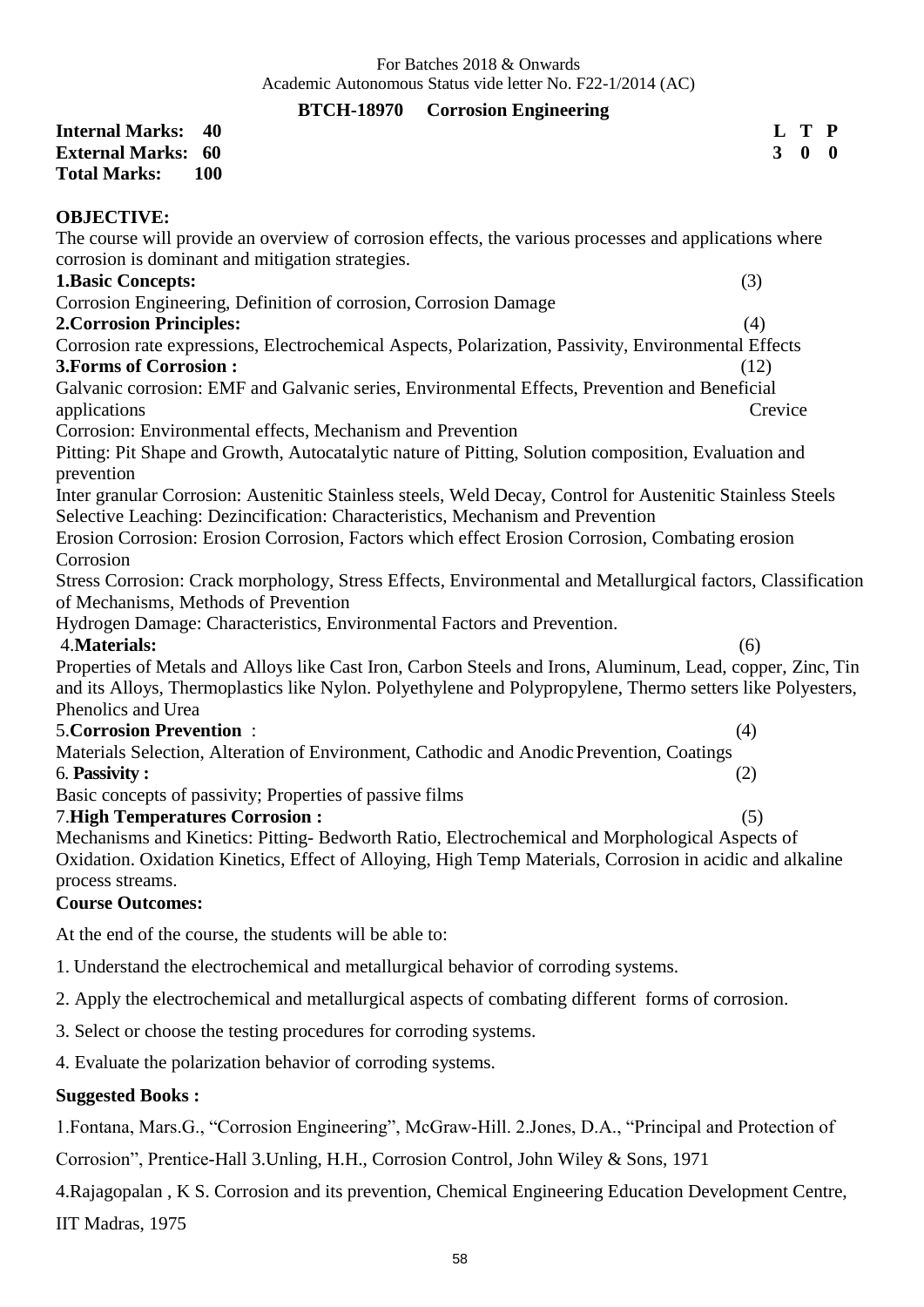#### **BTCH -18971 NEW & RENEWABLE ENERGY SOURCES**

**Internal Marks: 40 External Marks: 60 Total Marks: 100** 

**L T P 3 0 0**

**COURSE OBJECTIVES :** The objective of this course is to acquaint the students with the renewable energy sources available to supplement and augment the energy requirements.

#### **1. Introduction:**

Global and Indian scenario, sources, Energy conservation, types of NCES with applications. (4L)

#### **2. Solar Energy**:

Role and development of new renewable energy sources, instruments for measuring solar radiations, solar radiation data, Flat plat and concentrating collectors, classification of concentrating collectors, advanced collectors, different methods of solar energy storage, solar ponds solar applications: Solar heating/cooling technique, solar distillation and drying, photo voltaic energy conversion. (8L)

#### **3.Geothermal & Wind Energy:**

Resources, types of wells, methods of harnessing the energy, Wind Energy: Sources and potentials, horizontal and vertical axis, wind mills, wind regime analysis and evaluation of wind mills. (8L)

#### **4. Biomass & Biofuels** :

Recycling of agricultural waste, anaerobic/ aerobic digestion and types of biogas digesters; gas yield, and combustion characteristics of bio gas, design of biogas system for heating, lighting and running IC engines, Introduction to Biofuels such as biodiesel, ethanol, bio-butanol etc., their production and present status. (10L)

#### **5. Ocean & Tidal Energy**:

OTEC, settling of OTEC plants, thermodynamic cycles, Tidal Energy: Potential and conversion technique, mini hydel power plants and their economics. (6L)

**COURSE OUTCOMES** :The students will be able to :

1.Understand the need of energy conversion and the various methods of energy storage.

- 2. Able to explain the field applications of Renewable energy sources.
- 3. Able to identify Winds energy as alternate form of energy and to know how it can be tapped.
- 4. Illustrate the concepts of Direct Energy Conversion systems & their applications.

#### **Suggested Books:**

1. Rai G D, Non-Conventional Energy Sources, 4th edition, Khanna Publishers, 2009 .

- 2. Kumar Ramesh, Udayakumar K., Anandakrishnan M., Renewable Energy Technologies: Ocean Thermal Energy Conversion and Sustainable Energy Options, Narosa Publication, 1997
- 3. Desai Ashok V, Jhirad D., Munasinghe M., Non-Conventional Energy, New Age International, 1990
- 4. Sukhatme S. P., Solar Energy: Principles of Thermal Collection and Storage, 3rd Edition, Tata McGraw-Hill Education, 2008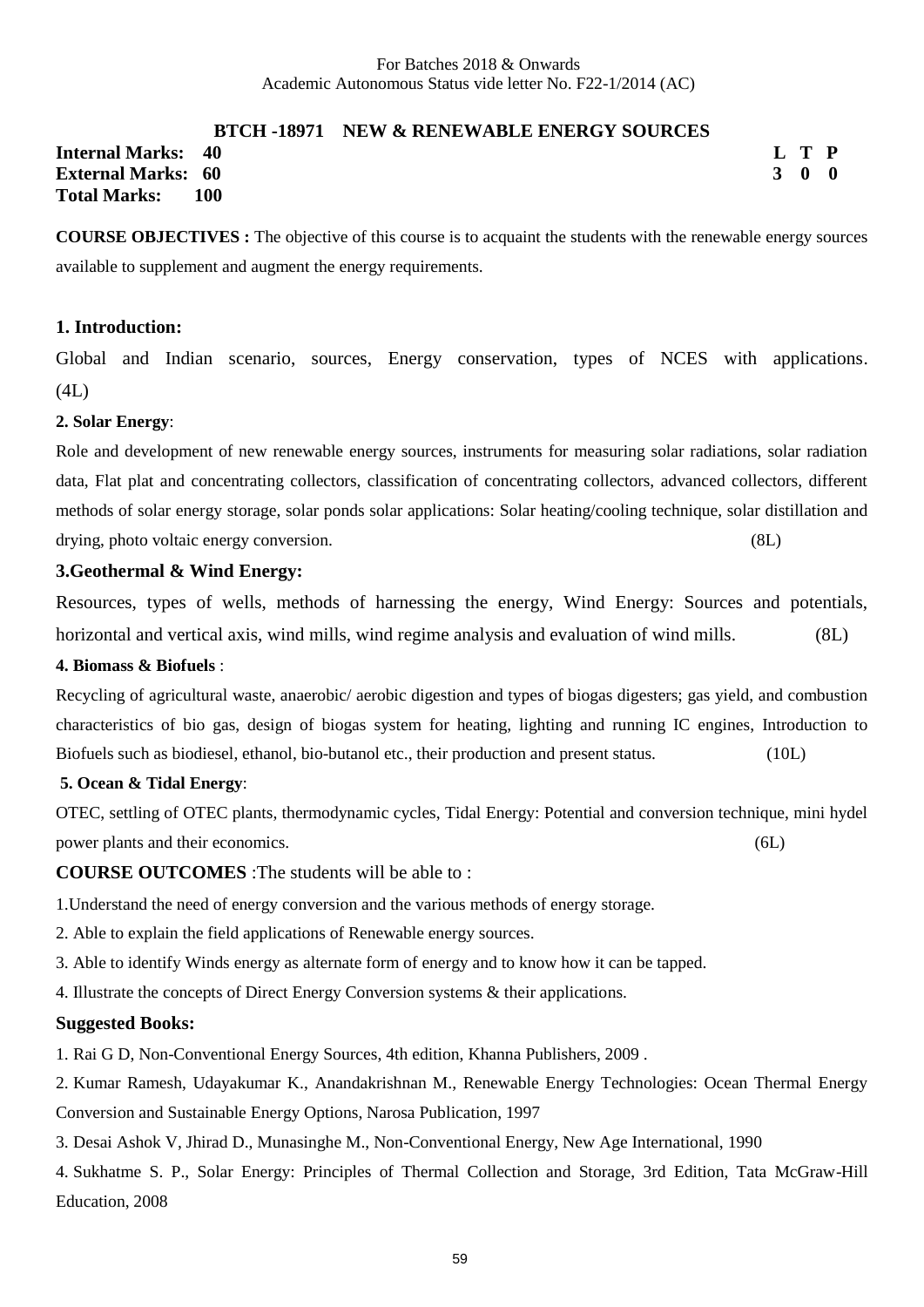# **BTCH-18972 ENVIRONMENT IMPACT ASSESSMENT**

**Internal Marks: 40 L T P External Marks: 60 Total Marks: 100 Course Objective :**

The objective of this course to provide knowledge to students to identify, predict and evaluate the economic, environmental and social impact of development activities. Also objective is to provide information on the environmental consequences for decision making and to promote environmentally sound and sustainable development through the identification of appropriate alternatives and mitigation measures.

# **1.Introduction :**

Historical perspective and evolution of guidelines, developmental and economic activities and their impact on environmental quality, objectives and scope of EIA, EIA process flow chart. (5L)

**2.Environmental Impact Policy :**EIA notification, environmental clearance process, screening, scoping, public consultation and appraisal. Environmental Components: air, water, land, vegetation, wild life, socioeconomic, social development and aesthetics, noise. (9L)

**3.Environmental Domain and Its Divisions:** Parametric analysis, environmental indices and indicators, operational framework, rapid and comprehensive EIA . (6L)

**4.Impact Assessment Methodologies:** Tools and methods to identify, predict, and evaluate different types of impacts, models and expert systems and professional judgments. (8L)

**5.Environmetal Management Plan:** Principles, elements of approach and measures used for mitigating the impacts, anticipated environmental impacts and mitigation measures. EIA Case Studies of Process Industries. (8L)

# **Course Outcomes:**

# **At the end of the course the students will be able to :**

1.Learn on prediction and assessment of environmental impacts due to developmental activities.

2.Understand the concepts on various environmental impact assessment methodologies.

3.Familiar with regulations pertinent to environmental problems

4.Describe general environmental impact problems, meteorological definitions.

# **RECOMMENDED BOOKS**:

1. Sadler, B. and McCabe, M., Environmental Impact Assessment: Resource Manual, UNEP (2002).

2. Canter, R.L., Environmental Impact Assessment, Tata McGraw-Hill (1981).

3. A K Srivastava, Environment impact Assessment, APH Publishing, 2014.

4.John Glasson, Riki Therivel & S Andrew Chadwick "Introduction to EIA" University College London Press Limited, 2011

5. Larry W Canter, "Environmental Impact Assessment", McGraw Hill Inc. , New York, 1995.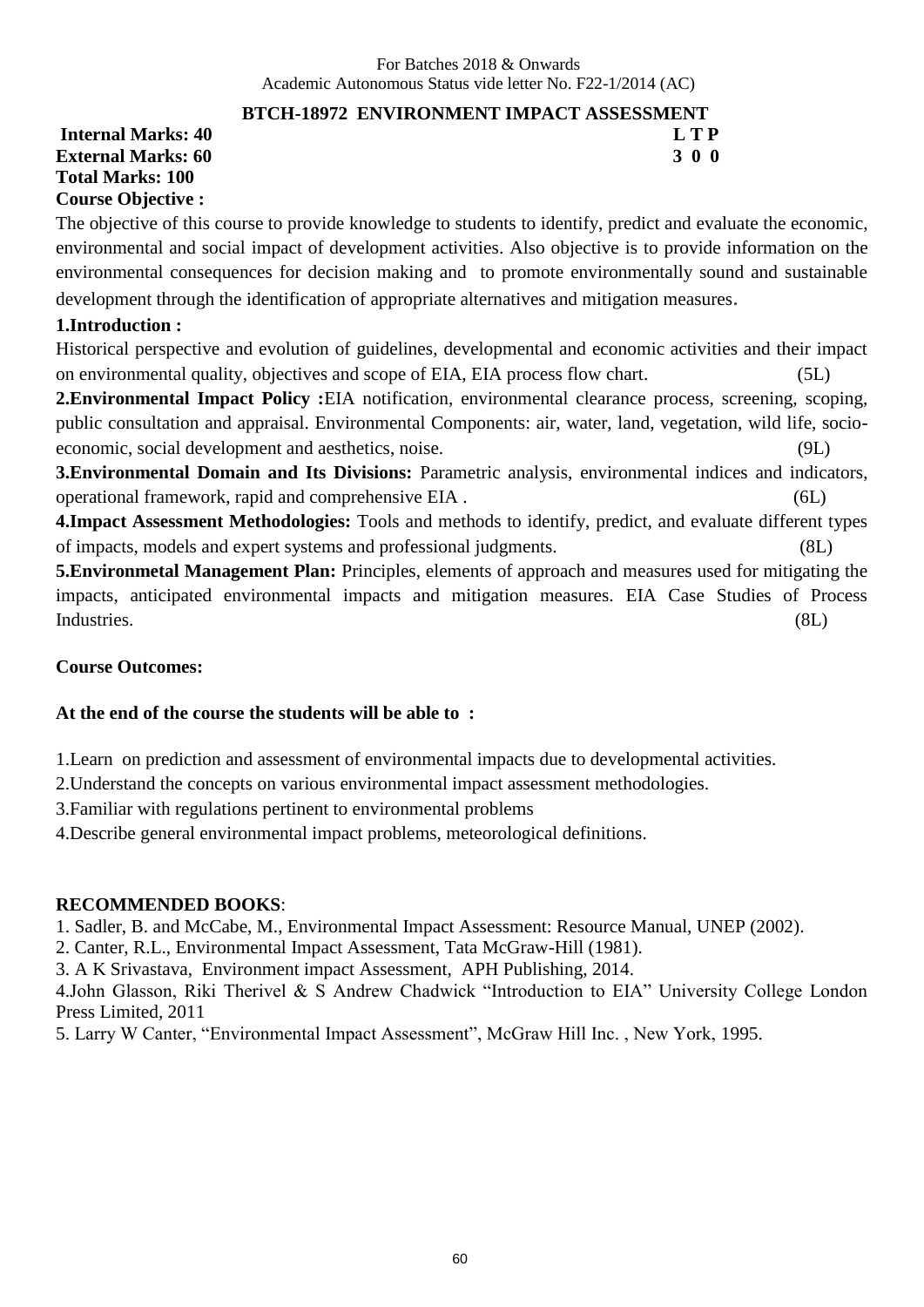**BTCH-18973 Hydrocarbon Engineering**

| $D1$ C11-10773 – 11yurvcarioon Engineering                                                                     |            |
|----------------------------------------------------------------------------------------------------------------|------------|
| <b>Internal Marks: 40</b>                                                                                      | <b>LTP</b> |
| <b>External Marks: 60</b>                                                                                      | 300        |
| <b>Total Marks: 100</b>                                                                                        |            |
| <b>Course Objective:</b>                                                                                       |            |
| • To understand the properties and the significance of petroleum fractions.                                    |            |
| • To understand the various petroleum refinery processes                                                       |            |
| • To understand various parameters for measuring the quality of petroleum products.                            |            |
| <b>Course Contents:</b>                                                                                        |            |
| <b>1. Scope and Purpose of Refining</b>                                                                        |            |
| Global and Indian refining scenario, Petroleum refining industry in India practice and prospects, Separation   |            |
| and Conversion processes etc.                                                                                  | (4L)       |
| <b>2. Refinery Distillation Processes</b>                                                                      |            |
| Desalting, Process description of typical crude distillation, Fractional distillation, Vacuum distillation,    |            |
| Flooding, Weeping, Entrainment, Setting of cut point, Crude assay analysis, ASTM, TBP EFV Distillation         |            |
| etc.                                                                                                           | (8L)       |
| 3. Fuel Refining and Lube Refining                                                                             |            |
| Cracking, Coking, Reforming, Alkylation, Isomerisation, Polymerization, and Sweetening etc. Solvent            |            |
| extraction, De-waxing, Propane deasphalting etc.                                                               | (7L)       |
| 4. Hydro processing                                                                                            |            |
| Hydro cracking, Hydro treating, Hydro desulphurization                                                         | (3L)       |
| <b>5.Oil and Gas separators</b>                                                                                | (4L)       |
| Principal of separation, Types of separators, their description. Various control and vessel internals, Oil and |            |
| gas gravitational separator, Vertical two and three phase separator, Horizontal three phase separator etc.     |            |
| <b>6.Quality Monitoring of Petroleum Products</b>                                                              | (10L)      |
| API gravity, Flash point, Fire point, Smoke point, Aniline point, Carbon residue, Kinetic viscosity, Pour      |            |
| point, freezing point, octane number, Cetane number, Viscosity index, Diesel index Calorific value,            |            |
| Characterization factor, Cloud Point, Vapour lock index, Carbon hydrogen ratio, Calculated ignition index,     |            |
| Calculated carbon aromaticity index, U.O.P Characterization factor, Conrad son carbon residue, Water and       |            |
| sediment content etc. Storage and Transportation of Petroleum and their Products                               |            |
|                                                                                                                |            |

**COURSE OUTCOMES**: At the end of the course the students will be able to :

1. Under the concepts and importance Distillation process in refinery.

2. Understand various refining and cracking processes.

3. Understand various downstream activities performed in oil and gas industry.

4.Learn about parameters to measure the quality of petroleum products.

#### **Suggested Books**

1.Nelson W. L., "Petroleum Refinery Engineering", Mc Graw Hill Book Co., (1985).

2.Watkins R. N., "Petroleum Refinery Distillation", Gulf Publishing Co.

3.Gary J. H., Handwork G. E., "Petroleum Refining Technology and Economics", Marcel Dekker, Inc., (2001).

4.Jones D. S. J., "Elements of Petroleum processing", John Wiley & Sons, (1995).

5.Waquier J. P., "Petroleum Refining" Vol. I &II,Technip, (1995)

Rao, B.K., Modern Petroleum Refining Processes, 5th Edition, Oxford & IBH Publishing Co., 2009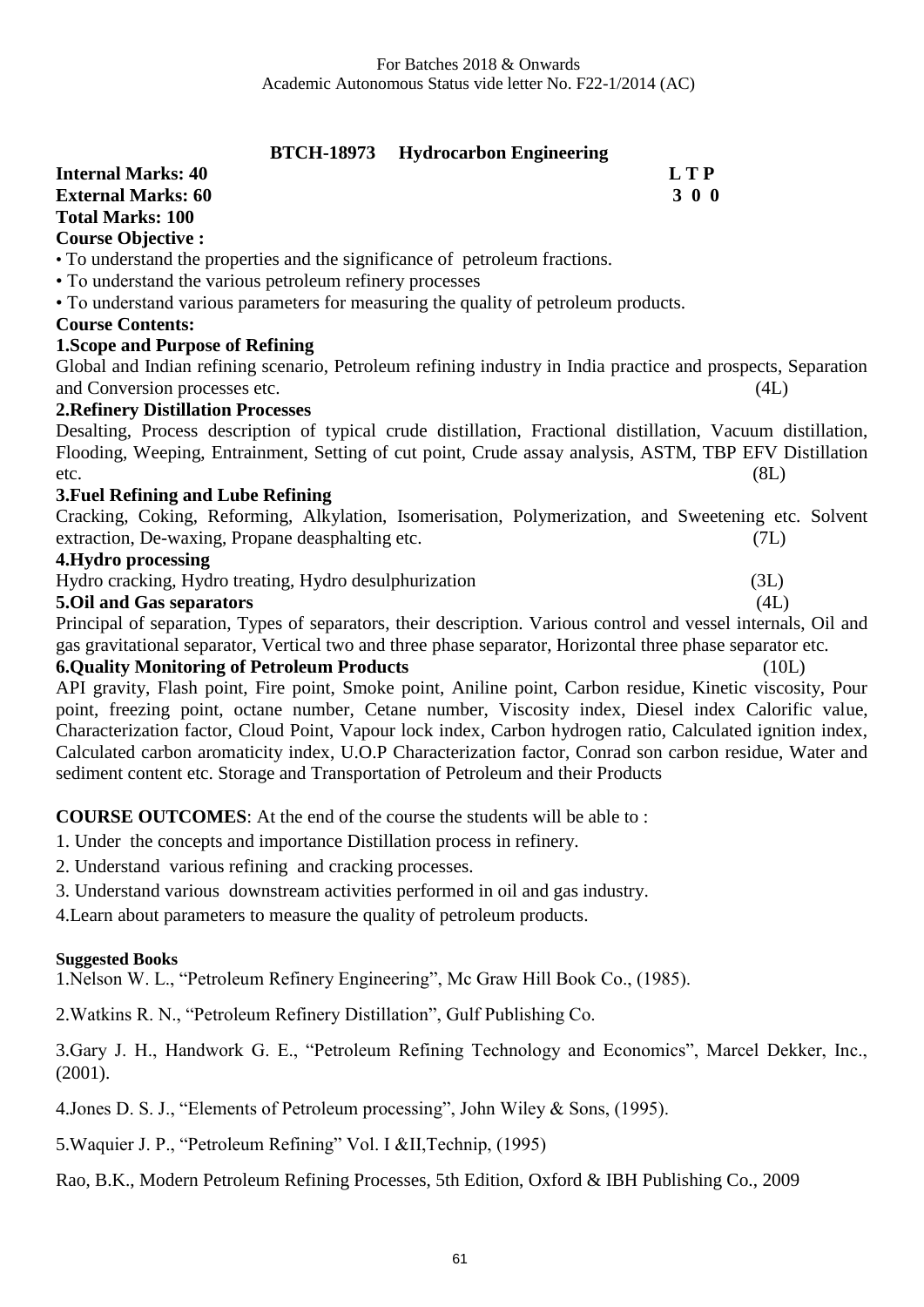# **BTCH-18974 Biochemical Engineering**

| <b>Internal Marks: 40</b> |       |  | L T P               |  |
|---------------------------|-------|--|---------------------|--|
| <b>External Marks: 60</b> |       |  | $3 \quad 0 \quad 0$ |  |
| <b>Total Marks:</b>       | - 100 |  |                     |  |

**Course objective:** This course is aimed at giving the students an insight into biochemical processes, their importance and fundamentals in these processes like biochemistry, kinetics and transport.

#### **Course Contents: 1. Biochemistry** :

Structure and function of carbohydrates, lipids, amino acids and peptides, nucleic acid and nucleotides, proteins, enzymes. (5L)

# **2. Classification of microorganisms:**

Morphological structural and biochemical characteristics of prokaryotes and eukaryotes. Microbial nutrients and growth media. Microbial reproduction and growth. (6L)

# **3. Kinetics & Sterilization:**

Kinetics of microbial growth, Enzyme kinetics including enzyme inhibition Nutrient transport across cell membrane Sterilization of air and media. (10 L)

**4.Mass transfer and microbial respiration:** Mass transfer resistance, physical and enzymatic considerations, critical value of dissolved oxygen concentration, respiration of mycelial pellet. (7L)

**5. Aeration & Agitation:** Bubble aeration and mechanical agitation Single bubbles, series of bubbles, power number versus Reynolds number, decrease of power requirement in aeration. Cardinal rules for Fermentor design, materials of construction. (8L)

# **Course Outcomes:**

Student will be able to :

1. Understand the basic fundamental principles and concept for biological and bio processing .

2.Understand classification of microorganism and its growth .

3.Understand the kinetic of microorganism.

4. Fermentor design aspects.

# **Suggested Books:**

- 1. Pelzer M.J., Chan E.C.S. and Kerig N.R., Microbiology, 3 rd edition, McGraw Hill Book Co., 1993
- 2. Stryer L, Freeman W.H., Biochemistry, 5th edition, W.H.Freeman and co, 2002
- 3. Bailey J.E. & Ollis, D.F., Biochemical Engineering Fundamentals, 2nd edition, McGraw Hill, 1986.
- 4. Shuler M.L., Kargi F., Bioprocess Engineering: Basic Concepts, 2nd Ed., Prentice Hall, 200
- 5. Shuichi Aiba, Biochemical Engineering, 2 nd edition, Academic Press Inc. New York, 1973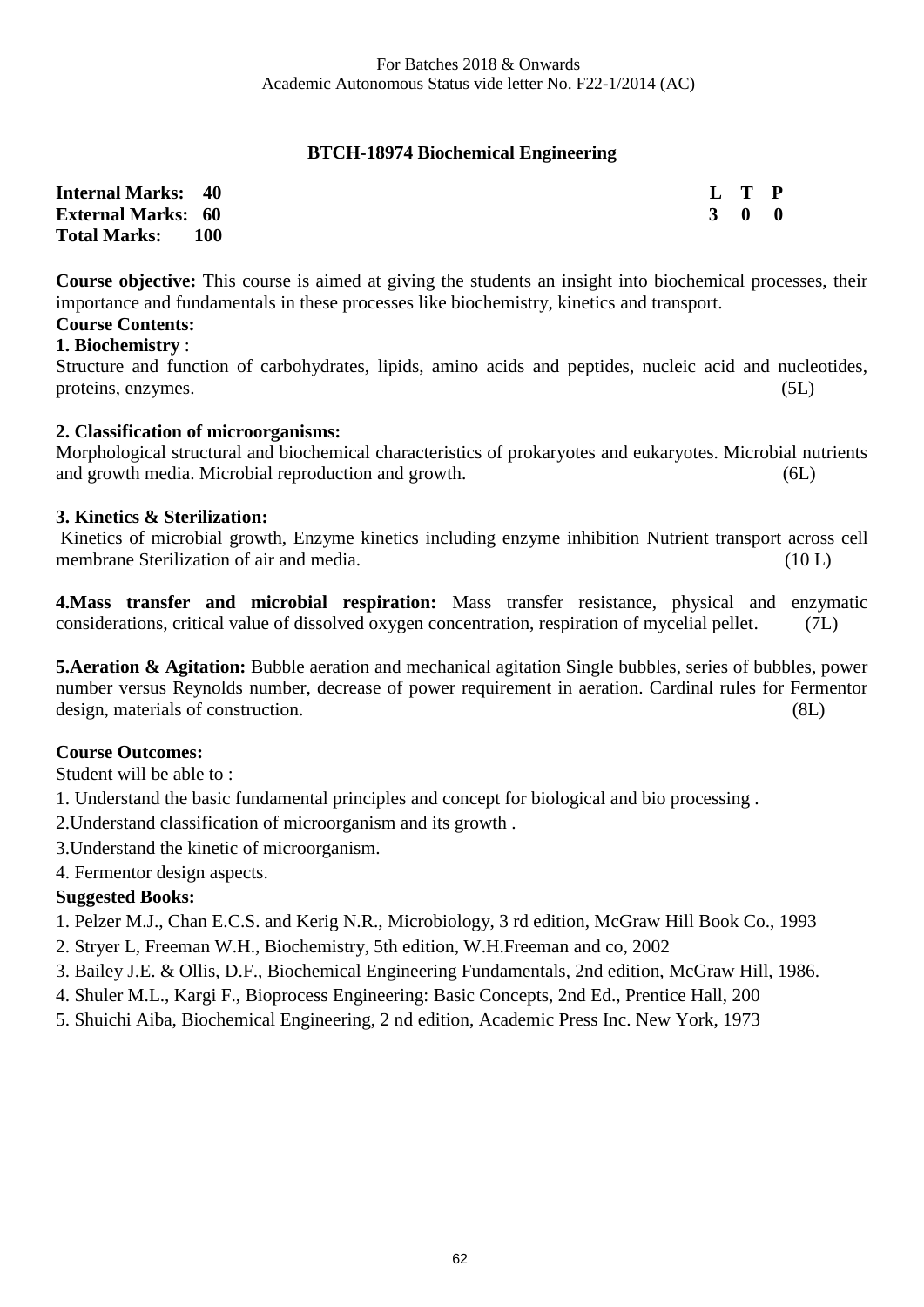# **BTCH-18975 Polymer Reactor Design**

|                                                                                                             | <b>LTP</b><br>300 |
|-------------------------------------------------------------------------------------------------------------|-------------------|
| <b>Internal Marks:</b><br>40                                                                                |                   |
| <b>External Marks:</b><br>60                                                                                |                   |
| <b>Total Marks: 100</b>                                                                                     |                   |
| <b>Course Objectives:</b>                                                                                   |                   |
| Students will learn about various Polymerization techniques, different types of reactors for polymerization |                   |
| reactions. The students will learn about reactors design steps and various factors for design.              |                   |
| <b>Contents:</b>                                                                                            |                   |
| 1. Introduction to Polymer :                                                                                | (3L)              |
| A brief introduction to various type of polymers, polymerization methods and their importance               |                   |
| <b>2. Polymer Reactor:</b>                                                                                  | (3L)              |
| Definition, types application-fields.                                                                       |                   |
| <b>3. Polymer Reactor Design:</b>                                                                           | (5L)              |
| Meaning, general design procedure.                                                                          |                   |
| 4. Reaction 4. Engineering of step growth polymerization:                                                   | (7L)              |
| Introduction, analysis of semi-batch reactors, MWD of ARB polymerization in homogeneous continuous          |                   |
| flow stirred-tank reactors (HCSTRs) advanced stage of polymerizatiom, similarity solution of step growth    |                   |
| polymerization in films with finite mass transfer.                                                          |                   |
| 5. Reaction engineering of chain growth polymerization;                                                     | (6L)              |
| Introduction, design of tubular Reactors, copolymerization, solution of equations describing isothermal     |                   |
| radical polymerization.                                                                                     |                   |
| <b>6. Emulsion polymerization:</b>                                                                          | (6L)              |
| Introduction emulsion polymerization in homogeneous continuous flow stride tank reactors (HCSTRSs).         |                   |
| 7. Detailed Design of ideal batch reactor for the prodution of Phenol-formaldehyde (novolac) starting from  |                   |
| phenol & formaldehyde as raw materials.                                                                     | (6L)              |
| <b>Course Outcomes:</b>                                                                                     |                   |
| Students will be able:                                                                                      |                   |
| 1. Understand different types of polymerization reactions.                                                  |                   |
| 2. Understand the role of reactors in polymerization reactions.                                             |                   |
| 3. Understand how to design reactors for various polymerization reactions.                                  |                   |
| 4. Understand effect of parameters in polymerization reactions.                                             |                   |
|                                                                                                             |                   |

#### **Suggested Books:**

1. "Fundamentals of Polymers" Anil Kumar and Rajesh K. Gupta McGraw Hill,1998.

2. "Fundamentals of Polymer Science and Engineering", Anil Kumar and K. Gupta listed Tata McGraw HillNew Delhi, 1978.

3. "Elements of Chemical Reaction Engg", H. Scott , Fogler (PHI)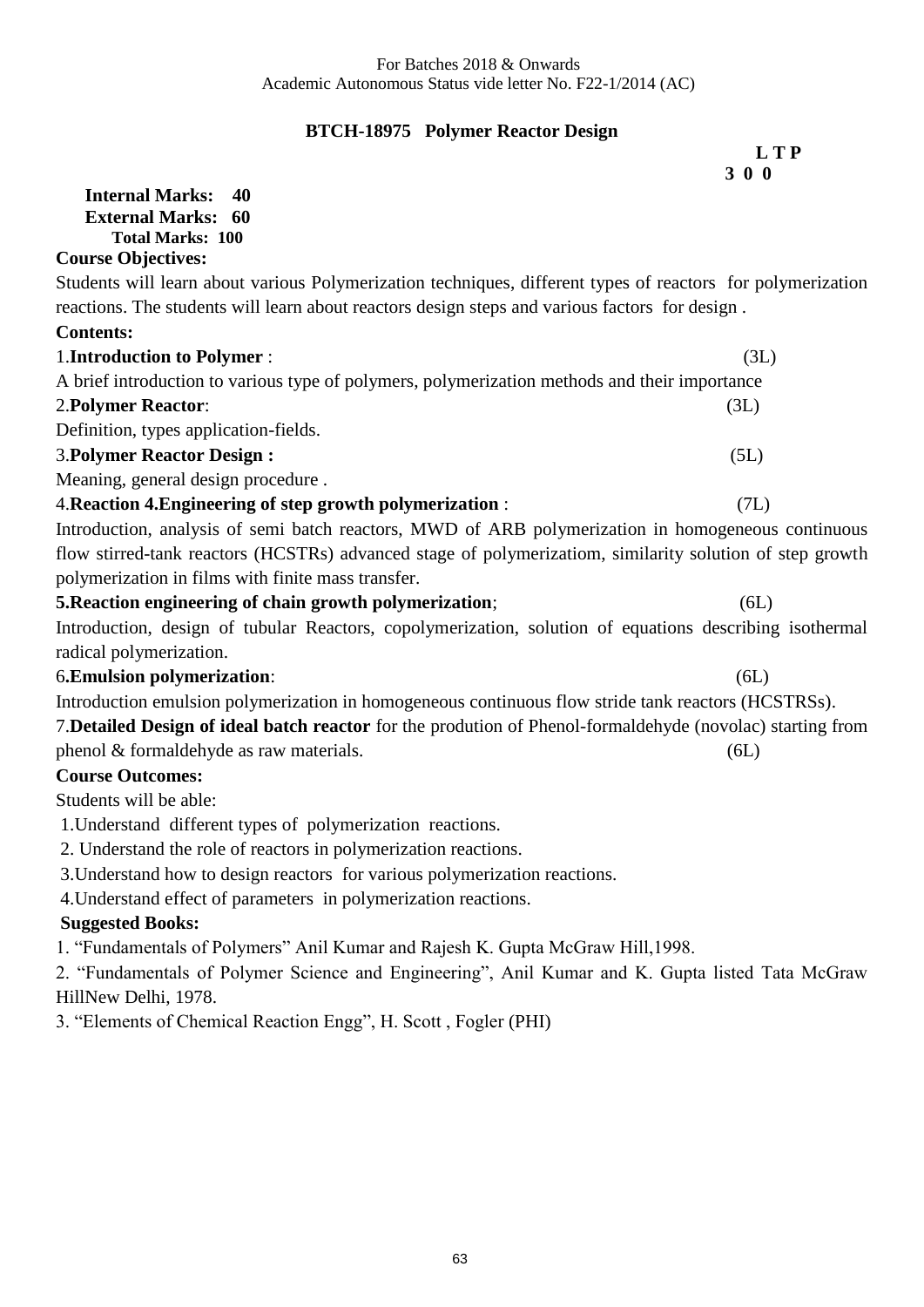# **BTCH-18976 PLANT UTILITIES**

| <b>External Marks: 60</b><br><b>LTP</b>                                                                              |       |
|----------------------------------------------------------------------------------------------------------------------|-------|
| <b>Internal Marks: 40</b><br>300                                                                                     |       |
| <b>Total Marks: 100</b>                                                                                              |       |
| <b>Objective:</b> The aim of this course is to familiarize the students with utility services required in chemical   |       |
| process industries, their importance and fundamental principles                                                      |       |
| <b>Course Content:</b>                                                                                               |       |
| 1.Introduction:                                                                                                      |       |
| Importance of Process utilities in Chemical Plant.                                                                   | (3L)  |
| <b>2. Steam:</b> Boilers- classification, various types, construction, boiler mountings & accessories, properties of |       |
| steam tables, Mollier Diagram.                                                                                       | (5L)  |
| 3. Power Generation: Internal Combustion Engines-classification, two-stroke, four stroke petrol & diesel             |       |
| engine, valve timing diagram, carburetor, Combustion Phenomena.                                                      | (7L)  |
| 4. Refrigeration:                                                                                                    |       |
| Air refrigeration cycles, vapour compression cycle, P-H diagram, liquefactions processes.                            | (5L)  |
| 5. Compressed Air and Vacuum:                                                                                        |       |
| Use of compressed air. Classification of compressors. Reciprocating compressors-mechanical details, single           |       |
| stage and two stage reciprocating compressor, inter cooler, minimum work input in multistage. Centrifugal            |       |
| compressor- velocity diagram for centrifugal compressors, dimensional parameters, slip factor, impeller              |       |
| blade shapes, losses in axial flow compressors.                                                                      | (10L) |
| 6. Water: Cooling water, cooling towers, raw water, DM water, soft water.                                            | (3L)  |
| 7. Waste Disposal: Plant sewer system and waste disposal.                                                            | (3L)  |
| <b>Course Outcomes:</b>                                                                                              |       |
| At the end of this course, the students will be able to understand:                                                  |       |
| 1. About various sources of plant utilities like steam, power, water etc.                                            |       |
| 2. The students will also learn functioning of different types of steam generators, compressors, blowers for         |       |
| handling air and inert gases.                                                                                        |       |
| 3. Students will learn about various types of refrigeration cycles.                                                  |       |
| 4. Students will learn about various uses of water in the plants.                                                    |       |
| <b>Suggested Books:</b>                                                                                              |       |
| 1. Yadav B, Thermodynamics & Heat Engines, Central Publishing House, Allahabad, 2000.                                |       |
| 2. Vasandani, Treatise on Heat Engines, 4th edition, Metropolitan Book Co. Pvt Ltd, New Delhi, 2008                  |       |

3. Lyle O, The efficient Use of Steam, Her Majesty's Stationary Office, London, 1974.

4.Baasal W D, Preliminary Chemical Engineering Plant Design, 2nd edition, New York, 1989.

5. Dodge B F, Chemical Engineering Thermodynamics, 2nd edition, McGraw Hill, 1967

6.Perry R. H. Green D. W. "Perry's chemical Engineer's Handbook", McGraw Hill, New York, 2007.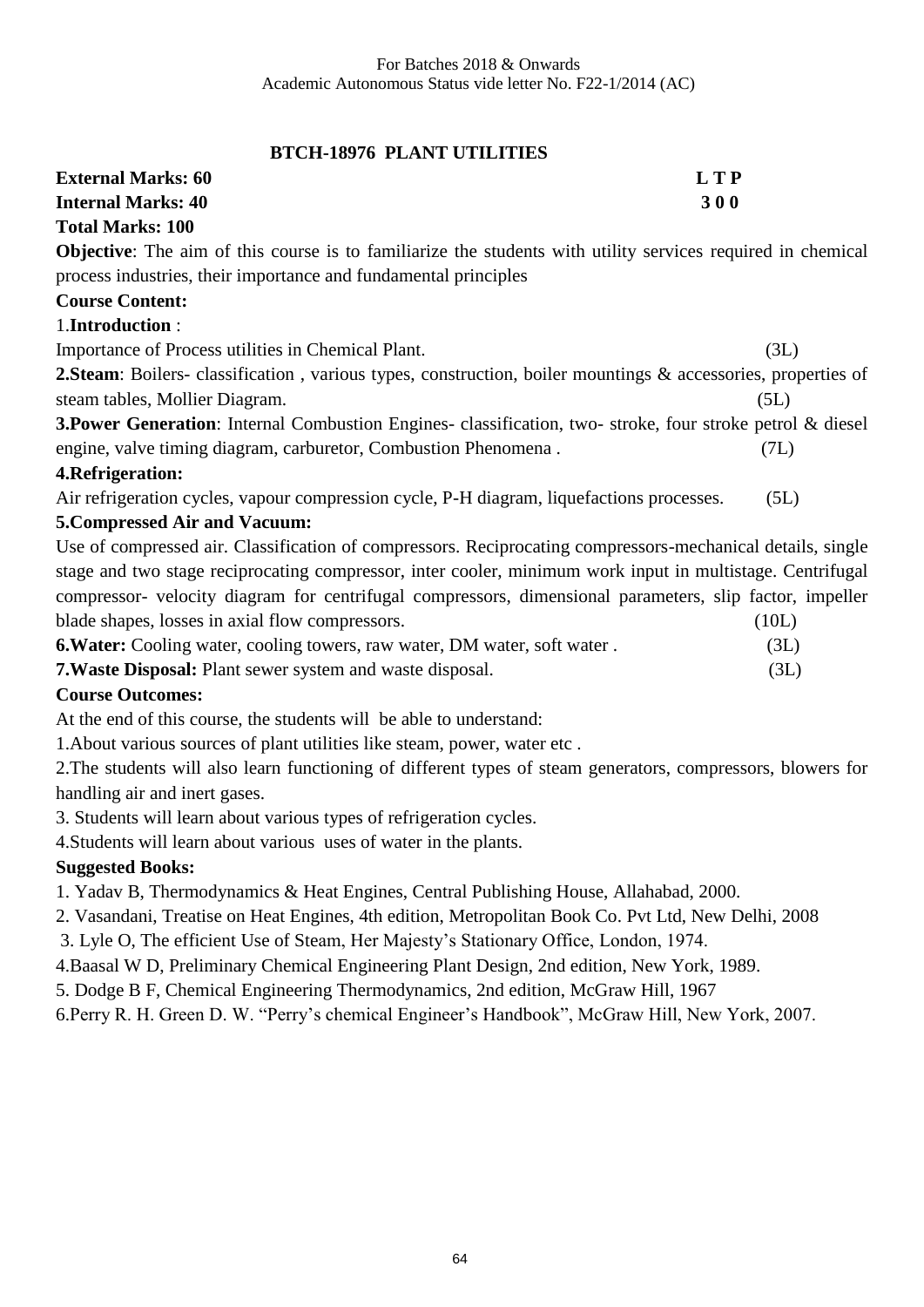# **BTCH-18977 PETROCHEMICAL TECHNOLOGY L T P**

 **3 0 0**

**Internal Marks: 40 External Marks: 60 Total Marks: 100** 

**Objective:** The course aims at providing the knowledge of petrochemical industry to the students which includes the processes, products and their production in petrochemical industry. **1.Introduction of Petrochemicals :**

Petro chemicals; Definition, History, importance and growth potential of the field. (3L)

#### **2.Petrochemical Feed stocks**

Raw material for petrochemical industries. Production of olefin containing gases-their purification and separation processes. (7L)

#### **3.Processes for petrochemical feed stocks**

Naphtha cracking, steam reforming, xylene isomerization, synthesis gas. (8L)

# **4.Manufacture of important petrochemicals and their uses, properties**:

Methanol, Ethylene oxide, Ethylene glycol, Isopropanol, Acrylic acid, Butadiene, Acetic acid, Poly-vinyl chloride, LDPE, HDPE, Phenol formaldehyde resin, urea formaldehyde resin, Propylene oxide, Nylon 6, Nylon 66, Polyethylene terephthalate, Styrene Butadiene Rubber, Fertilizers: ammonia, urea. Carbon Black, Synthetic Detergents. (15L)

# 5.**Concepts of quality and environmental pollution control in petrochemical industries.** (3L)

#### **Course Outcomes:**

**1.**The students will learn about the basics of petrochemical technology.

**2.** The students will learn various manufacturing process for widely used petrochemicals.

3.The students will learn about various types of petrochemical feedstocks.

**4.**The students will learn about uses of various petrochemicals products.

# **Suggested Books :**

1. Rao B.K. B, Modern Petroleum Refinery Processes, 5th edition, Oxford & IBH Publishing Co. Pvt. Ltd., 2009

- 2. Rao B. K. B., "A textbook on Petrochemicals" 5thEdition, Khanna publisher, 2010.
- 3. Waddone, A.C., Chemicals from Petroleum, John Murry, 1988
- 4. Top Chev, A.V. Synthetic Materials from Petroleum, Pergammon Press, 1982
- 5. Astle M.J., Synthetic Materials from Petroleum, Pergammon Press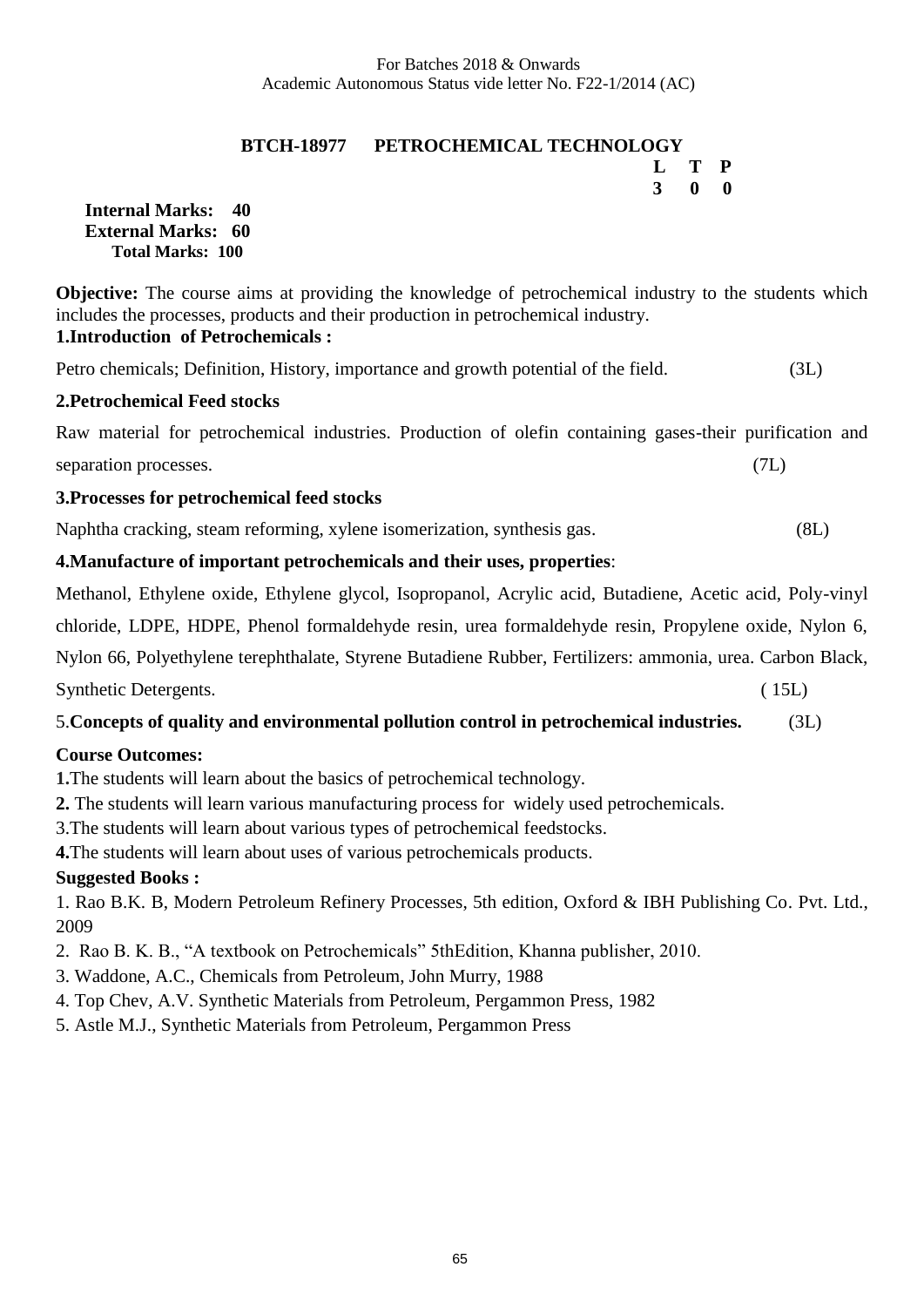| DEPARTMENTAL ELECTIVES (DE) |                    |                                            |
|-----------------------------|--------------------|--------------------------------------------|
| <b>Serial No.</b>           | <b>Course Code</b> | <b>Course Title</b>                        |
| 1.                          | <b>BTCH-18951</b>  | Water Conservation and Management          |
| 2.                          | <b>BTCH-18952</b>  | <b>Sustainability Engineering</b>          |
| 3.                          | <b>BTCH-18953</b>  | <b>Interfacial Engineering</b>             |
| $\overline{4}$ .            | <b>BTCH-18954</b>  | Nanoscience and Nanotechnology             |
| 5.                          | <b>BTCH-18955</b>  | <b>Advanced Separation Processes</b>       |
| 6.                          | <b>BTCH-18956</b>  | Polymer Science and Engineering            |
| 7.                          | <b>BTCH-18957</b>  | <b>Environmental Pollution and Control</b> |
| 8.                          | <b>BTCH-18958</b>  | Renewable Energy                           |
| 9.                          | <b>BTCH-18959</b>  | <b>Transport Phenomena</b>                 |
| 10.                         | <b>BTCH-18960</b>  | <b>Petrochemical Technology</b>            |
| 11.                         | <b>BTCH-18961</b>  | <b>Plant Utilities</b>                     |
| 12.                         | <b>BTCH-18962</b>  | Petroleum Refining Engineering             |
| 13.                         | <b>BTCH-18963</b>  | <b>Optimization Methods</b>                |